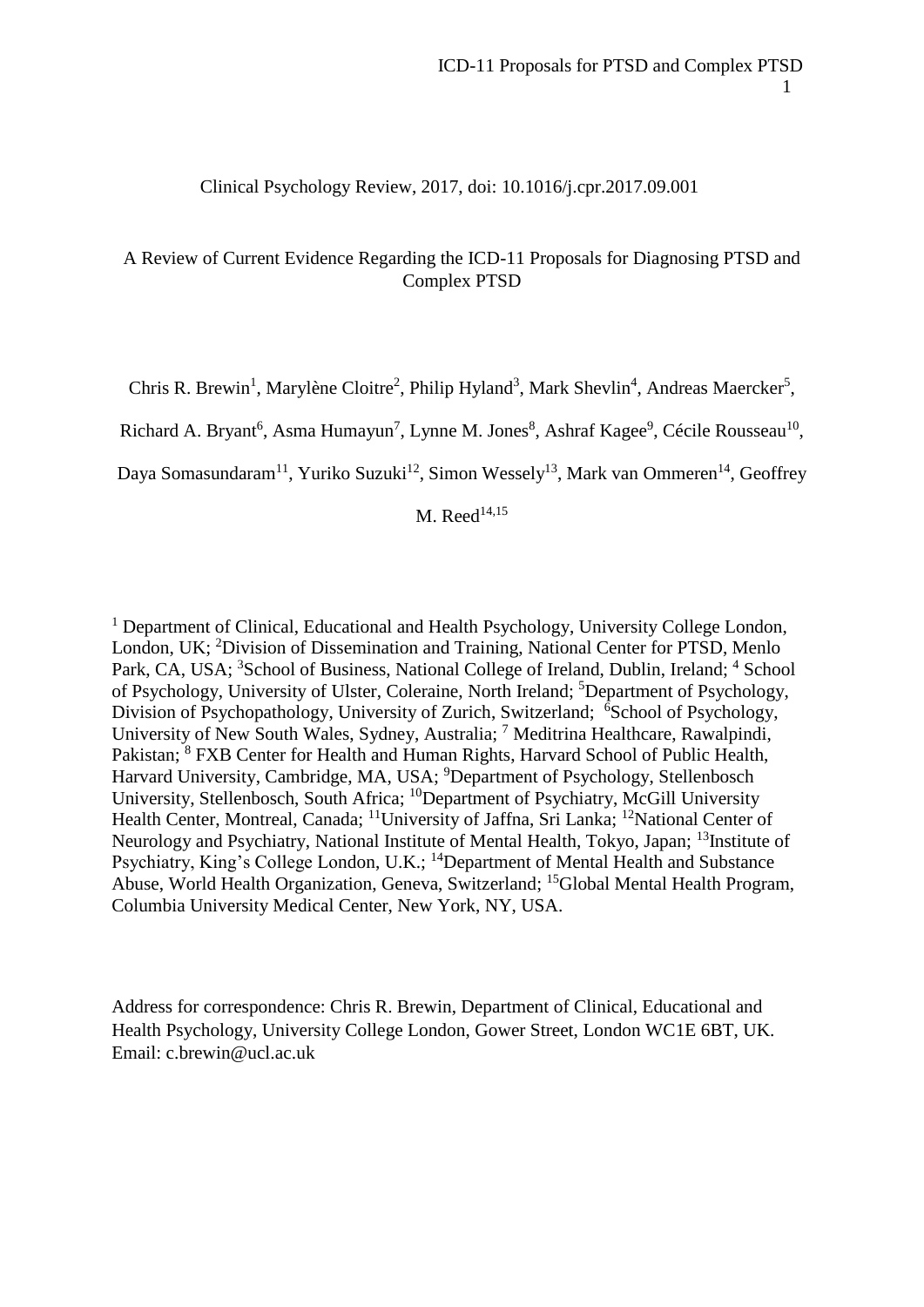#### **Abstract**

The World Health Organization's proposals for posttraumatic stress disorder (PTSD) in the 11<sup>th</sup> edition of the International Classification of Diseases, scheduled for release in 2018, involve a very brief set of symptoms and a distinction between two sibling disorders, PTSD and Complex PTSD. This review of studies conducted to test the validity and implications of the diagnostic proposals generally supports the proposed 3-factor structure of PTSD symptoms, the 6-factor structure of Complex PTSD symptoms, and the distinction between PTSD and Complex PTSD. Estimates derived from DSM-based items suggest the likely prevalence of ICD-11 PTSD in adults is lower than ICD-10 PTSD and lower than DSM-IV or DSM-5 PTSD, but this may change with the development of items that directly measure the ICD-11 re-experiencing requirement. Preliminary evidence suggests the prevalence of ICD-11 PTSD in community samples of children and adolescents is similar to DSM-IV and DSM-5. ICD-11 PTSD detects some individuals with significant impairment who would not receive a diagnosis under DSM-IV or DSM-5. ICD-11 CPSTD identifies a distinct group who have more often experienced multiple and sustained traumas and have greater functional impairment than those with PTSD.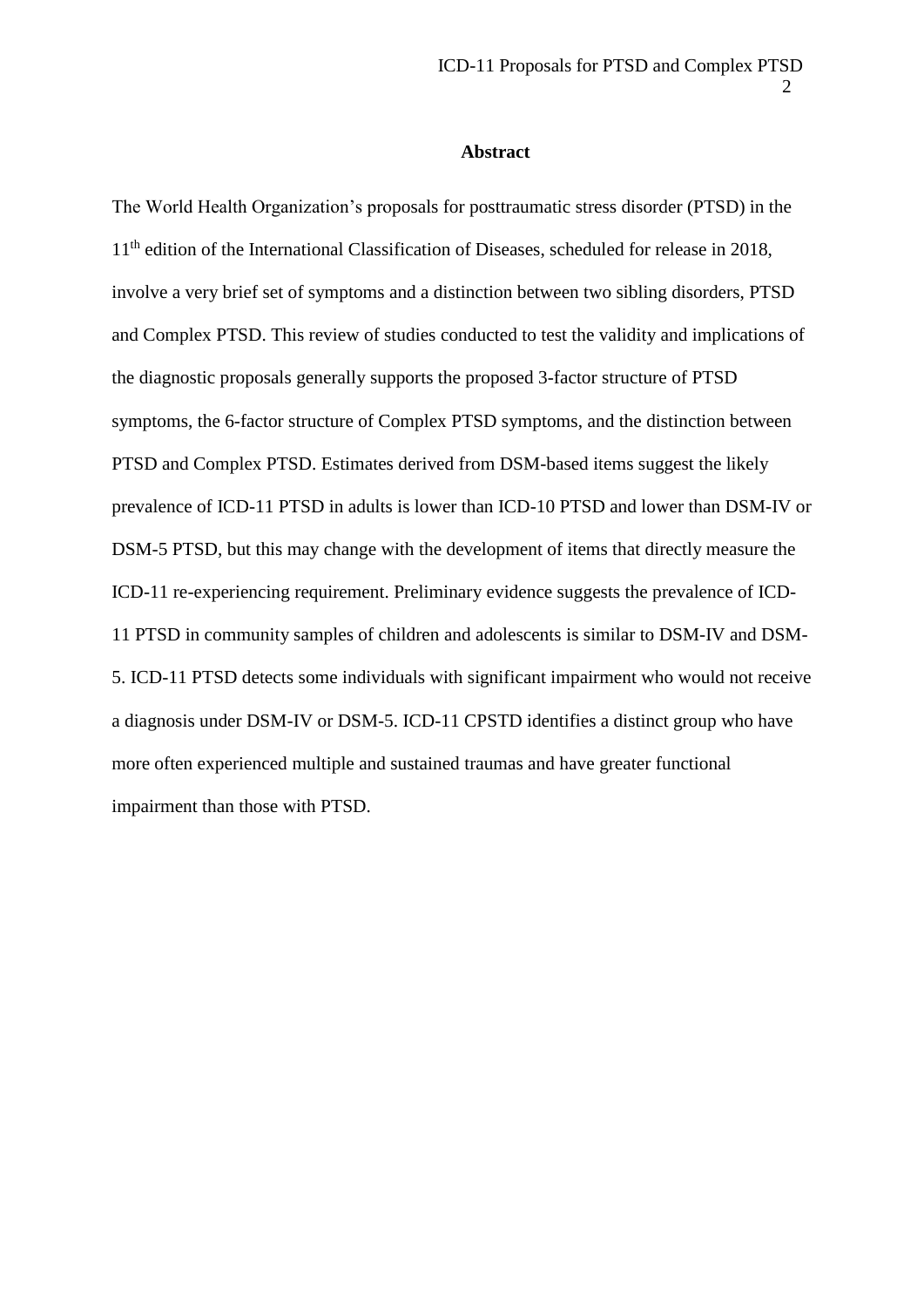The diagnosis of posttraumatic stress disorder (PTSD) was first introduced in the 3<sup>rd</sup> edition of the Diagnostic and Statistical Manual (DSM) [\(American Psychiatric Association,](#page-34-0)  [1980\)](#page-34-0), proving immediately influential and leading to decades of important and innovative research. Subsequent editions of the DSM in 1987 and 2000 refined and improved the diagnosis, culminating in the most recent version, DSM-5 [\(American Psychiatric Association,](#page-34-1)  [2013\)](#page-34-1). Despite the popularity of the diagnosis, it has been controversial in some quarters and there have been persistent questions about whether its formulation in the DSM is optimal. The 11<sup>th</sup> revision of the World Health Organization's (WHO) International Classification of Diseases (ICD-11) is currently nearing completion [\(First, Reed, Hyman, & Saxena, 2015\)](#page-38-0). ICD adopts a public health perspective and is organized around maximizing clinical utility for the use of diagnoses worldwide. ICD-11 has proposed a substantially different approach to diagnosing PTSD, primarily simplifying the conceptualization of disorder but also distinguishing between basic and complex forms of the condition [\(Maercker, Brewin, Bryant,](#page-43-0)  [Cloitre, van Ommeren, Jones et al., 2013\)](#page-43-0). The dissemination of these proposals has led to important discussions in the field [\(Miller, Wolf, & Keane, 2014\)](#page-43-1). ICD-11 is scheduled for release in 2018, and in this article we review emerging evidence about the new formulation of PTSD and CPTSD that speaks to whether the proposals are useful in principle and whether revisions of this formulation may be necessary. Most of this evidence concerns adults; there are some data on children and adolescents and developmental formulations of the proposals are underway but detailed consideration of them is beyond the scope of this article.

By the time of DSM-III-R in 1987, PTSD was already one of the most complex diagnoses in the manual. It included 17 symptoms divided into three clusters, with different thresholds for each cluster, and two additional criteria concerning the nature of the stressor and the duration of symptoms. DSM-IV added another criterion, the presence of clinically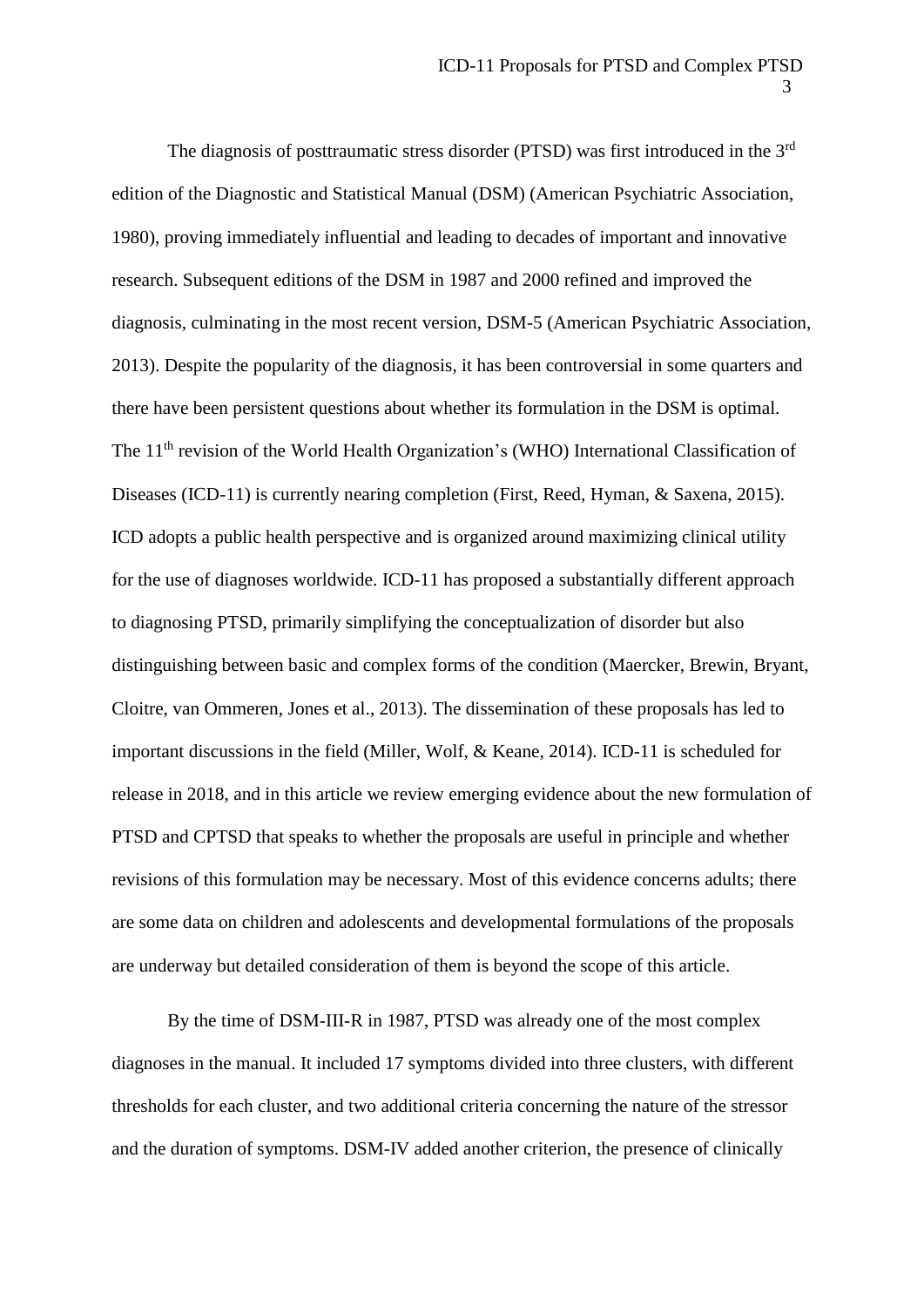significant distress or impairment. In DSM-5, the three symptom clusters were increased to four on the basis of factor analytic findings, three further symptoms were added, and a dissociative subtype was included for the first time. These successive changes resulted in a comprehensive description of the disorder, but have had several costs. One is that the diagnosis can now be based on over half a million different combinations of symptoms [\(Galatzer-Levy & Bryant, 2013\)](#page-38-1). Another is that even with the more limited symptom combinations in DSM-IV it has proved difficult for non-specialists to confidently identify and diagnose it, which may partly account for the finding that levels of recognition among nonpsychiatric physicians are poor [\(Brewin, Fuchkan, Huntley, Robertson, Thompson, Scragg et](#page-35-0)  [al., 2010;](#page-35-0) [de Bont, van den Berg, van der Vleugel, de Roos, de Jongh, van der Gaag et al.,](#page-37-0)  [2015;](#page-37-0) [Ehlers, Gene-Cos, & Perrin, 2009;](#page-37-1) [Liebschutz, Saitz, Brower, Keane, Lloyd-](#page-43-2)[Travaglini, Averbuch et al., 2007\)](#page-43-2).

Many of the symptoms included as criteria for PTSD in the DSM-IV and DSM-5 overlap with other disorders: Sleep disturbance, concentration problems, and irritability are characteristic of generalized anxiety disorder (GAD); depression is characterized by these same three symptoms but also by negative beliefs about oneself and the world, self-blame, diminished interest in activities, detachment from others, and emotional numbing. It is therefore unsurprising that rates of comorbidity are very high, particularly with depression [\(Brady, Killeen, Brewerton, & Lucerini, 2000\)](#page-34-2). Studies investigating the correlates of different latent factors of PTSD have found that symptoms characteristic of anxiety and depression appear to be more strongly related to those factors reflecting general dysphoria rather than to the more specific aspects of PTSD reflecting re-experiencing, active avoidance, and hyperarousal [\(Byllesby, Durham, Forbes, Armour, & Elhai, 2016;](#page-36-0) [Contractor, Durham,](#page-36-1)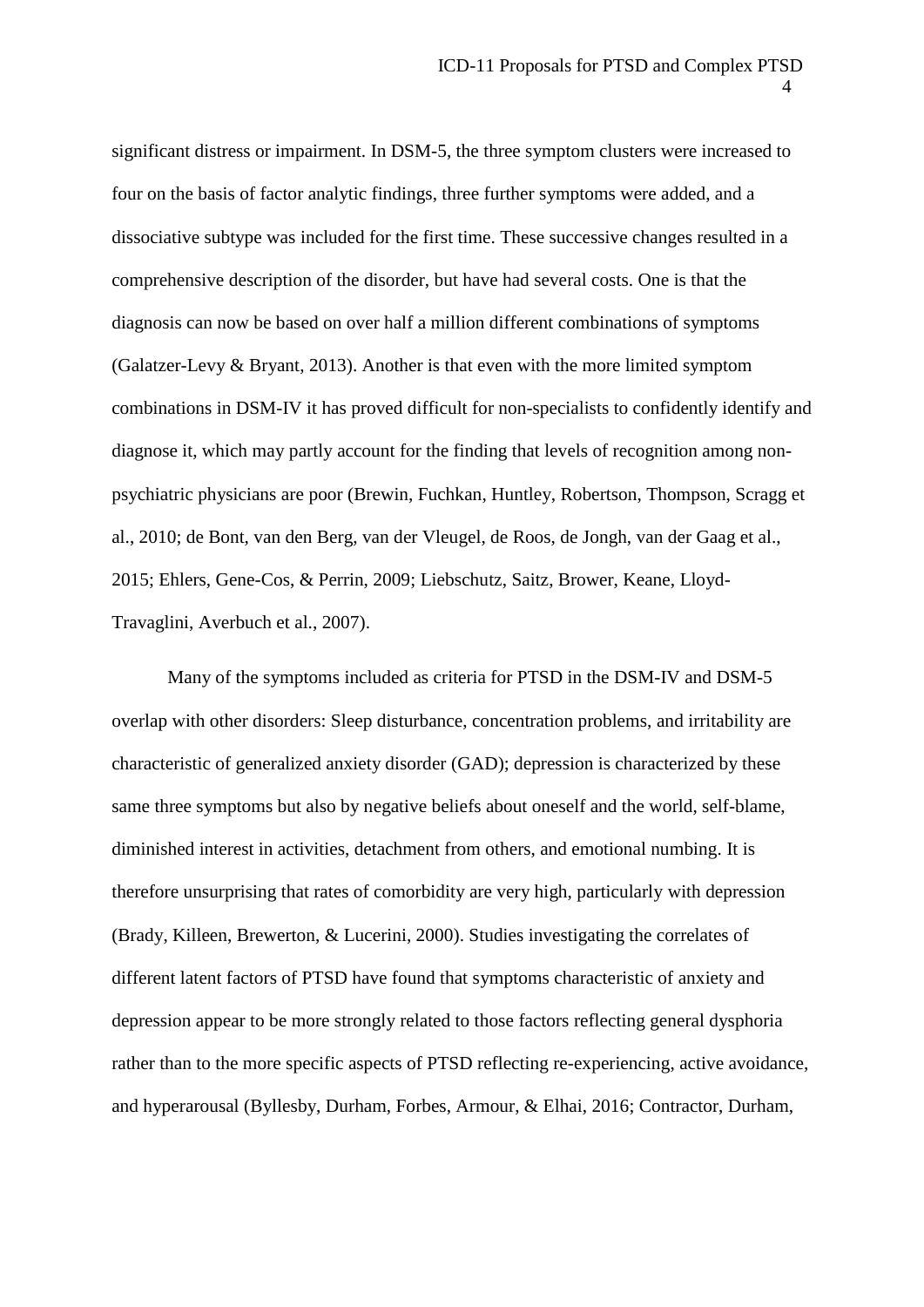Brennan, [Armour, Wutrick, Frueh et al., 2014;](#page-36-1) [Durham, Elhai, Fine, Tamburrino, Cohen,](#page-37-2)  [Shirley et al., 2015;](#page-37-2) [Gootzeit & Markon, 2011\)](#page-39-0).

Other evidence for non-specificity comes from studies that have examined whether PTSD symptoms are more common following events that, according to the successive definitions adopted by the DSM, are traumatic as opposed to distressing (but non-traumatic). The option of removing the requirement that one be exposed to a traumatic event was contemplated by the DSM-5 Work Group [\(Friedman, Resick, Bryant, & Brewin, 2011\)](#page-38-2). Although this committee recognized that PTSD symptoms can develop following nontraumatic events, it decided to retain the traumatic event as a gatekeeper criterion for the diagnosis because "intrusion and avoidance symptoms are incomprehensible without prior exposure to a traumatic event" (p. 754). However, a recent meta-analysis [\(Larsen &](#page-42-0)  [Pacella, 2016\)](#page-42-0) showed that PTSD symptoms were only slightly more common following events defined as traumatic versus non-traumatic according to the DSM, and this advantage disappeared if subjective ratings of fear, helplessness, and horror (required in DSM-IV but not in DSM-5) were omitted. Moreover, the structure of DSM-5 PTSD symptoms is essentially the same whether or not individuals have experienced events meeting the criteria for a trauma [\(Zelazny & Simms, 2015\)](#page-48-0).

One implication that has been drawn is that many of the PTSD symptoms included in the DSM are general reactions to adversity rather than specific reactions to trauma [\(Brewin,](#page-34-3)  [2003\)](#page-34-3). This non-specificity in the clinical picture painted by the DSM is possibly one of the reasons why, although much is known about the biological correlates of PTSD, there are as yet no specific biomarkers for the condition [\(Lehrner & Yehuda, 2014\)](#page-42-1). For example, reductions in brain volume associated with PTSD have not been able to be distinguished from similar patterns associated with depression [\(Kroes, Rugg, Whalley, & Brewin, 2011\)](#page-42-2).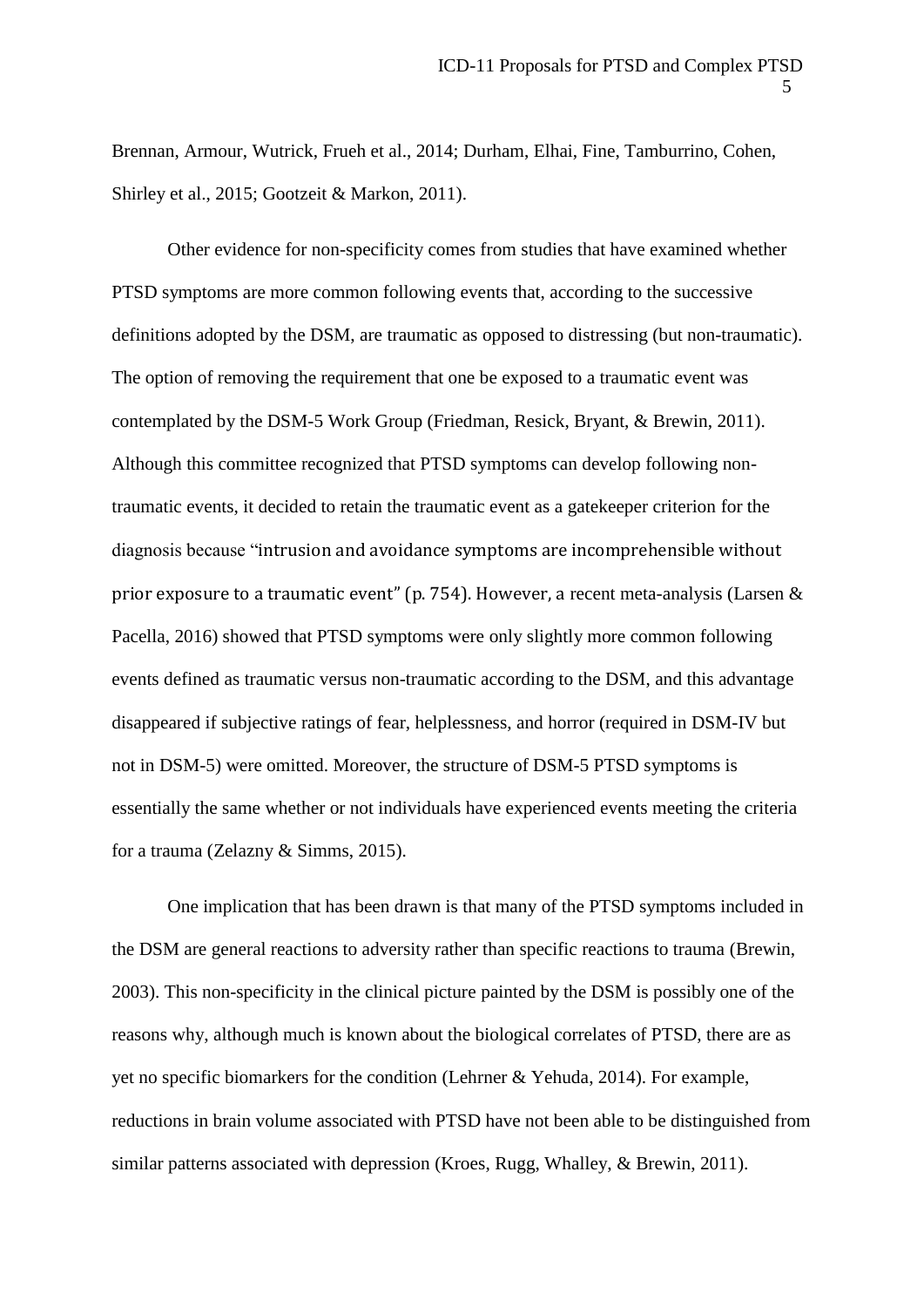Such observations have led previous authors to question whether comorbidity would be reduced with a smaller symptom set consisting of those more specific to PTSD such as flashbacks, nightmares, startle, and hypervigilance [\(Davidson & Foa, 1991\)](#page-37-3). Another proposal [\(Spitzer, First, & Wakefield, 2007\)](#page-46-0) involved eliminating a symptom considered to be of doubtful validity (impaired recall of the trauma) as well as symptoms shared with depression and GAD (irritability, insomnia, difficulty concentrating, and markedly diminished interest). The effect of this suggested change on comorbidity with a variety of disorders was tested in three studies, two of which showed no significant differences relative to DSM-IV [\(Elhai, Grubaugh, Kashdan, & Frueh, 2008;](#page-37-4) [Grubaugh, Long, Elhai, Frueh, &](#page-39-1)  [Magruder, 2010\)](#page-39-1) whereas the third, conducted with an adolescent sample, suggested less comorbidity with depression associated with the Spitzer et al. symptom set [\(Ford, Elhai,](#page-38-3)  [Ruggiero, & Frueh, 2009\)](#page-38-3). In these studies, however, the samples meeting the DSM-IV versus the Spitzer et al. criteria for PTSD overlapped to a considerable extent, with most of the PTSD cases appearing in both. A clearer picture would be given by comparing nonoverlapping samples who met the DSM-IV but not the Spitzer et al. criteria, or vice versa.

A final suggestion to decrease the symptom set [\(Brewin, Lanius, Novac, Schnyder, &](#page-35-1)  [Galea, 2009\)](#page-35-1) proposed requiring at least one of two symptoms specifically reflecting reexperiencing of the traumatic event in the present (corresponding to the DSM items assessing flashbacks or nightmares), at least one of two symptoms specifically reflecting active avoidance (corresponding to the DSM items assessing avoidance of internal thoughts or external reminders), and at least one of two symptoms (hypervigilance or exaggerated startle) reflecting the continuing sense of threat identified as characteristic of PTSD [\(Ehlers & Clark,](#page-37-5)  [2000\)](#page-37-5). Under this proposal there are only 27 combinations of qualifying symptoms. As with the Davidson and Foa (1991) proposal, the intention was to include those symptoms that best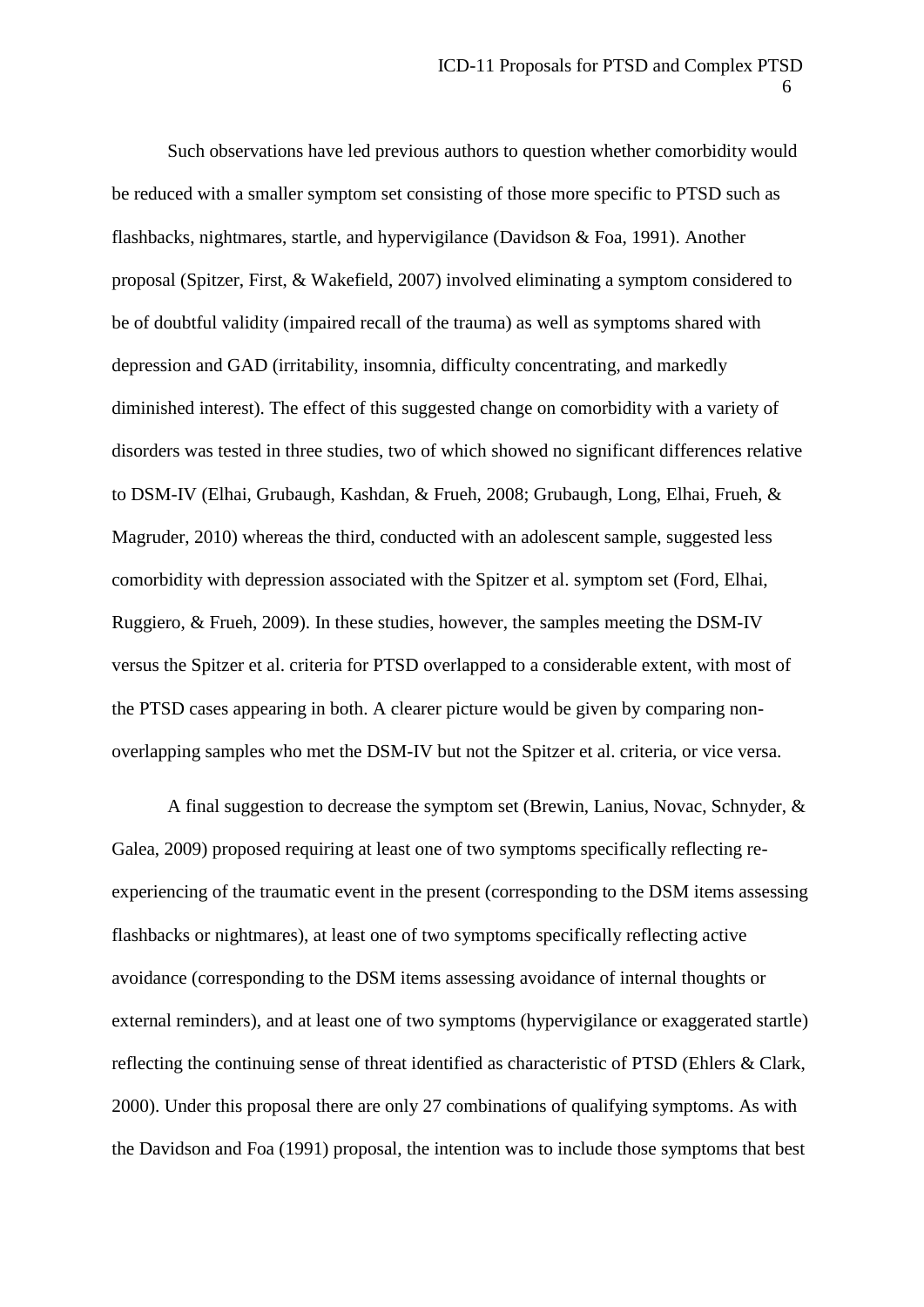discriminated PTSD from other disorders. A more detailed rationale for the choice of symptoms can be found elsewhere [\(Brewin, 2013;](#page-35-2) [Brewin et al., 2009\)](#page-35-1).

# **ICD-11 Proposals for PTSD and Complex PTSD**

A modified version of the Brewin et al. (2009) formulation, along with many other changes to ICD-10 PTSD, have been incorporated in the proposed diagnostic requirements for PTSD in ICD-11 [\(Maercker et al., 2013\)](#page-43-0). Exposure to trauma, defined as an extremely threatening or horrific event or series of events, is required. The essential feature of reexperiencing requires that the traumatic event is not just remembered involuntarily but is experienced as occurring again in the here and now, in the form of vivid intrusive images or memories, flashbacks, or repetitive dreams or nightmares. As in DSM-5, flashbacks are defined as existing on a continuum of severity such that they involve (rarely, at the more severe end) a complete loss of awareness of present surroundings and are equivalent (much more commonly, at the milder end) to vivid intrusive images and memories experienced as happening in the here and now. This distinguishes ICD-11 re-experiencing from more general intrusive memories (e.g., DSM-5 symptom B1), which are found in many psychiatric disorders [\(Brewin, Gregory, Lipton, & Burgess, 2010;](#page-35-3) [Bryant, O'Donnell, Creamer,](#page-36-2)  [McFarlane, & Silove, 2011\)](#page-36-2). Again similarly to DSM-5, verbal thoughts about the event are no longer a symptom of PTSD. If the person is unable to recall the trauma (for example, because of a head injury), an alternative proposed re-experiencing symptom is emotional distress on reminders of the traumatic event (DSM-5 symptom B4). Both avoidance and a heightened sense of threat are essential features of ICD-11. This is similar to the two deliberate avoidance items in DSM-5 (symptoms C1 and C2), and two items from the hyperarousal cluster related to an ongoing sense of threat (symptoms E4 and E5). In addition to requiring at least one symptom of re-experiencing, avoidance, and sense of threat, other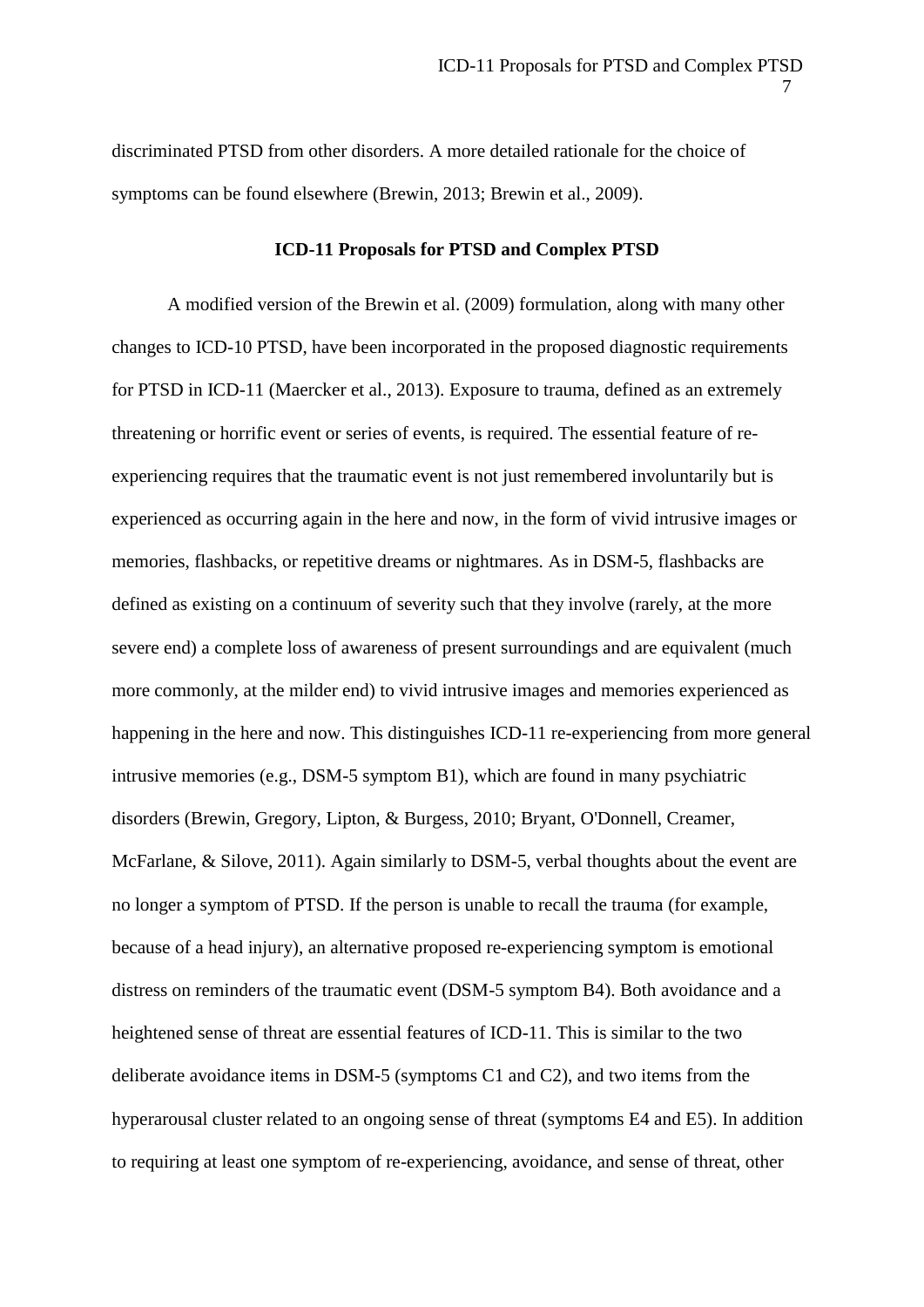features of the ICD-11 PTSD diagnosis are that the disorder has to be present for several weeks and there has to be significant functional impairment.

Another new development for ICD-11 is the proposal for a sibling disorder, Complex PTSD (CPTSD). This is, in part, a reformulation in more specific terms of the previous ICD-10 diagnosis F62.0 "Enduring personality change after catastrophic experience" (EPCACE) and, like its predecessor, describes the disturbances in self-organization that can sometimes result from multiple, chronic or repeated traumas from which escape is difficult or impossible (e.g., childhood abuse, domestic violence, torture, war imprisonment). The ICD-11 CPTSD diagnosis is comprised of six symptom clusters: three are shared with PTSD (re-experiencing, avoidance, and sense of threat) and three additional symptom clusters related to disturbances in self-organization (DSO), specifically: affect dysregulation, negative self-concept and difficulties in relationships.

In contrast to EPCACE, CPTSD does not require a demonstrable personality change. However, the problems associated with CPTSD which reflect disturbances in selforganization are expected to be sustained and pervasive, and occur in a variety of contexts. Another diagnosis that has previously been suggested to capture responses to chronic or repeated trauma is "Disorders of Extreme Stress Not Otherwise Specified" (DESNOS) which was included in the Appendix to DSM-IV [\(American Psychiatric Association, 2000\)](#page-34-4). The DESNOS diagnosis has been operationalized using 48 possible symptoms, organized into 6 scales and 27 subscales [\(Pelcovitz, van der Kolk, Roth, Mandel, Kaplan, & Resick, 1997\)](#page-44-0). ICD-11 CPTSD shares a similar conceptual frame as DESNOS, particularly the emphasis on affect dysregulation, negative self-concept and relational difficulties and is in part empirically derived from it. However, the proposed CPTSD diagnosis is expected to be comprised of 12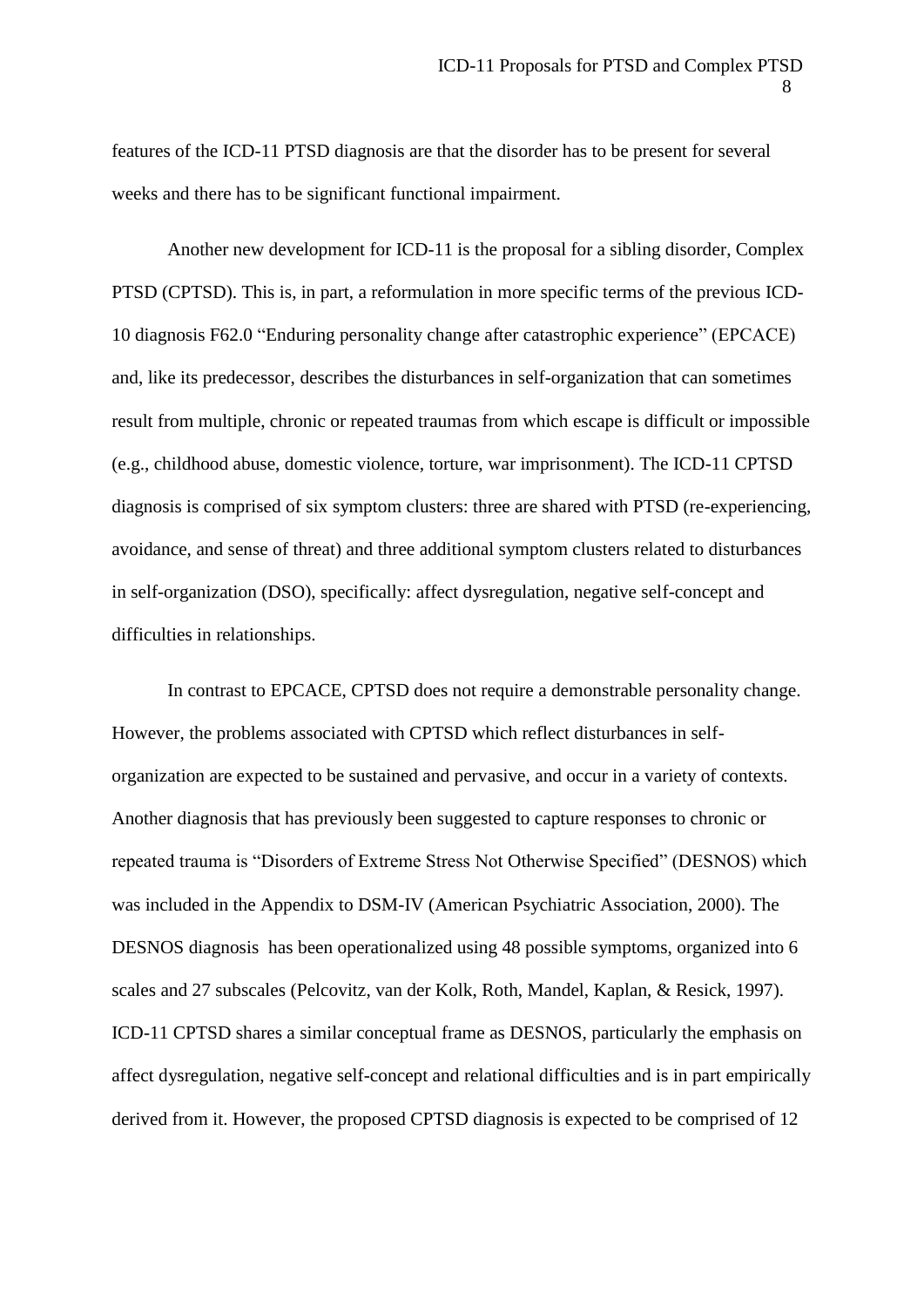symptoms, in line with the ICD-11 emphasis on clinical utility, which includes limiting the number of symptoms that make up a diagnosis.

The decision to ground the CPTSD diagnosis in core PTSD symptoms, as well as problems in self-organization, derived largely from review of the empirical literature. Results from the DSM-5 field trial investigating DESNOS revealed substantially higher rates of endorsement of symptoms representative of disturbances in affective, self, and relational domains among those with early-life chronic trauma relative to those with other types of trauma history [\(van der Kolk, Roth, Pelcovitz, Sunday, & Spinazzola, 2005\)](#page-47-0). The DSM-IV field trial data also found that nearly all of those who met criteria for DESNOS also met criteria for PTSD [\(Roth, Newman, Pelcovitz, van der Kolk, & Mandel, 1997\)](#page-45-0), supporting the decision to incorporate the PTSD symptoms into the ICD-11 CPTSD diagnosis. The selection of the DSO symptoms was based on identifying those symptoms most frequently endorsed in the DSM-IV DESNOS field trial [\(van der Kolk, Roth, Pelcovitz, & Mandel,](#page-46-1)  [1993\)](#page-46-1) as well as those identified as most impairing by expert clinicians in a recent consensus survey on CPTSD [\(Cloitre, Courtois, Charuvastra, Carapezza, Stolbach, & Green, 2011\)](#page-36-3).

In summary, ICD-11 CPTSD shares with EPCACE and DESNOS an emphasis on changes in self-organization and the expectation that these changes typically result from exposure to sustained or multiple traumas from which escape is difficult or impossible. In contrast to EPCACE, CPTSD does not describe these symptoms as personality changes and in contrast to DESNOS, the number of symptoms is relatively small. Unlike both disorders, CPTSD includes the three symptom clusters of re-experiencing, avoidance and threat. Lastly, in contrast to both disorders and consistent with ICD-11 PTSD, functional impairment is explicitly identified as a requirement for the disorder.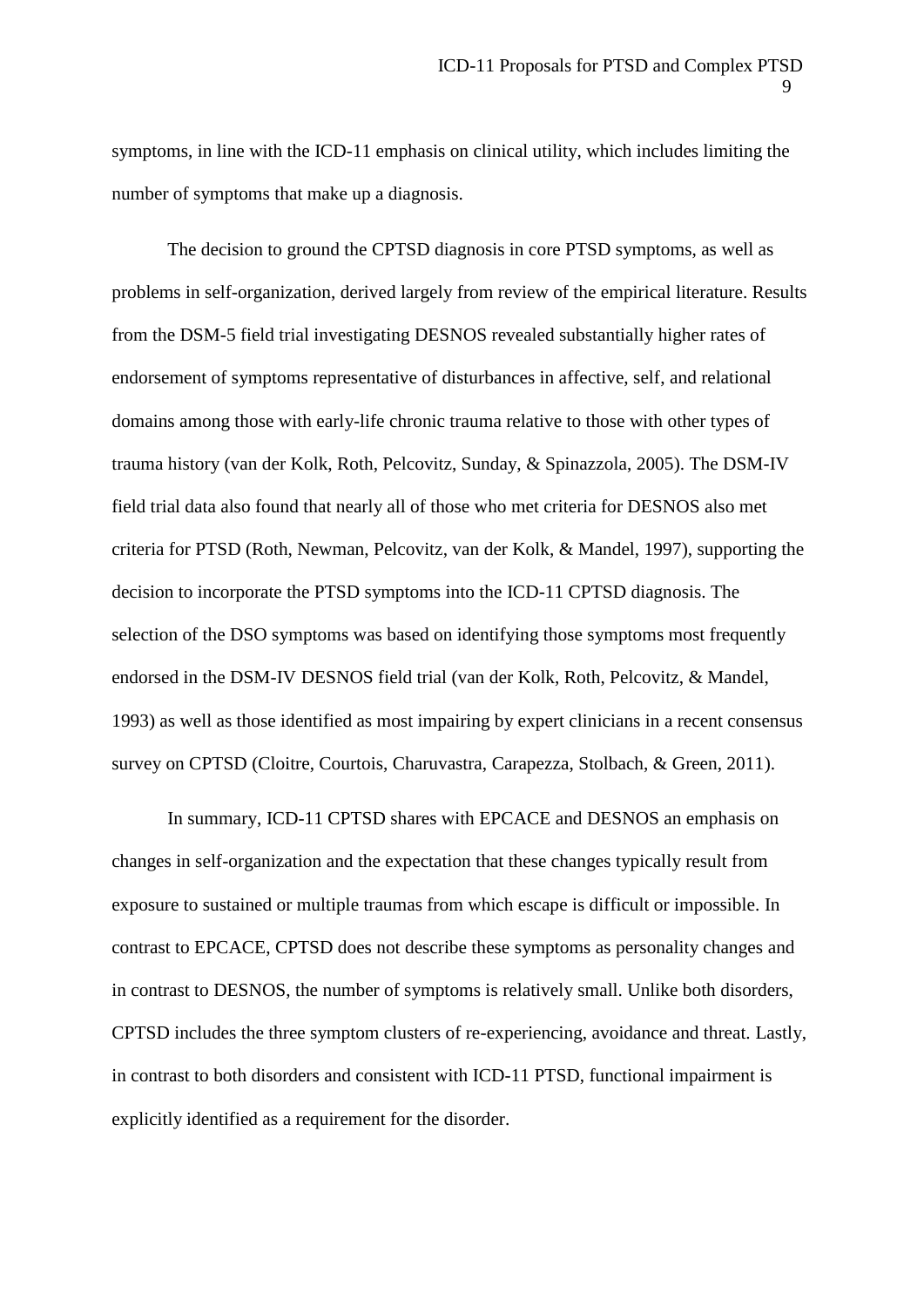It has been debated whether or not complex PTSD is actually PTSD comorbid with Borderline Personality Disorder (BPD). The proposed diagnostic requirements for CPTSD include several features that can be clearly differentiated from BPD. While both disorders share symptoms related to problems in emotion regulation, they are quite distinct in other symptom domains. BPD is typically characterized by an unstable sense of self that alternates between highly positive or negative self-evaluation and by emotionally intense and unstable relationships that vacillate between idealizing and denigrating perceptions of others. CPTSD in contrast is defined by a stable, although deeply negative sense of self and perceptions of relationships as painful and generally avoided. The presence of a trauma history is not a requirement for a diagnosis of BPD, while it is a prerequisite for the diagnosis of CPTSD. Data supporting these and other definitional differences, including endorsement of suicidality are discussed under the section of the manuscript concerning construct validity for CPTSD.

# **Evidence for Proposed ICD-11 PTSD**

This section summarizes emerging evidence for the factor structure of PTSD, and for its prevalence, comorbidity, validity, and ease of use. One limitation of much of this evidence is that the new ICD-11 re-experiencing requirement does not map exactly onto the corresponding items written for DSM-IV or DSM-5 for which data are available. For example, symptom B1 in DSM-IV includes intrusive thoughts (now excluded from DSM-5 and ICD-11). In DSM-5 the B1 symptom refers more narrowly to spontaneous, recurrent memories of the event that usually include sensory, emotional, or physiological components. Although it does not specify that memories be re-experienced in the present, arguably it now encompasses more of the spirit of re-experiencing that is made explicit in ICD-11. ICD-11 reexperiencing has therefore usually been approximated by using DSM-based items assessing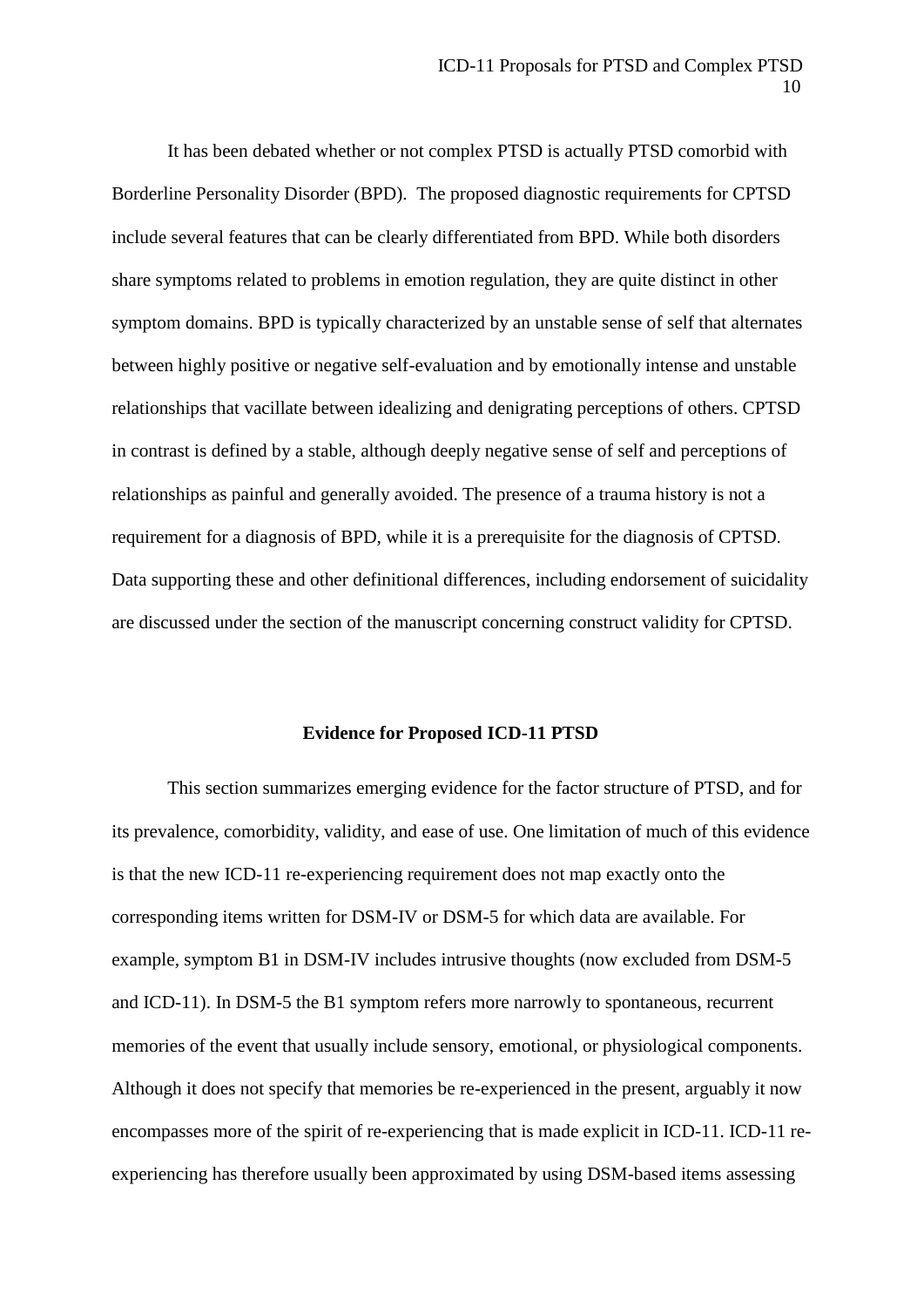nightmares (B2) and flashbacks (B3), even though items assessing the latter are not written in a way that corresponds to how ICD-11 (or DSM-5) define them. An instrument that more accurately addresses the re-experiencing requirement is currently under development [\(Cloitre,](#page-36-4)  [Roberts, Bisson, & Brewin, 2015\)](#page-36-4). In contrast, the avoidance and sense of threat items are readily approximated using DSM-based measures.

## **Factor Structure**

Confirmatory factor analyses of PTSD symptoms have been widely conducted, in large part because of the division of symptoms in succeeding editions of the DSM into varying numbers of clusters. These analyses seek to demonstrate that the clusters correspond to distinct components of the overall diagnosis, and that individual symptoms are correctly assigned to their appropriate cluster. For example, factor analyses led to the decision to create an additional cluster in DSM-5 to distinguish the active avoidance from the numbing symptoms [\(Friedman et al., 2011\)](#page-38-2).

In a sample of West Papuan refugees, a variety of DSM-based models were found to fit the data well, along with a correlated three-factor model of PTSD in-line with the ICD-11 formulation [\(Tay, Rees, Chen, Kareth, & Silove, 2015\)](#page-46-2). Another study assessed the performance of the proposed ICD-11 structure in Australian injury patients six years posttrauma [\(Forbes, Lockwood, Creamer, Bryant, McFarlane, Silove et al., 2015\)](#page-38-4). The threefactor solution again provided an excellent fit to the data. In this sample, the correlation between re-experiencing and avoidance symptoms was very high, and a two-factor solution consisting of these symptoms combined plus a sense of threat factor provided fit results equal to those of the three-factor model. This more parsimonious structure was also tested in a sample of Finnish school students and again found to be superior to the three-factor model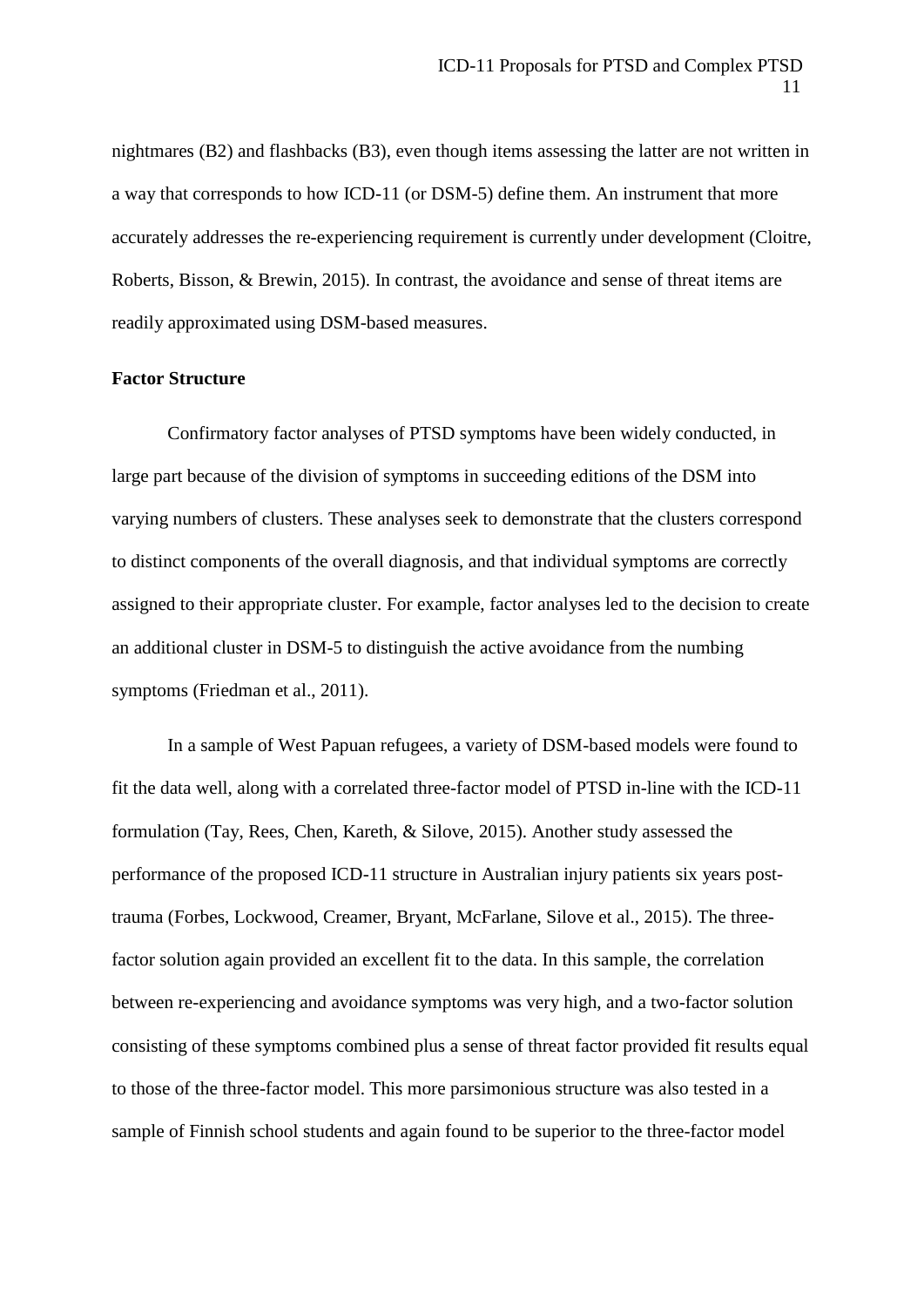due to an exceptionally high correlation between re-experiencing and avoidance [\(Haravuori,](#page-39-2)  [Kiviruusu, Suomalainen, & Marttunen, 2016\)](#page-39-2).

One study assessed the factor structure of PTSD in a group of Austrians over the age of 60 who had experienced their trauma decades earlier [\(Glück, Knefel, Tran, & Lueger-](#page-39-3)[Schuster, 2016\)](#page-39-3). The adequacy of a 1-factor solution (all six symptoms loading onto a single PTSD factor), the 2-factor solution as proposed by Forbes et al. (2015), and the ICD-11 3 factor solution was tested. In this sample all models fit the data very well, with one index of model fit favoring the 1-factor model but three alternative indices favoring the 3-factor model.

In the most comprehensive comparison of different models conducted to date [\(Hansen, Hyland, Armour, Shevlin, & Elklit, 2015\)](#page-39-4), the ICD-11 3-factor structure was compared to the DSM-5 4-factor structure and to alternative 5-factor and 6-factor DSM-5 models in seven independent Danish trauma samples. These included bereaved parents, road traffic accident victims, paraplegia sufferers, physical assault victims, incest victims, sexual assault victims, and a mixed trauma sample receiving treatment. In contrast to the DSM-5 models, none of which demonstrated acceptable model fits, the ICD-11 model showed an excellent fit to the data in all samples except incest victims. Moreover, the fit was equally good for men and women. Similar support for the 3-factor ICD-11 model was found in a study of former German political prisoners, using the Impact of Event Scale - Revised [\(Weiss](#page-47-1) [& Marmar, 1996\)](#page-47-1) to model ICD-11 PTSD [\(Hyland, Brewin, & Maercker, 2017\)](#page-40-0). In this sample the three-factor model provided an excellent representation of the data, but a onefactor model and the two-factor model of Forbes et al. (2015) were rejected as poor representations of the data.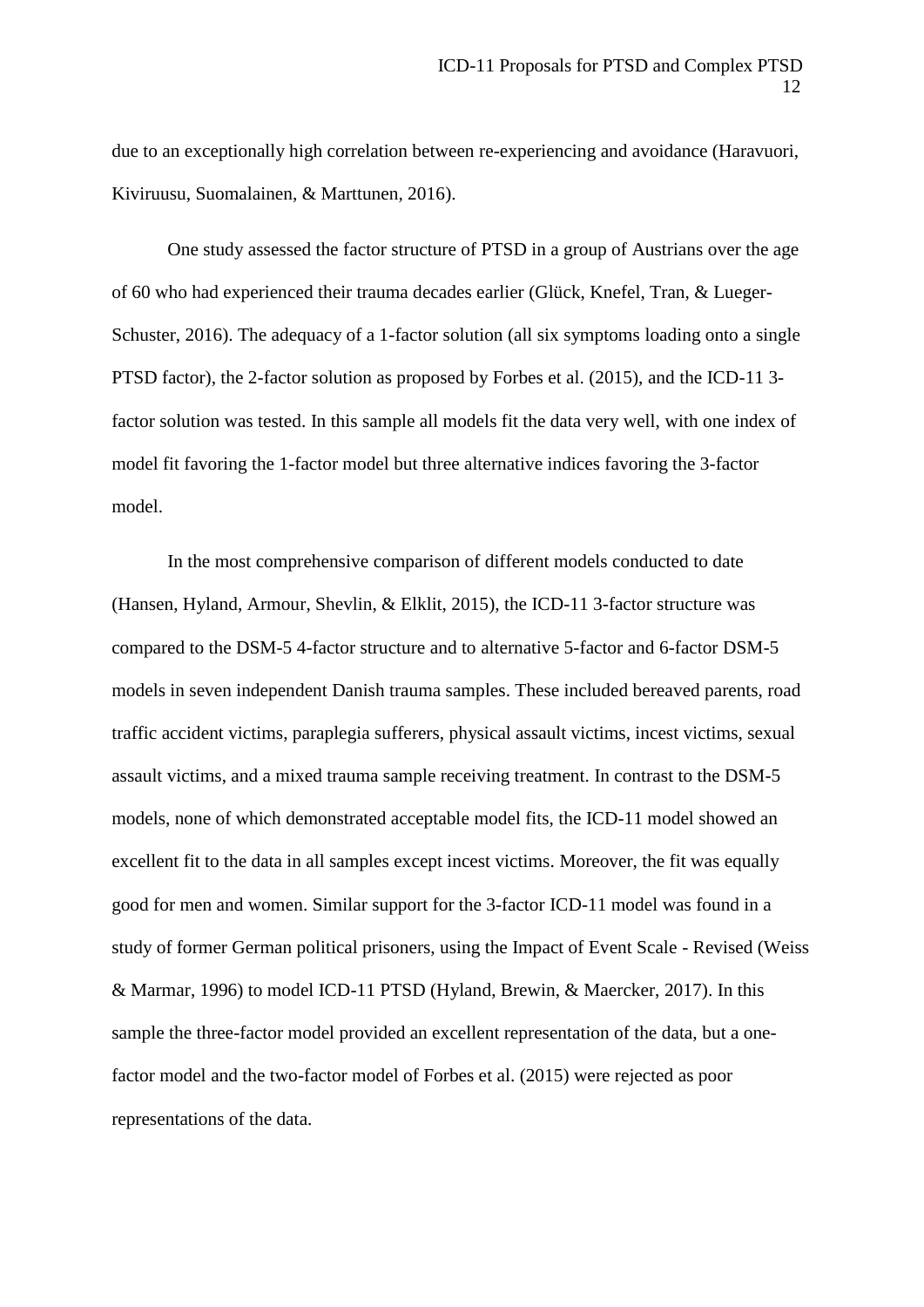Finally, the ICD-11 model showed an excellent fit to the data as well as strong gender invariance in a study of pre-adolescent children exposed to Hurricane Ike [\(La Greca, Danzi,](#page-42-3)  [& Chan, 2017\)](#page-42-3). Overall, therefore, in the great majority of studies the ICD-11 3-factor solution has been at least as good as, if not better than, other ways of describing the structure of PTSD symptoms.

### **Other Structural Analyses**

Instead of the traditional view that symptoms reflect underlying latent constructs, an emerging alternative perspective proposes that symptoms are causally related amongst themselves. Such relations are empirically tested by a data analytic technique known as network analysis. Four studies to date have conducted such analyses on the inter-relations among PTSD symptoms.

The first study, conducted with earthquake survivors in China [\(McNally, Robinaugh,](#page-43-3)  [Wu, Wang, Deserno, &](#page-43-3) Borsboom, 2015), reported that, even after associations with all other variables were controlled, strong interconnections existed between intrusive memories, nightmares, and flashbacks, between avoidance of thoughts of the trauma and avoidance of activities reminiscent of the trauma, and between hypervigilance and exaggerated startle. A second study was conducted with Australian accident victims [\(Bryant, Creamer, O'Donnell,](#page-35-4)  [Forbes, McFarlane, Silove et al., 2017\)](#page-35-4). There were strong interconnections in the acute phase between flashbacks, intrusions, and avoidance of thoughts. At the 12-month assessment, the associations between re-experiencing symptoms were stronger, and physiological reactivity to trauma reminders was strongly associated with the startle response, which was also associated with hypervigilance. Thus, although the analyses reported by the first two studies were consistent with the 3-factor ICD-11 structure, the Bryant et al. study found connections between re-experiencing and avoidance, reminiscent of the 2-factor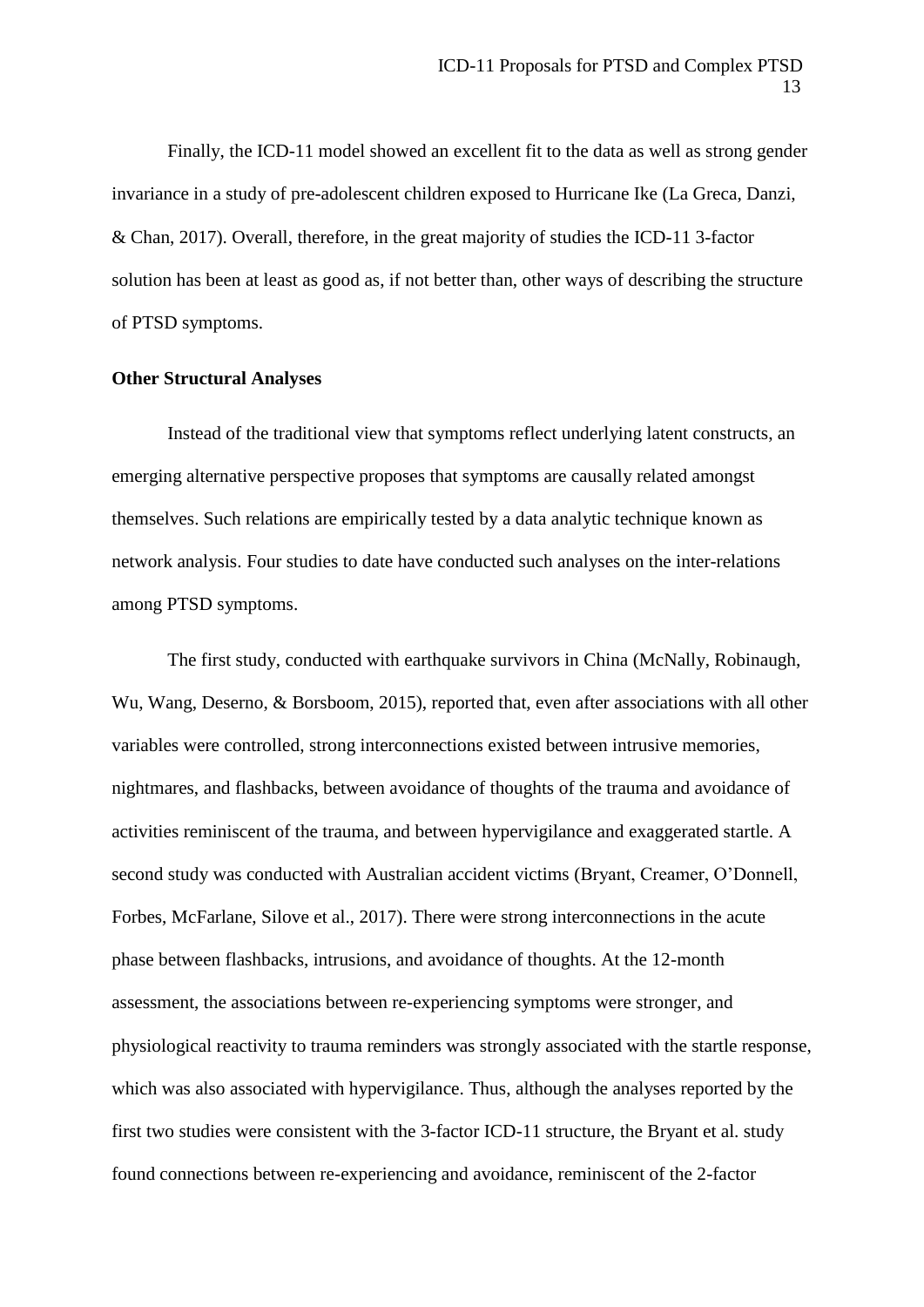structure of ICD-11 symptoms previously reported in this same sample by Forbes et al. (2015).

The third and fourth studies [\(Armour, Fried, Deserno, Tsai, & Pietrzak, 2017;](#page-34-5) [Mitchell, Wolf, Bovin, Lee, Green, Rosen et al., 2017\)](#page-43-4) were both conducted with U.S. military veterans using the DSM-5 symptom set. Armour et al. reported especially strong connections between nightmares and flashbacks, and between hypervigilance and an exaggerated startle response. Similarly, Mitchell et al. reported strong connections between avoidance of external reminders and avoidance of thoughts and memories, between hypervigilance and an exaggerated startle response, and between intrusive distressing memories and distressing dreams. The studies differed markedly, however, in which symptoms appeared to be most central to the network with the exception that both identified the centrality of negative emotional state. As DSM-5 and ICD-11 PTSD are defined very differently, it is a matter of debate whether one would expect the ICD-11 symptom set to appear as central items in a network analysis that included all the DSM-5 symptoms.

Another approach to assessing structure is to look for evidence that cases identified by a set of diagnostic rules form a distinct group who are qualitatively different from the rest of the sample, rather than simply having similar but more severe symptoms. In the past such taxometric analyses have not supported the idea that PTSD as diagnosed by the DSM does form a distinct category, but rather have suggested that it represents the upper end of a continuum [\(Broman-Fulks, Ruggiero, Green, Kilpatrick, Danielson, Resnick et al., 2006;](#page-35-5) [Broman-Fulks, Ruggiero, Green, Smith, Hanson, Kilpatrick et al., 2009;](#page-35-6) [Forbes, Haslam,](#page-38-5)  [Williams, & Creamer, 2005;](#page-38-5) [Ruscio, Ruscio, & Keane, 2002\)](#page-45-1). A recent study conducted similar taxometric analyses both using DSM-IV and ICD-11 formulations of PTSD [\(Kliem,](#page-41-0)  [Kröger, Foran, Mößle, Glaesmer, Zenger et al., 2016\)](#page-41-0). The authors replicated the dimensional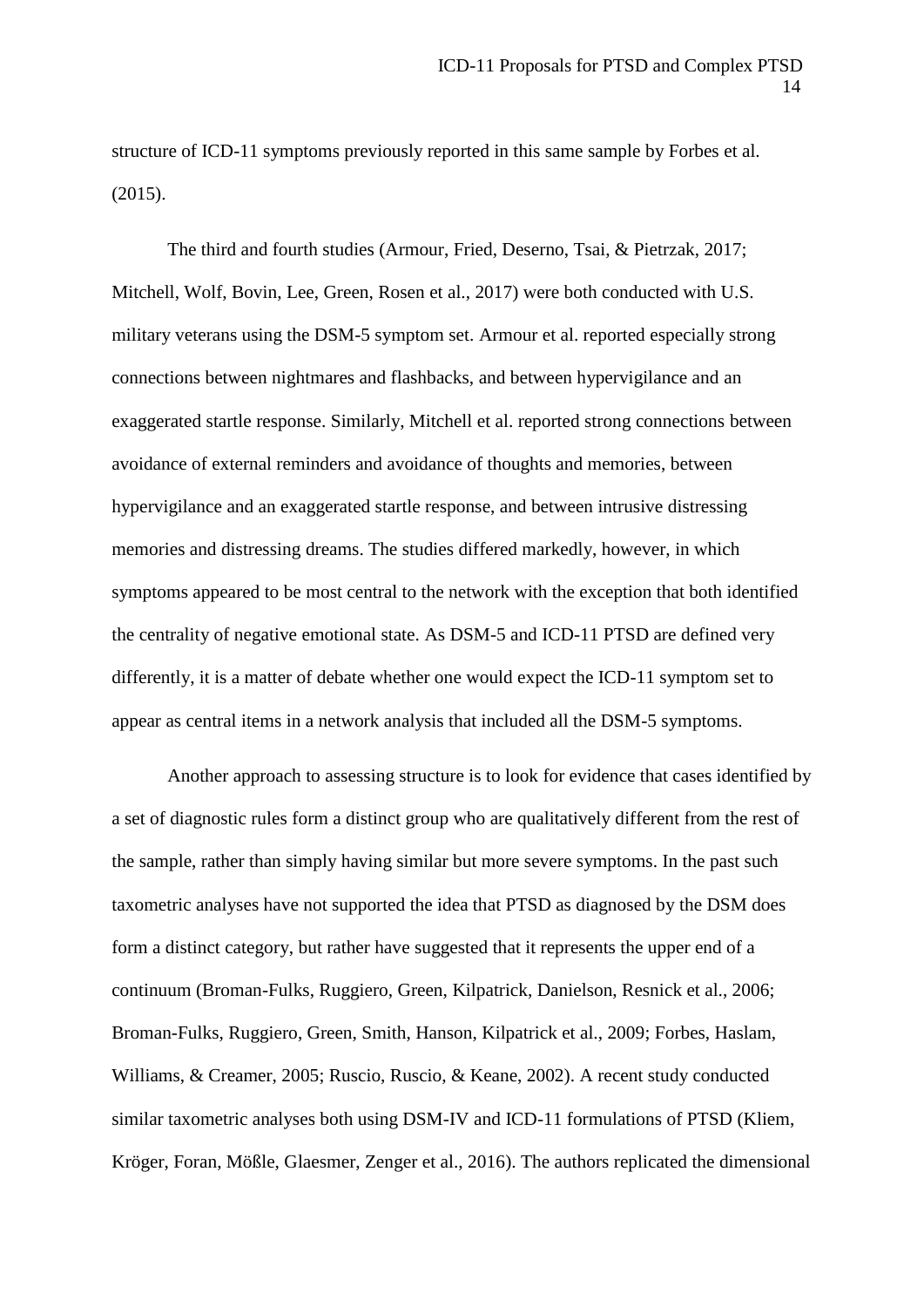solution previously found for DSM-IV, but the results suggested a categorical solution for ICD-11. The taxon group (corresponding to ICD-11 PTSD) reported more physical and mental symptoms, more suicidal thoughts relative to the remainder of the sample, and were more likely to be seeking treatment.

## **Prevalence**

A number of studies, including one using World Mental Health Survey data from 13 countries and nearly 24,000 respondents [\(Stein, McLaughlin, Koenen, Atwoli, Friedman, Hill](#page-46-3)  [et al., 2014\)](#page-46-3), have now investigated prevalence rates by estimating the ICD-11 diagnostic requirements and comparing rates with those generated by ICD-10, DSM-IV, and DSM-5 formulations. These are listed in Appendix A. It can be seen that although the level of agreement between the presence or absence of a diagnosis using ICD-11 and the DSM is generally high, the prevalence in adult samples using ICD-11 is somewhat lower. ICD-11 rates are also reduced, to a larger extent, relative to ICD-10. A number of studies have identified that the diagnostic requirements for re-experiencing [\(Hyland, Shevlin, McNally,](#page-40-1)  [Murphy, Hansen, & Elklit, 2016;](#page-40-1) [Morina, van Emmerik, Andrews, & Brewin, 2014;](#page-43-5) [Stammel, Abbing, Heeke, & Knaevelsrud, 2015;](#page-46-4) [van Emmerik & Kamphuis, 2011\)](#page-47-2), and hyperarousal [\(Hyland et al., 2016;](#page-40-1) [Stammel et al., 2015;](#page-46-4) [van Emmerik & Kamphuis, 2011\)](#page-47-2) are more stringent in ICD-11 than the DSM, whereas the requirements for avoidance are more stringent in DSM-IV than in ICD-11 [\(Morina et al., 2014;](#page-43-5) [Stammel et al., 2015;](#page-46-4) [van](#page-47-2)  [Emmerik & Kamphuis, 2011\)](#page-47-2). It is likely that the absence of non-specific symptoms such as intrusive thoughts and memories, which do not satisfy the ICD-11 requirement of reexperiencing, are responsible for the difference in prevalence rate relative to DSM-IV or DSM-5 [\(Hafstad, Thoresen, Wentzel-Larsen, Maercker, & Dyb, 2017;](#page-39-5) [Hyland et al., 2016;](#page-40-1)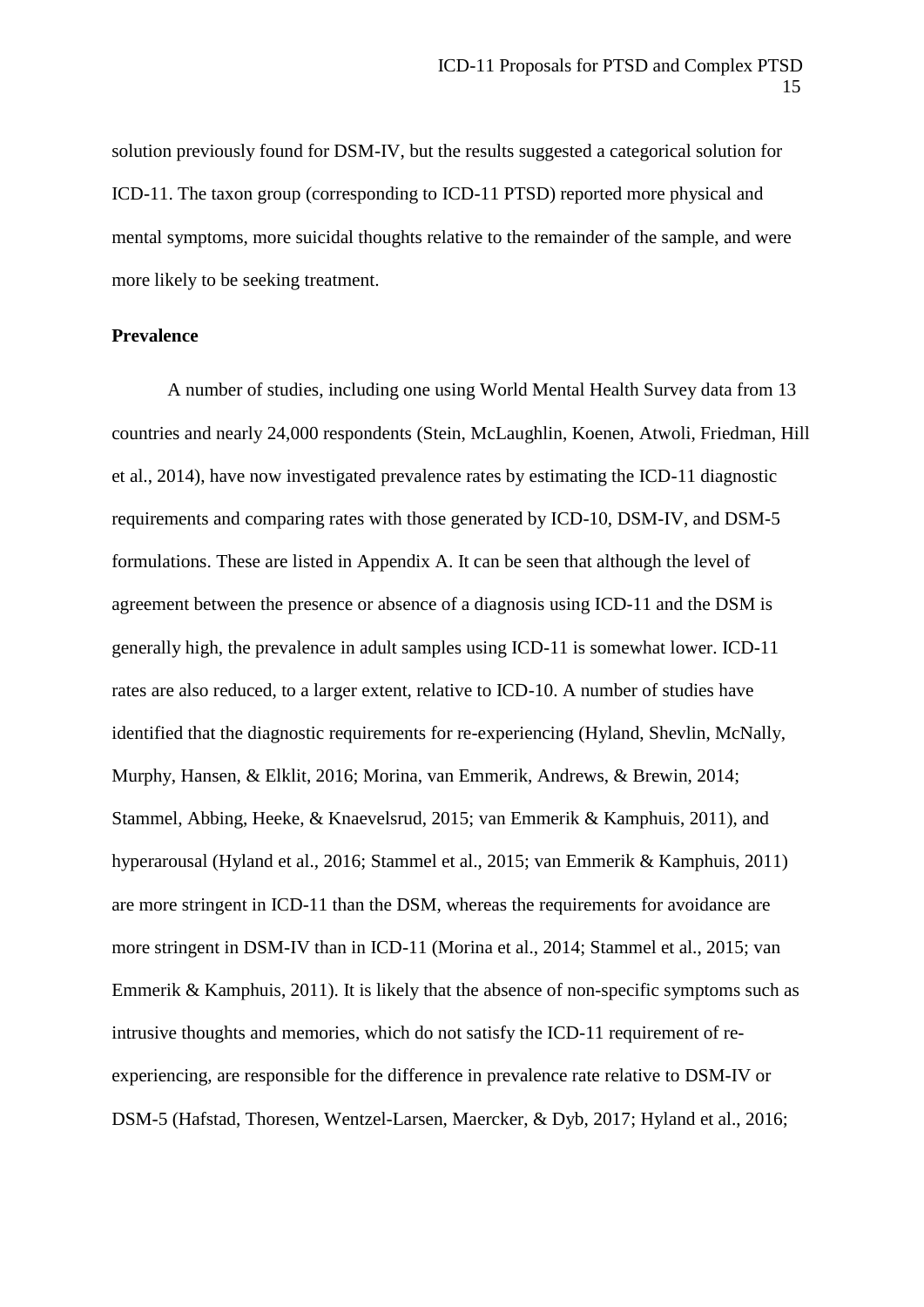[O'Donnell, Alkemade, Nickerson, Creamer, McFarlane, Silove et al., 2014;](#page-44-1) [Sachser &](#page-45-2)  [Goldbeck, 2016\)](#page-45-2).

Importantly, there is evidence that ICD-11 and DSM-5 identify only partially overlapping groups of cases, and that neither is comprehensive. This is not surprising because different diagnostic requirements would be expected to identify different individuals. For example, studies have noted the sometimes substantial lack of concordance between DSM-IV and DSM-5 diagnostic decisions for PTSD [\(Hafstad, Dyb, Jensen, Steinberg, & Pynoos,](#page-39-6)  [2014;](#page-39-6) [Hoge, Riviere, Wilk, Herrell, & Weathers, 2014\)](#page-40-2). Each diagnostic system appears to find a number of comparably impaired individuals that the other does not although, in line with the difference in prevalence rates, DSM-IV and DSM-5 identify more unique cases than does ICD-11.

Data on children and adolescents need to be treated with caution owing to the possible need for changes to diagnostic requirements reflecting developmental concerns. For example, DSM-5 contains a new subtype of PTSD applicable to pre-school children. Further specification of diagnostic requirements for pre-school and pre-adolescent children are likely to follow within both ICD and DSM formulations.

An excess of PTSD cases diagnosed with DSM-IV relative to ICD-11, similar to that reported in adult samples, was found in a clinical sample of children and adolescents [\(Sachser](#page-45-2)  [& Goldbeck, 2016\)](#page-45-2). However, studies with community samples have reported different results. Prevalence rates in two samples of hurricane-exposed pre-adolescents were very similar using DSM-IV, DSM-5, and ICD-11 [\(Danzi & La Greca, 2016\)](#page-37-6). In this study both ICD-11 and DSM-IV identified a considerable number of cases that the other diagnostic systems did not. A study of PTSD related to school shootings in Finland found that ICD-11 identified slightly more cases than DSM-IV [\(Haravuori et al., 2016\)](#page-39-2). Finally, Hafstad and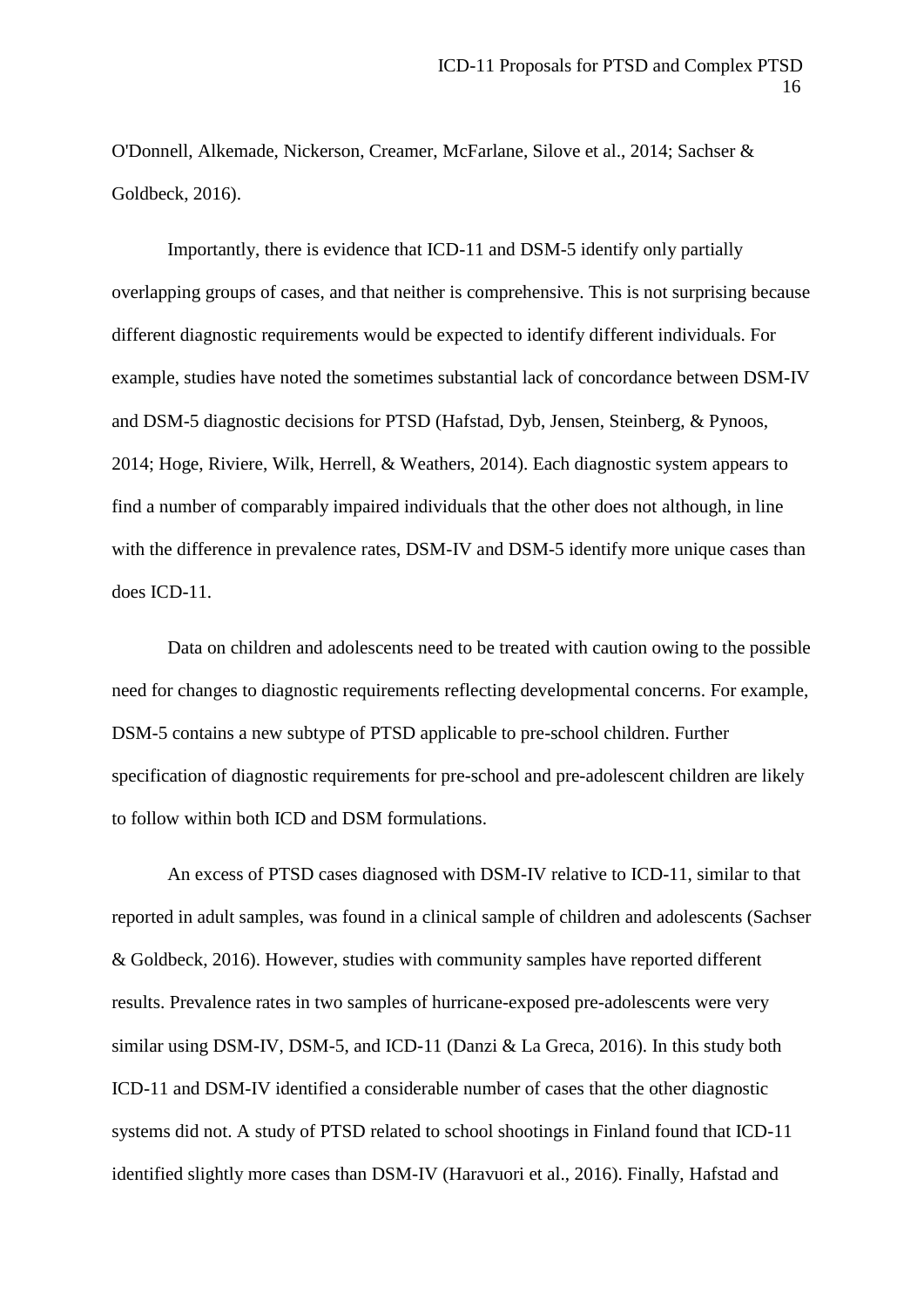colleagues studied young survivors of the Norwegian Utøya massacre and found that rates of PTSD were similar whether measured with ICD-11 or DSM-5 [\(Hafstad et al., 2017\)](#page-39-5). Uniquely, the authors used the same instruments on their sample's parents, finding by contrast that in this older group rates of PTSD were much higher when measured with DSM-5 than with ICD-11. Further research is needed to determine whether this difference is best accounted for by the contrasting ages of the samples or by the fact that only one was directly exposed to personal life threat.

#### **Comorbidity, Validity, and Ease of Use**

As discussed above, the most accurate estimate of the consequences of a new method of diagnosis is obtained by comparing cases who meet one set of requirements but not the other, and vice versa. Where this has been done, as shown in Appendix A, there is clear evidence that comorbidity with depression is significantly reduced under ICD-11. A similar analytic approach has rarely been applied to validity issues but, again as shown in Appendix A, there is some evidence that quality of life is lower under ICD-11 than ICD-10 PTSD, and that pure ICD-11 cases are associated with higher levels of distress or impairment than cases diagnosed using other methods. More generally, there is little evidence that the association of ICD-11 PTSD with anxiety, depression, or other indicators of psychological distress and well-being, differs substantially from that of other ways of diagnosing PTSD.

Field trials were conducted to test the ease of use of the new diagnoses through an internet-based study involving mental health professionals from many parts of the world [\(Keeley, Reed, Roberts, Evans, Medina-Mora, Robles et al., 2016;](#page-41-1) [Keeley, Reed, Roberts,](#page-41-2)  [Evans, Robles, Matsumoto et al., 2016\)](#page-41-2). A sample of 1738 mental health professionals participated and rated pairs of vignettes that contrasted features of ICD-10 and ICD-11 diagnostic guidelines for PTSD. One pair contrasted the symptom of re-experiencing in the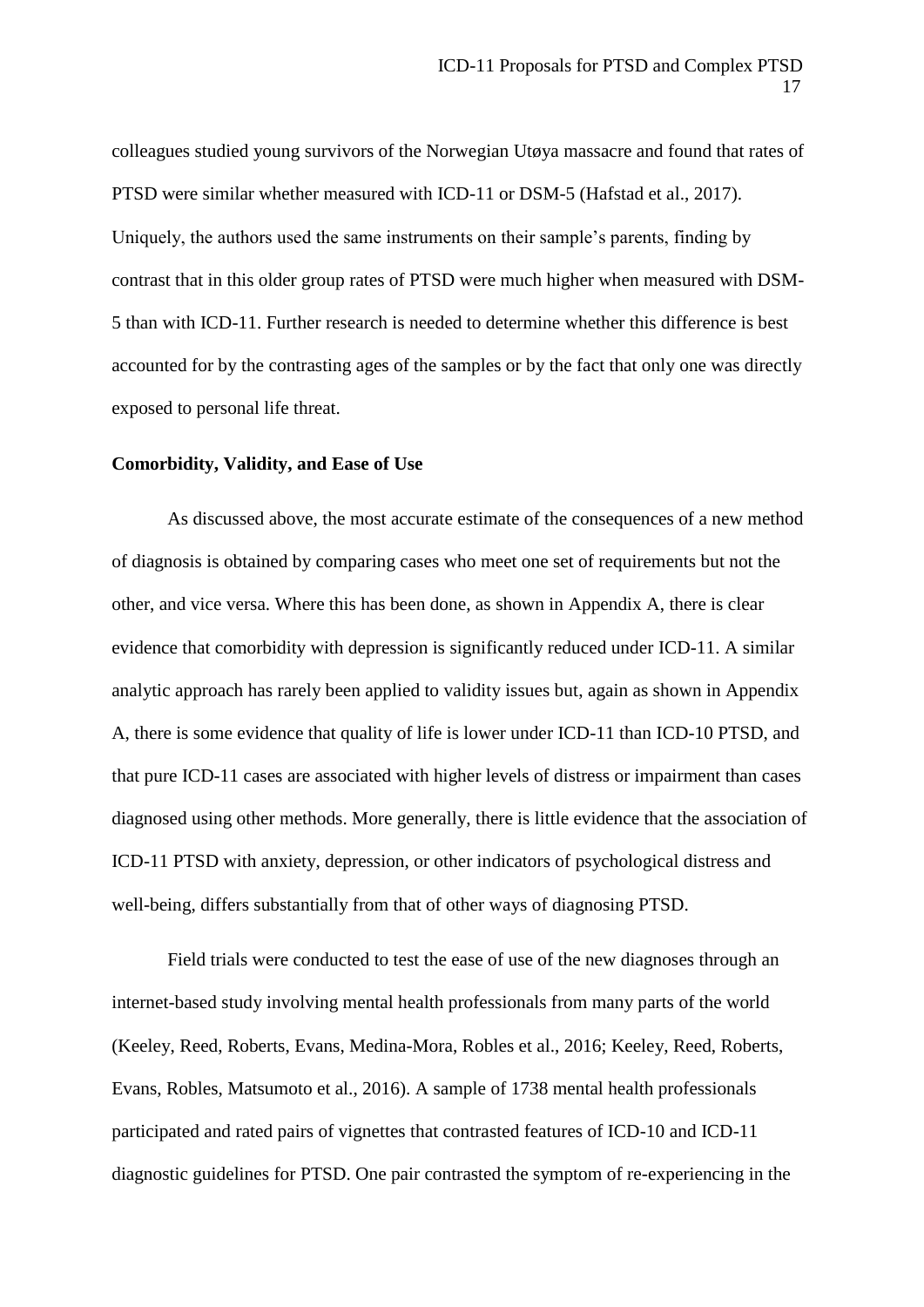present with more general intrusive memories of the traumatic event. The majority of professionals were more likely to diagnose PTSD if there was re-experiencing in the present, but this occurred to an equivalent extent under ICD-10 and ICD-11, suggesting that this distinction was already in clinicians' minds. However, those endorsing ICD-11 PTSD from the vignette that did not contain re-experiencing in the present were likely to express doubt over this symptom, suggesting a need for greater clarity or education concerning the concept. Similar results were obtained when the pair of vignettes contrasted a presence versus a lack of functional impairment.

The Keeley et al. study also found that discrimination between PTSD and adjustment disorder was better under ICD-11 than ICD-10. Importantly, a tendency was detected on the part of some clinicians to base diagnoses on the type of stressor event rather than on the specific pattern of symptoms. Overall, the data indicated that the ICD-11 diagnostic rules are viable but that educational efforts will be needed - as with the introduction of any new diagnostic system - to have clinicians understand and apply them in a consistent way. The proposed ICD-11 diagnostic guidelines for Disorders Specifically Associated with Stress were revised based on the results of the Keeley et al. study, and are currently available for review and comment at https://gcp.network/en/icd-11-guidelines.

# **Summary**

A substantial amount of preliminary data from many parts of the world are now available based on estimates of the proposed ICD-11 PTSD diagnosis derived from existing instruments. These suggest the following interim conclusions. First, the proposed three-factor structure of PTSD, operationalized with two core symptoms representing each factor, routinely provides a very good fit to the data, although there may be some populations (e.g., incest victims or physically injured accident victims) where the fit is not optimal. Second,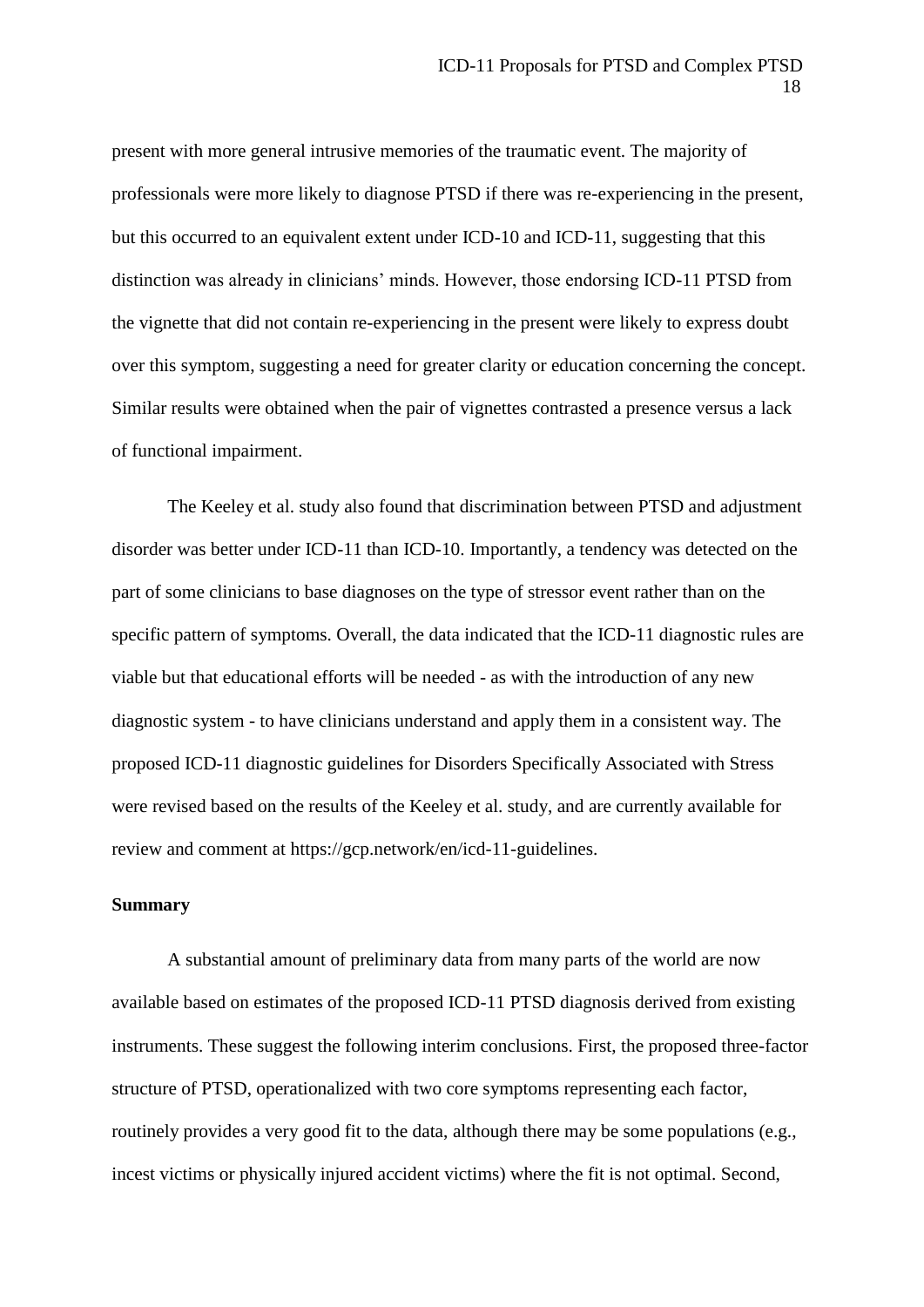consistent with the new requirement for functional impairment, prevalence rates are considerably less than ICD-10. Third, consistent with the more narrow formulation of ICD-11 PTSD, prevalence rates are significantly reduced relative to DSM-IV and DSM-5 in adults, although very preliminary evidence on some age groups suggest that there are no consistent differences in children and adolescents. These lower prevalence rates, however, are based on estimates derived from instruments not designed to measure ICD-11 re-experiencing, and may change in the future. ICD-11 PTSD does not just identify a subset of cases diagnosed with DSM-IV or DSM-5, but detects some who would not be diagnosed using the other systems. Fourth, comorbidity with depression appears to be reduced under ICD-11. Fifth, initial evidence of validity suggests that ICD-11 PTSD detects cases who are of approximately equal severity to DSM-IV and DSM-5 cases and who are on average more severe than ICD-10 cases.

### **Evidence for Proposed ICD-11 Complex PTSD**

# **Construct Validity**

An important initial question regarding the proposed CPTSD diagnosis is whether, in fact, CPTSD describes a class of individuals who are distinct from those with PTSD and who differ from those with PTSD by having a more "complex" symptom profile comprised of a greater number and type of clinically significant symptoms. The distinction between PTSD and CPTSD has been supported in several latent class and latent profile analyses. To date, 10 studies (see Appendix B) have been published and 9 of them identified the presence of at least two distinct symptom profiles, one describing a group of individuals endorsing high levels of CPTSD symptoms in all six clusters (re-experiencing, avoidance, sense of threat, affect dysregulation, negative self-concept, and disturbances in relationships), and another reporting high levels of PTSD symptoms but low levels of symptoms related to DSO.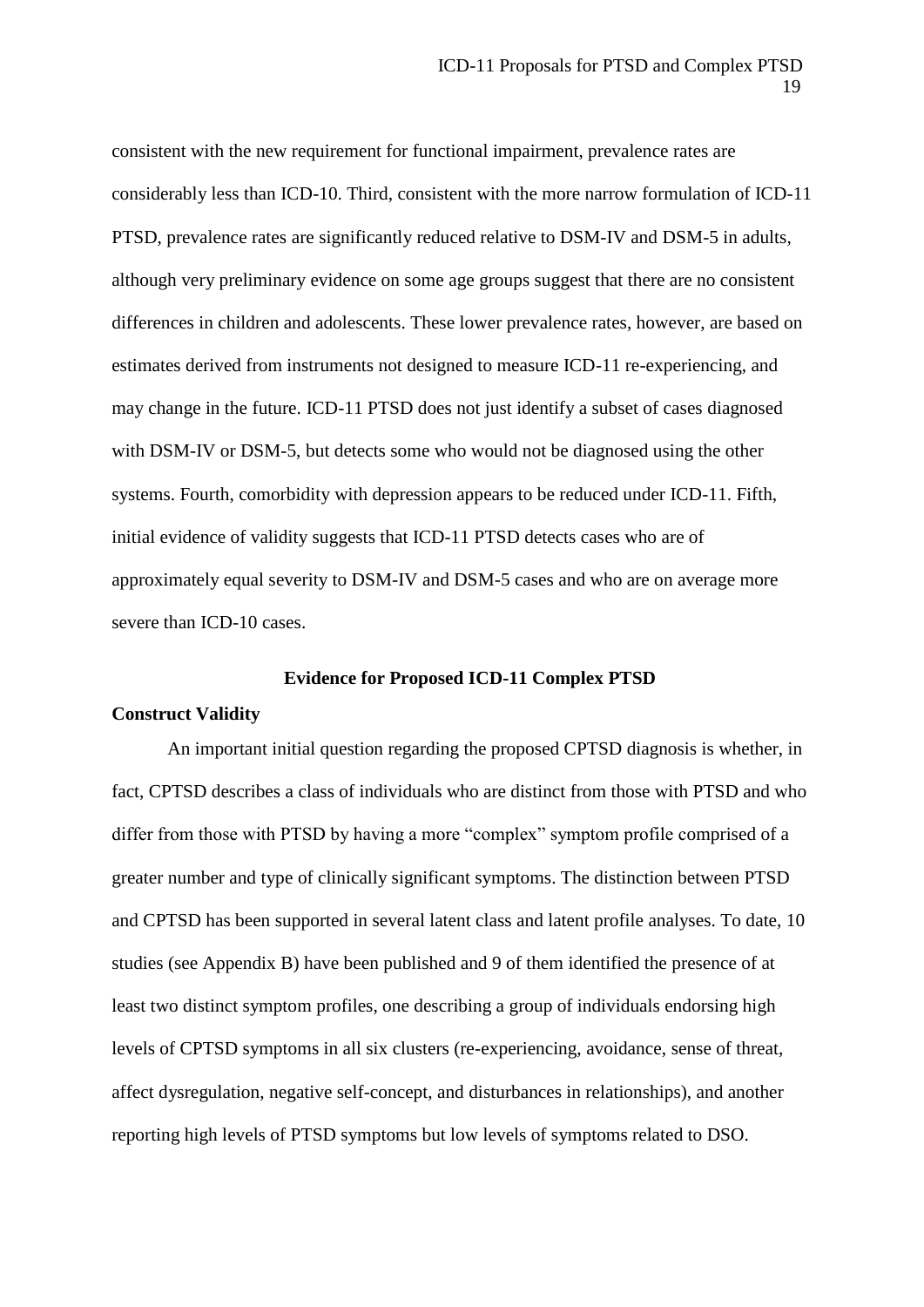Two of the nine studies concern children and adolescents and, similar to the findings among adults, have reported distinct classes of PTSD and CPSTD, in one study among a community sample of adolescents and young adults [\(Perkonigg, Hofler, Cloitre, Wittchen,](#page-44-2)  [Trautmann, & Maercker, 2016\)](#page-44-2), and in the other among a clinical sample of children and adolescents [\(Sachser, Keller, & Goldbeck, 2016\)](#page-46-5). The presence of distinct symptom profiles as early as childhood and adolescence is of interest, particularly in regard to whether there are developmentally sensitive and specific risk factors that may differentially contribute to each of the symptom profiles. Little is known to date; contributors may include not only trauma history but also individual genetic vulnerability, the social environment, including caregivers, or some combination of these factors.

Differences in latent class and latent profile analyses are observed depending on whether the study evaluates clinical or community samples. Studies of clinical samples [\(Cloitre, Garvert, Brewin, Bryant, & Maercker, 2013;](#page-36-5) [Karatzias, Shevlin, Fyvie, Hyland,](#page-41-3)  [Efthymiadou, Wilson](#page-41-3) et al., 2016; [Sachser et al., 2016\)](#page-46-5) have identified only 2 or 3 classes, which typically represented a PTSD profile, a CPTSD profile, and occasionally a third profile low on all symptoms, describing what might be viewed as a resilient group. Community studies with larger samples [\(Perkonigg et al., 2016\)](#page-44-2) or those with highly diverse samples [\(Palic, Zerach, Shevlin, Zeligman, Elklit, & Solomon, 2016\)](#page-44-3) identified four or more classes. Smaller samples like those found in the clinical studies tend to have solutions with fewer classes, while more broadly representative samples tend to have solutions with a larger number of classes (Perkonigg et al., 2016). The additional classes in the community samples tended to be low on PTSD symptoms and moderately high on DSO symptoms, suggesting the presence of a group or groups that might be experiencing other disorders such as depression,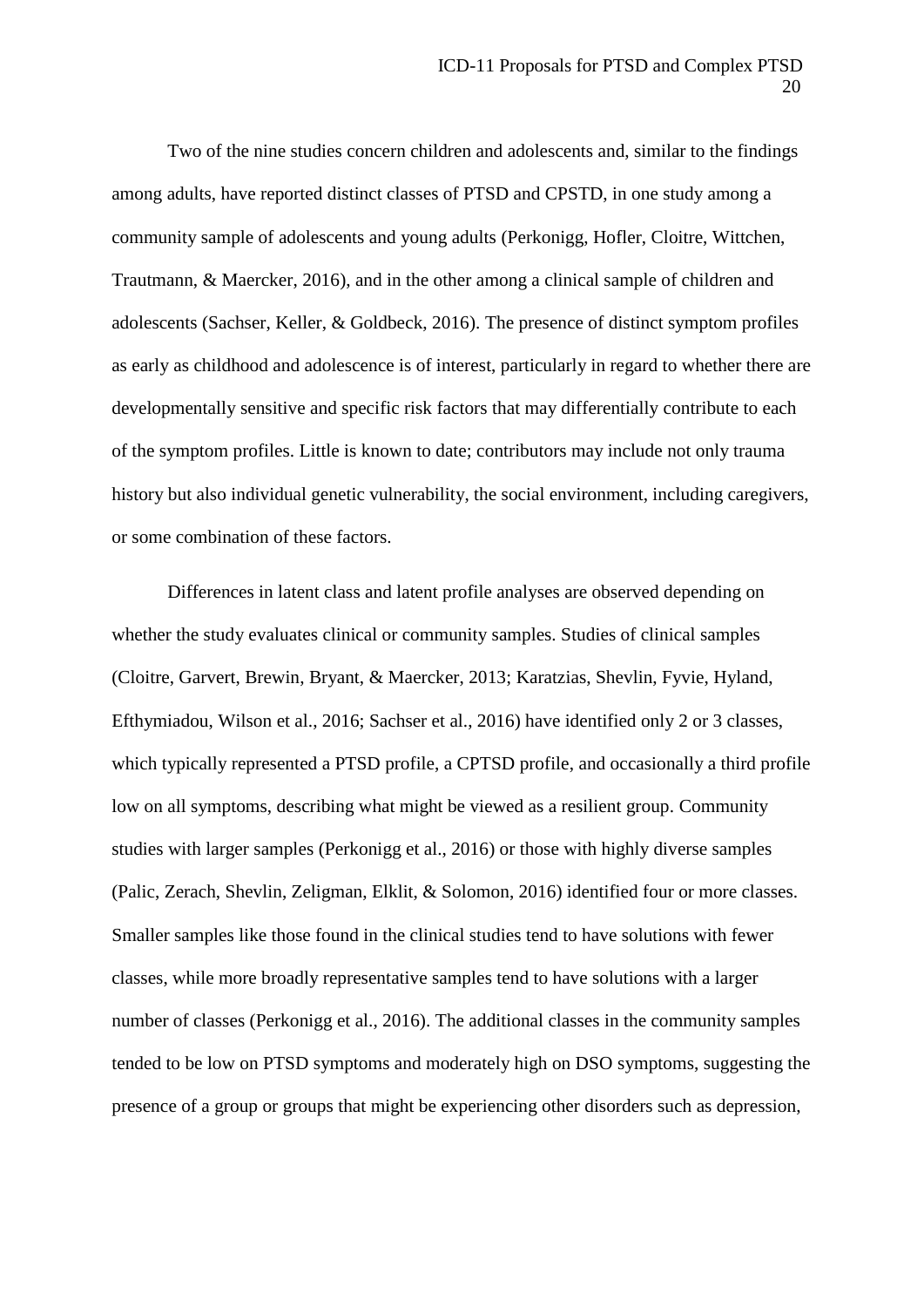anxiety, substance abuse and dissociative disorders that are known to include a substantial proportion of trauma-exposed individuals.

One study with findings contrary to the above was reported by Wolf and colleagues (2015). Using a general population sample meeting diagnostic requirements for lifetime PTSD and a sample of trauma-exposed military veterans, the authors reported that factormixture modeling (FMM) found the best fit to be associated with a two-dimensional fourclass model in which classes differed by severity rather than type of symptoms: Those reporting high PTSD symptoms also reported high DSO symptoms and those with low PTSD symptoms reported low DSO symptoms. The authors concluded that the FMM findings undermined the validity of a distinction between PTSD and CPTSD. However, such a conclusion could be questioned on the basis of how the DSO symptoms were measured and the specification and interpretation of the FMM solutions.

First, the seven symptoms used to represent the DSO profile are different from those in the proposed formulation of CPTSD (Cloitre et al., 2013) and used in the above published studies, suggesting that the comparability of the Wolf et al. study to the other studies is uncertain. Second, the results reported by Wolf and colleagues (2015) specified and tested a particular type of FMM. Other specifications were possible [\(Muthén, 2008\)](#page-44-4) but not tested, and these might have produced different results. Overall, while the FMM is of interest, the study results and conclusions must be taken with caution.

There is some evidence emerging regarding the discriminant validity of CPTSD as compared to Borderline Personality Disorder (BPD). An LCA study of 310 treatment-seeking victims of childhood sexual and/or physical abuse identified four classes each with distinct symptom profiles: a group with BPD, a group with ICD-11 CPTSD but no BPD, a group with ICD-11 PTSD, and a Low Symptom group [\(Cloitre, Garvert, Weiss, Carlson, & Bryant,](#page-36-6)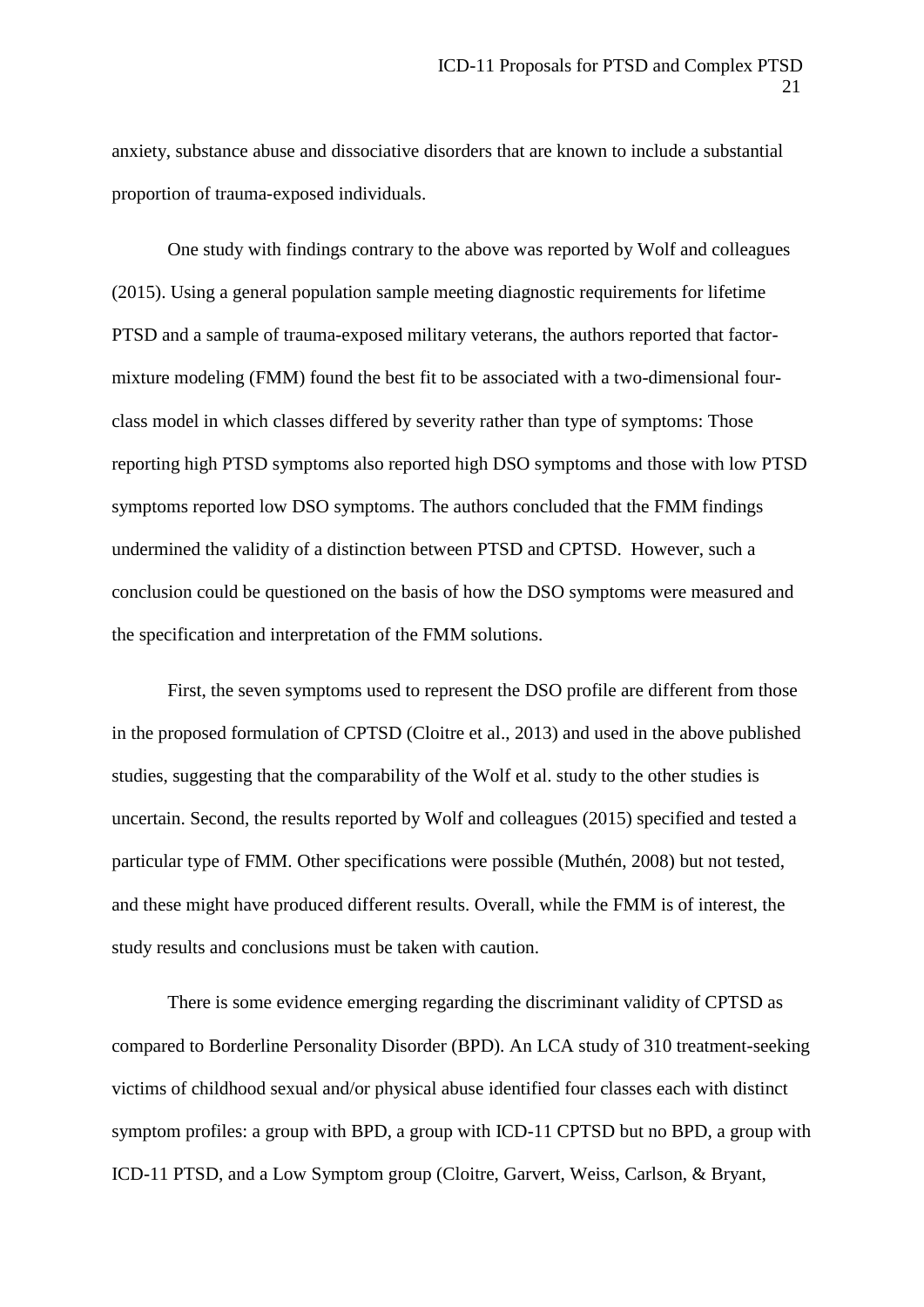[2014\)](#page-36-6). In the BPD class, 92.0% of its members fulfilled criteria for DSM-IV BPD while in the CPTSD class 77.8% fulfilled the ICD-11 diagnostic requirements for CPTSD with only 7.8% meeting criteria for DSM-IV BPD. The symptoms that distinguished risk for BPD as compared to CPTSD most strongly were: frantic about abandonment, unstable sense of self, unstable relationships, and impulsiveness, characteristics that were not salient to the CPTSD profile. In the CPTSD profile, the endorsement pattern indicated an extremely negative sense of self with no significant shifts in identity. Relationships were perceived as painful and tobe-avoided. While both disorders reference difficulties with sense of self and relationships, the content of the problems are distinct. Lastly, while nearly half of those in the BPD class endorsed self-harm and suicidal behaviors (48.7%), the rate was much lower in the CPTSD class and equivalent to that in the PTSD class (CPTSD =  $14.3\%$ , PTSD =  $16.7\%$ ). Suicidality and self-harm are prominent in the symptom profile and treatment of BPD while in CPTSD, as in PTSD, these behaviors occur significantly less frequently and are not included in the diagnostic definition.

Additional support for the BPD versus CPTSD distinction comes from a network analysis of BPD, PTSD and DSO symptoms where a map of symptoms showed that those related to BPD clustered together and at a distance from and weakly related to both PTSD and DSO symptoms which were strongly related to each other [\(Knefel, Tran, & Lueger-](#page-42-4)[Schuster, 2016\)](#page-42-4).

#### **Factor Structure**

To date, seven confirmatory factor analyses of ICD-11 CPTSD symptoms have been published. An initial four-factor model comprised of PTSD, affect dysregulation, negative self-concept, and disturbances in relationships was a good fit to the data in a sample of treatment-seeking individuals who had experienced interpersonal violence (Cloitre et al.,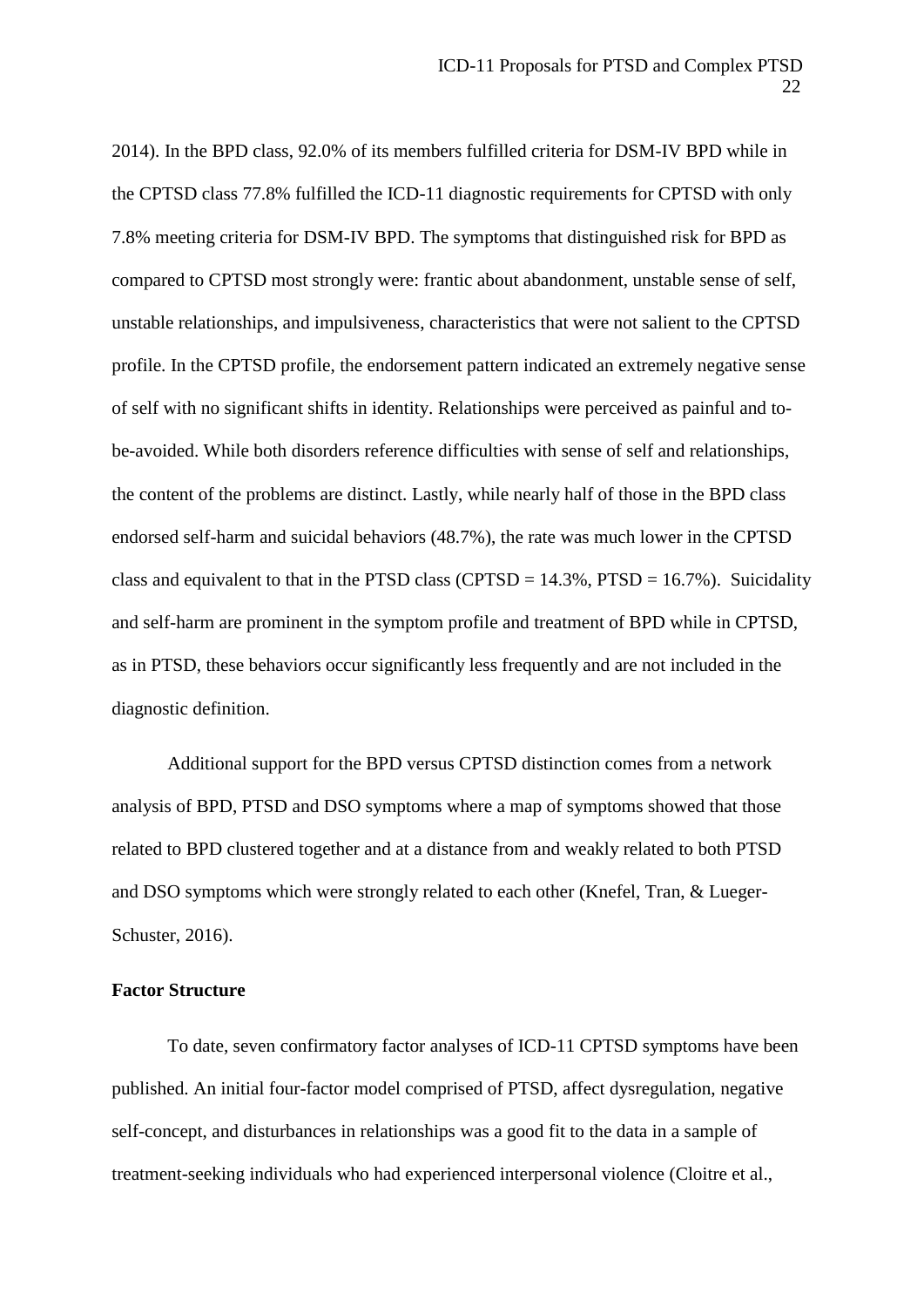2013). However, the theoretical basis of the diagnosis is that the PTSD and DSO components contribute to CPTSD as higher order factors, with each higher order factor in turn supported by three first order factors corresponding to the symptom clusters. Four studies have systematically investigated possible models for organizing the symptom clusters, including the two-factor higher order models, all of them evaluating treatment-seeking individuals who had experienced some type of interpersonal violence [\(Hyland, Shevlin, Brewin, Cloitre,](#page-40-3)  [Downes, Jumbe et al., 2017;](#page-40-3) [Hyland, Shevlin, Elklit, Murphy, Vallières, Garvert et al., 2017;](#page-40-4) [Karatzias, Shevlin, Fyvie, Hyland, Efthymiadou, Wilson et al., 2017;](#page-41-4) [Shevlin, Hyland,](#page-46-6)  [Karatzias, Fyvie, Roberts, Bisson et al., 2017\)](#page-46-6). The key contrasts concern three possible models: a factor structure in which all the six symptom clusters are correlated with each other in a non-hierarchical fashion, a single higher-order factor supported by the six clusters, and a two-factor model represented by PTSD and DSO (see Figure 1). The two-factor higher-order model comprised of the PTSD and DSO provided the best fit to the data in all four studies. The results support the conceptual coherence of the CPTSD diagnosis as being comprised of two distinct but related components.

# Figure 1 here

Finally, two studies evaluated the factor structure of CPTSD in refugees. In Tay and colleagues' (2015) sample of West Papuan refugees, the analytic plan was organized such that the first analyses simply assessed whether the symptoms of CPTSD were related to each other in a non-hierarchical fashion. If this was successful, a higher-order, single factor analysis would be conducted. Analysis of CPTSD as a six-factor structure fit the data. The next analysis, assessing a one-factor higher-order structure (CPTSD) with six first order factors was not as strong, leading to the conclusion that the six factors did not cohere under a unitary CPTSD construct. However, the authors did not test CPTSD as a two-factor higher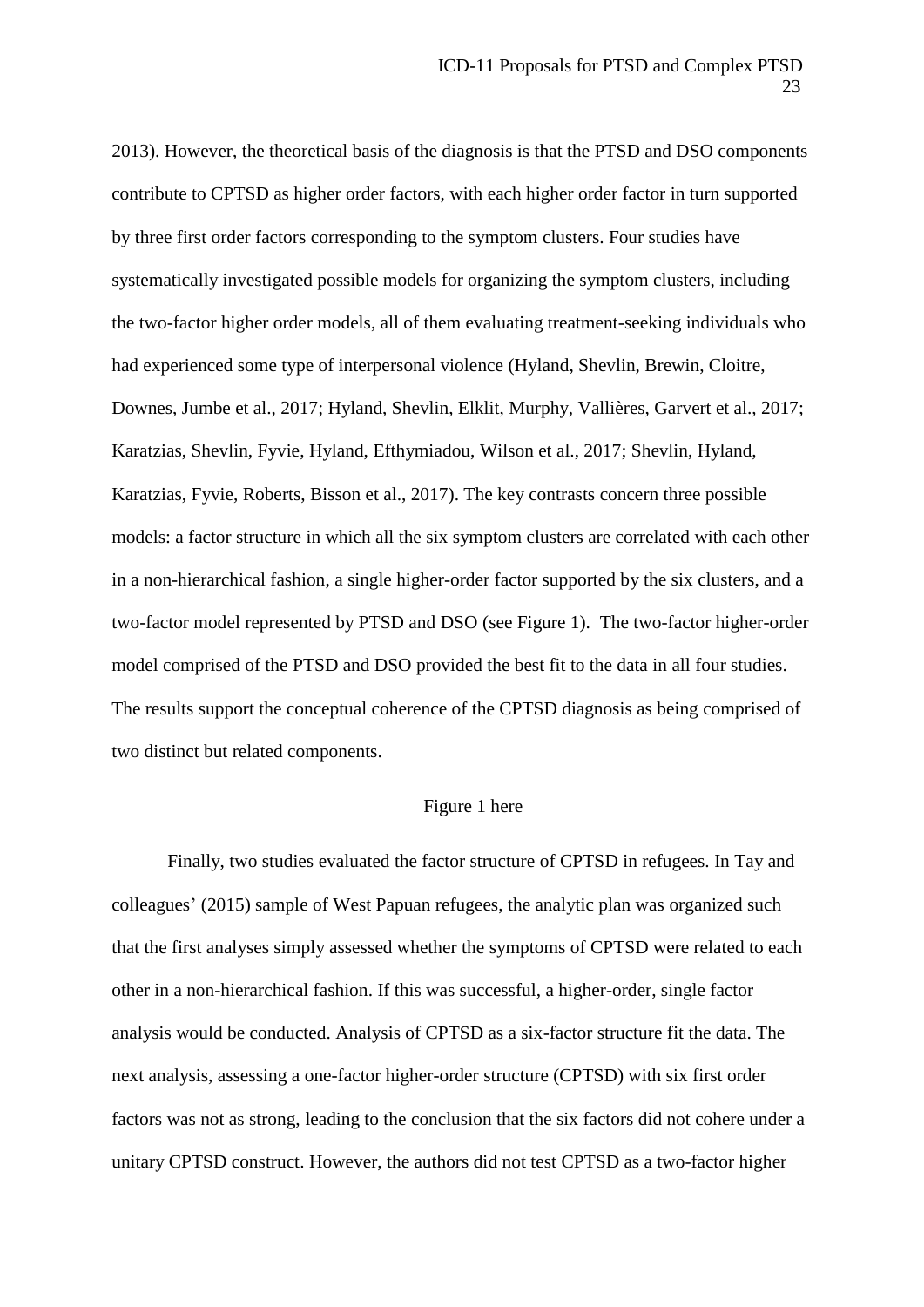order model comprised of PTSD and DSO, consistent with the formulation described in the previous paragraph. In contrast, a later study of 134 refugees in Switzerland from a variety of countries of origin directly compared the one and two higher-order factor CPTSD models and found that the two-factor model was superior as well as having a very strong fit to the data [\(Nickerson, Cloitre, Bryant, Schnyder, Morina, & Schick, 2016\)](#page-44-5). The factor analytic studies on refugees and child abuse survivors are consistent overall and support the conceptualization of CPTSD as being comprised of two over-arching components, PTSD and DSO.

#### **Prevalence**

Given that the development of a reliable measure for ICD-11 PTSD and CPTSD is currently underway, the identification of prevalence for each of these disorders can only be roughly estimated and is likely to change. However, certain patterns can be noted that are consistent with prevalence rates for previous formulations of PTSD. Specifically, prevalence ranges vary as expected depending on the sample. Following the taxonomic proposal of PTSD and CPTSD as sibling diagnoses, individuals can be diagnosed with either one or the other diagnosis but not both. Using this guideline, estimates for PTSD reported by community and nationally representative samples range from 2.3% to 3.0% while those for CPTSD range from 0.6% to 1.0% [\(Hyland, Murphy, Shevlin, Vallières, McElroy, Elklit et al.,](#page-40-5)  [2017;](#page-40-5) [Wolf, Miller, Kilpatrick, Resnick, Badour, Marx et al., 2015\)](#page-47-3). Estimates are substantially higher in clinical settings. To date, prevalence rates of 7.8% to 37% for PTSD and 32.8% to 42.8% for CPTSD have been reported in samples assessed in trauma clinics [\(Hyland, Shevlin, Elklit, et al., 2017;](#page-40-4) [Karatzias et al., 2016;](#page-41-3) [Nickerson et al., 2016\)](#page-44-5). Based on these numbers it may be that, in general, community rates of PTSD are higher than CPTSD while the reverse relationship obtains in trauma specialty clinics.

### **Correlates**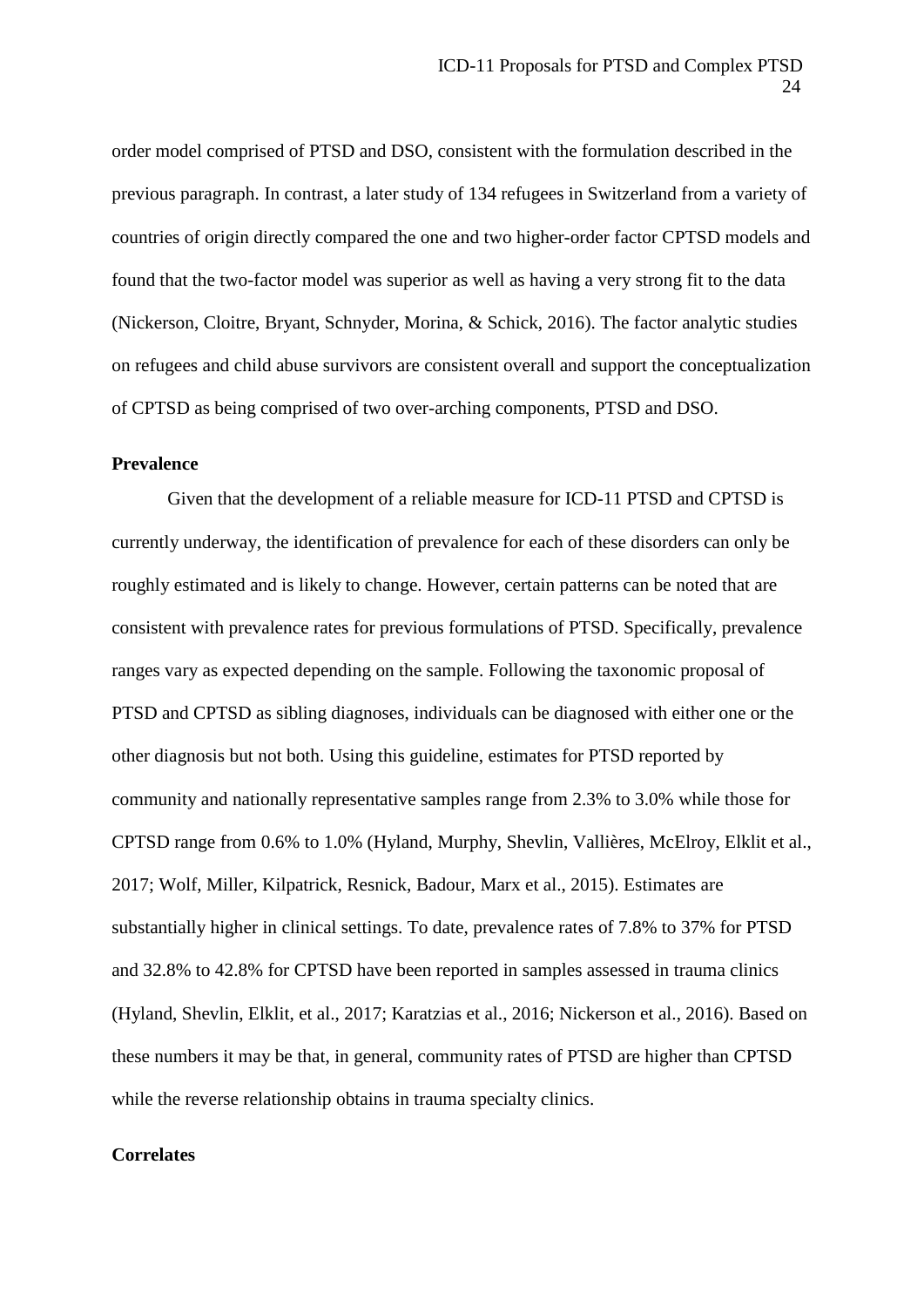Several studies have provided information comparing CPTSD and PTSD by functional status, type of trauma, and sociodemographic and symptom characteristics, offering some insight into differential risk factors and outcomes.

**Functional impairment**. Findings regarding differences in functional impairment have been consistent. Impairment has been found to be higher in the CPTSD class as compared to the PTSD class in all studies that evaluated it [\(Cloitre et al., 2013;](#page-36-5) [Cloitre et al.,](#page-36-6)  [2014;](#page-36-6) [Perkonigg et al., 2016\)](#page-44-2). These data support the distinction between CPTSD and PTSD in regards to differences in severity of functional impairment, which may have implications for the nature and duration of treatment.

**Childhood and chronic interpersonal trauma.** Consistent with the findings concerning complex PTSD in the DSM-IV field trials, childhood interpersonal trauma has been reported at significantly higher rates among those fulfilling the CPTSD as compared to the PTSD symptom profile. This includes samples with childhood sexual and physical abuse [\(Cloitre et al., 2013;](#page-36-5) [Cloitre et al., 2014;](#page-36-6) [Karatzias et al., 2016\)](#page-41-3), survivors of childhood institutional abuse [\(Knefel, Garvert, Cloitre, & Lueger-Schuster, 2015\)](#page-42-5), and those abducted as children for soldiering [\(Murphy, Elklit, Dokkedahl, & Shevlin, 2016\)](#page-43-6). Further support for the relationship between childhood trauma and CPTSD comes from a study of a nationally representative sample of Danes [\(Hyland, Murphy, et al., 2017\)](#page-40-5), which found that cumulative exposure to multiple forms of childhood interpersonal violence created risk of CPTSD as compared to PTSD classification in a dose-response fashion. The presence of one type of childhood interpersonal violence produced twice the risk of CPTSD relative to PTSD and that risk substantially increased with every additional event type.

CPTSD profiles have also been observed in samples reporting sustained chronic trauma in adulthood, including prisoners of war and refugees [\(Nickerson et al., 2016;](#page-44-5) [Palic et](#page-44-3)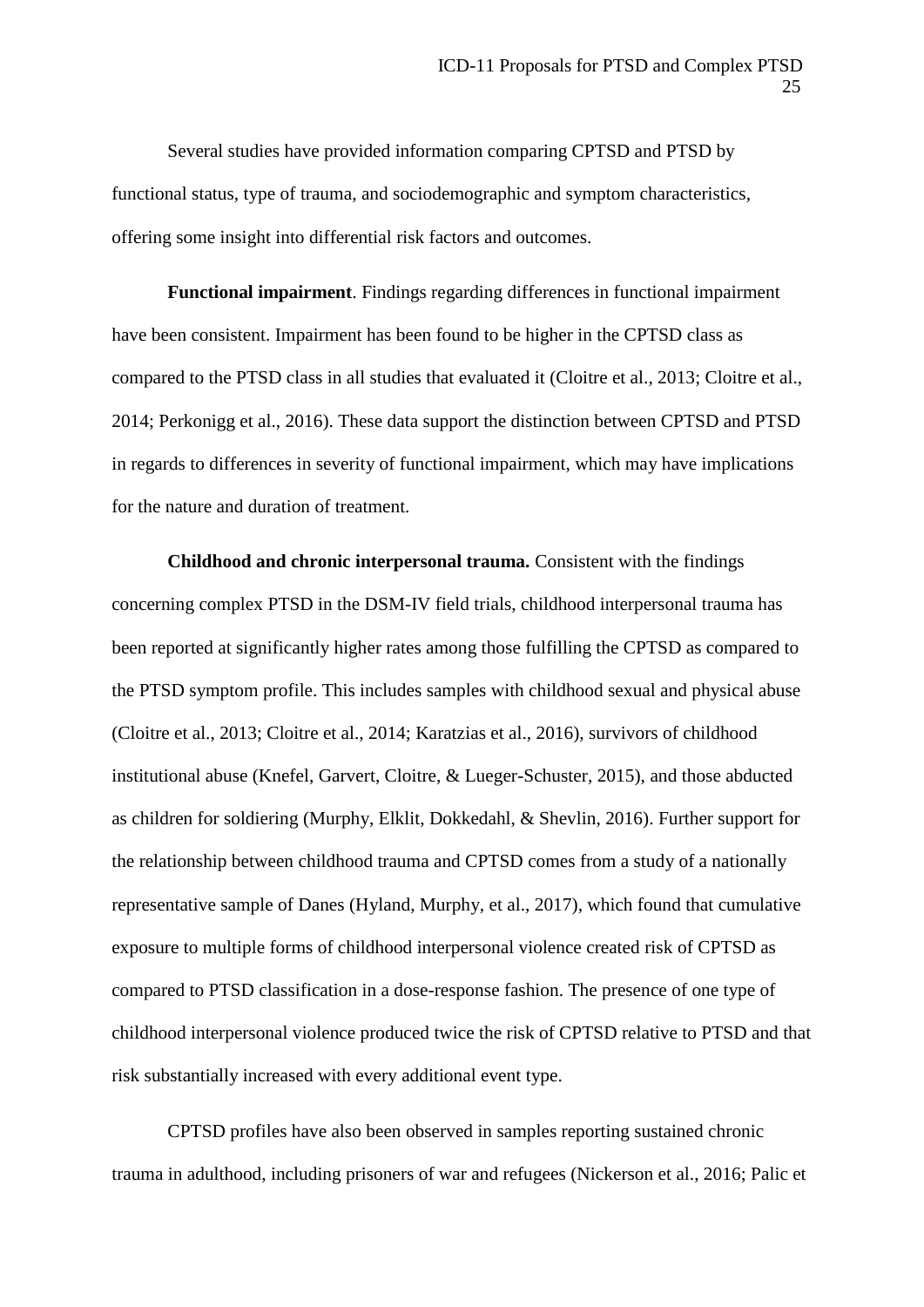[al., 2016\)](#page-44-3). However, the presence of a CPTSD profile has emerged in samples comprised of single-incident adult traumas such as sexual assault, physical assault, and loss of a child, albeit at lower rates than PTSD [\(Elklit, Hyland, & Shevlin, 2014\)](#page-38-6). The proportion of the samples falling into the CPTSD profile in the study by Elklit and colleagues (2014) ranged from 10% to 21% as compared 25% to 43% for the PTSD profile.

These studies demonstrate that while those who experience childhood and other chronic forms of trauma are at greater risk for CPTSD than PTSD, it also the case that a smaller proportion develop PTSD and not CPTSD [\(Cloitre et al., 2013; Cloitre et al., 2014;](#page-36-3)  [Karatzias et al., 2016;](#page-40-4) Knefel et al., 2014; Hyland, Murphy et al., 2017; Hyland, Shevlin, et et al., 2017; Murphy et al., 2016; Nickerson et al., 2016; Palic et al., 2016). Conversely, some individuals with adult-onset single traumas develop CPTSD (Elklit et al., 2014). Viewing trauma history as a risk factor rather than as a requirement for the disorders aligns with the emerging data. Such findings are not remarkable considering the potential influences of personal and environmental risk and resiliency factors. For example, the presence of CPTSD in an individual with a single adult onset trauma may be due to the severity of the event (e.g., gang rape, witnessing the violent death of one's child) as well as personal vulnerabilities (e.g., genetic predisposition) and/or environmental factors (social criticism). Conversely, a person with a history of childhood sexual abuse might develop PTSD rather than CPTSD due to the presence of protective factors (e.g., personal resiliency, supportive family system). Given that we treat symptoms not history, it is important that diagnosis is only guided, and not constrained, by the latter.

**Sociodemographic and symptom characteristics**. There are sociodemographic and symptom-related correlates which distinguish CPTSD and PTSD. Individuals with CPTSD relative to PTSD profiles are more likely to be unemployed, less likely to be married and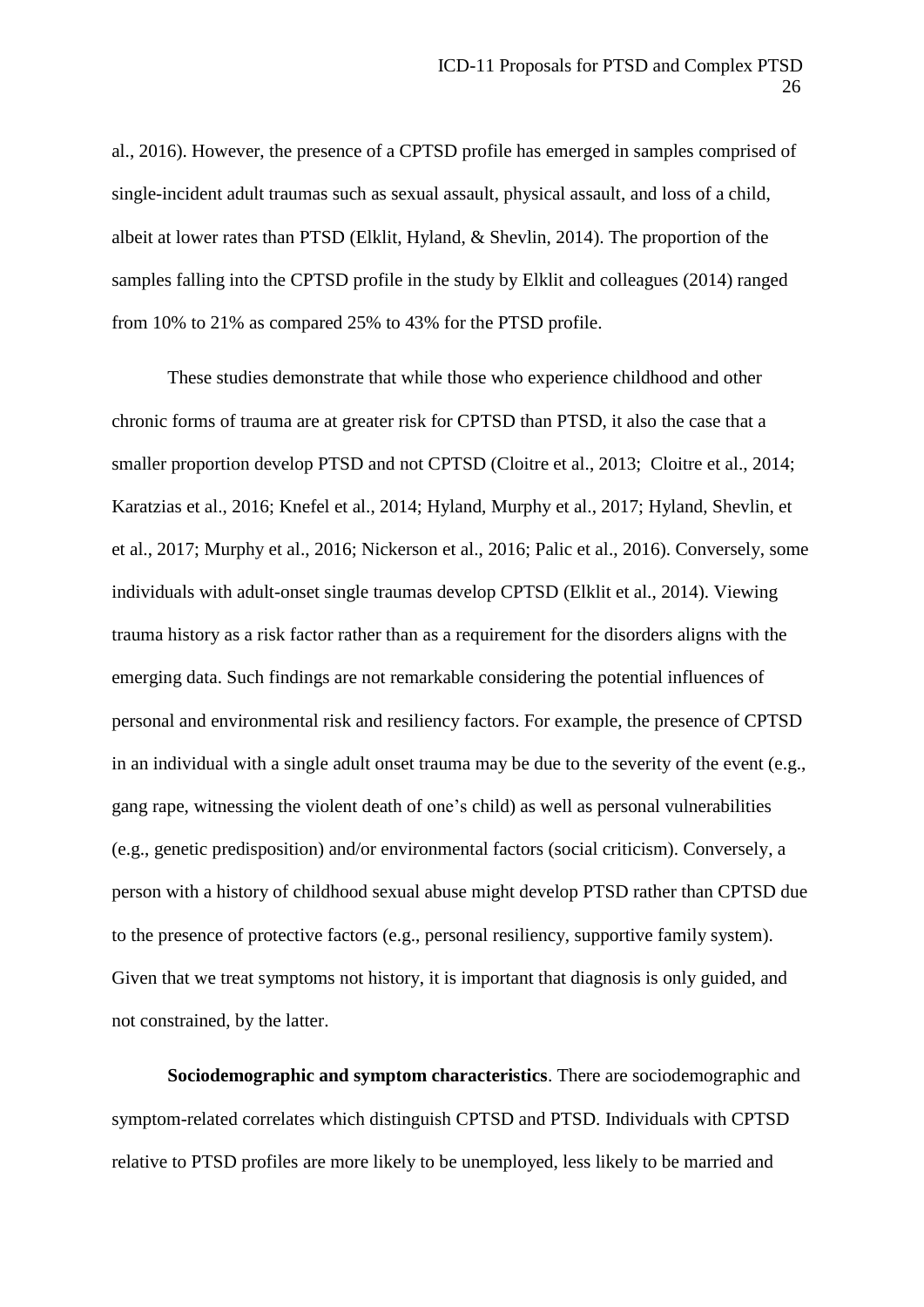more likely to live alone [\(Karatzias et al., 2016\)](#page-41-3). In addition, the CPTSD but not the PTSD profile has been associated with minority status, lower education and lower self-reported SES [\(Perkonigg et al., 2016\)](#page-44-2). It should be noted that the above studies were based on crosssectional data and it is not known whether these characteristics are causes or consequences (or both) of CPTSD. Lastly, there is some evidence that, relative to PTSD, CPTSD is associated with greater psychopathology including a greater number of co-morbid disorders [\(Perkonigg et al., 2016\)](#page-44-2) and greater severity of comorbid symptoms [\(Elklit et al., 2014;](#page-38-6) [Murphy et al., 2016\)](#page-43-6).

The data on the role of gender are inconsistent. Some studies have found that being female increases risk for both PTSD and CPTSD [\(Hyland, Murphy, et al., 2017;](#page-40-5) [Perkonigg et](#page-44-2)  [al., 2016\)](#page-44-2) while two studies have not found an effect of gender on risk for either diagnosis [\(Cloitre et al., 2013;](#page-36-5) [Wolf et al., 2015\)](#page-47-3). Results are mixed regarding whether there is genderrelated risk for one disorder over another. Some studies have found that female gender is associated with greater risk for CPTSD than PTSD [\(Knefel et al., 2015;](#page-42-5) [Perkonigg et al.,](#page-44-2)  [2016;](#page-44-2) [Sachser et al., 2016\)](#page-46-5), and one has found the reverse [\(Hyland, Shevlin, Elklit, et al.,](#page-40-4)  [2017\)](#page-40-4). But the majority of studies have found no gender difference between the two disorders (Cloitre et al., 2013; Hyland, Murphy et al., 2017; Karatzias et al., 2016; Murphy et al., 2016; Wolf et al., 2015). Differences in findings may be related to the nature of the samples. For example, clinical samples, which are typically comprised of self-referred individuals, may represent those suffering at the extreme end of the symptom continuum, where gender differences may no longer play an important role. Similarly, there may be certain types of extreme experiences (e.g., being abducted into child soldiering), or highly unfavorable environments (e.g., poverty, neglect) where the effect of gender relative to other factors no longer makes a significant contribution. Studies with larger samples that vary in type of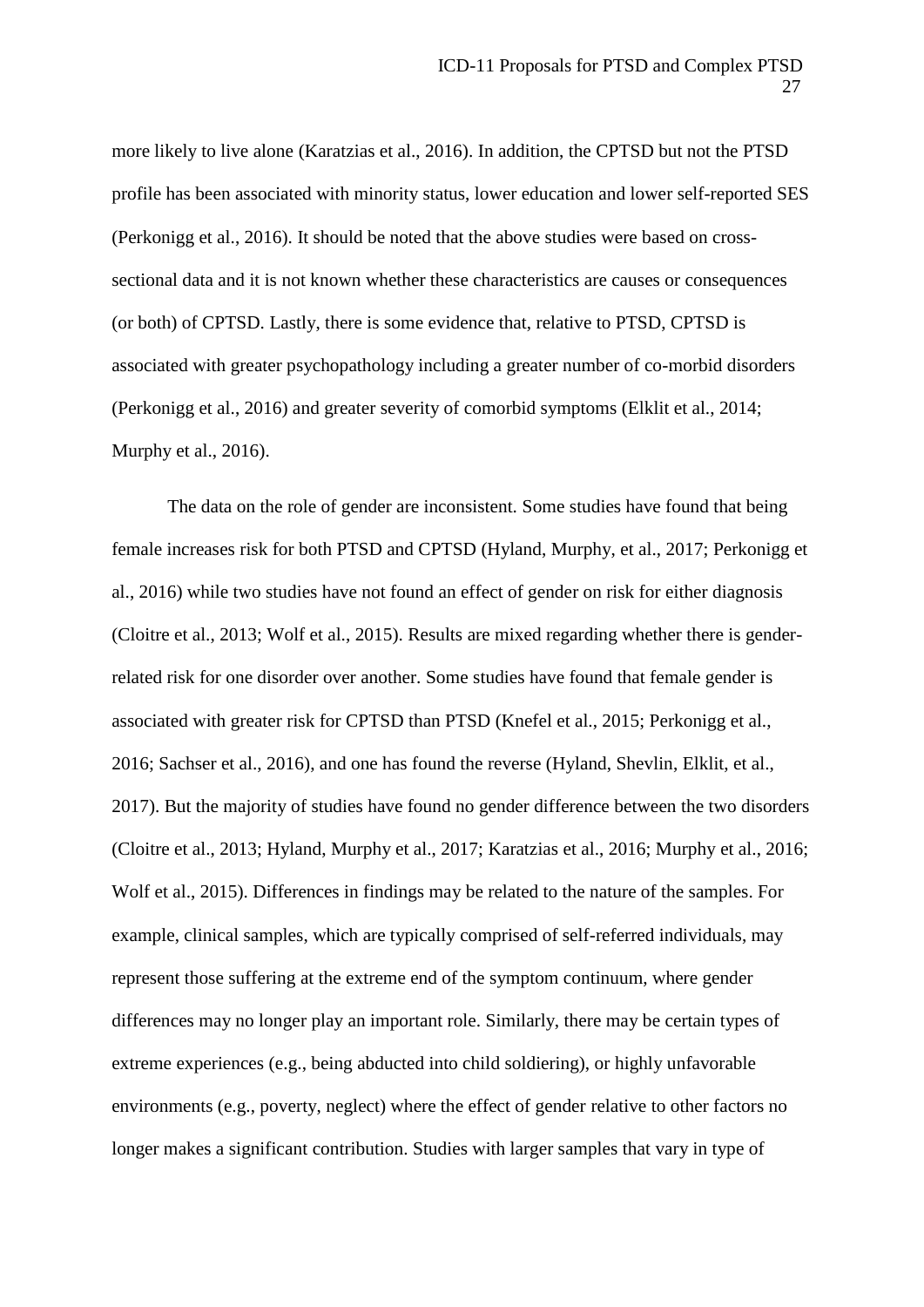trauma exposure, environmental risks, and protective factors are necessary to determine how gender may predispose to PTSD and CPTSD.

# **Clinical Utility**

Lastly, accuracy in differential diagnosis seems to be improved with the introduction of ICD-11 CPTSD. In the vignette study of 1738 mental health professionals by Keeley and colleagues (2016) described above, a pair of vignettes presented to clinicians included one with a complex post-traumatic symptom presentation that incorporated the symptoms described by ICD-10 EPCACE and ICD-11 CPTSD and one with only the symptoms of reexperiencing, avoidance and arousal, describing PTSD. Accurate recognition of the complex presentation was substantially higher using the ICD-11 CPTSD than the EPCACE guideline.

## **Summary**

The distinction between PTSD and CPTSD has been supported in several latent class and latent profile analyses demonstrating that the characteristics associated with each disorder are associated with different groups of individuals. The difference between the two disorders seems readily observable to clinicians and accuracy in differential diagnosis is high in a vignette study. Tests of the factor structure of CPTSD symptoms have supported a model that includes two higher-order correlated factors (PTSD and DSO), each measured by 3 firstorder symptom clusters. Type of trauma should be conceived of as a risk factor and does not determine whether the person will present with a PTSD or CPTSD profile.

## **Discussion**

The proposed ICD-11 diagnostic requirements for PTSD and CPTSD were the result of an attempt to develop a new international classification for stress- and trauma-related disorders that enhances the clinical utility and applicability of the diagnoses worldwide. In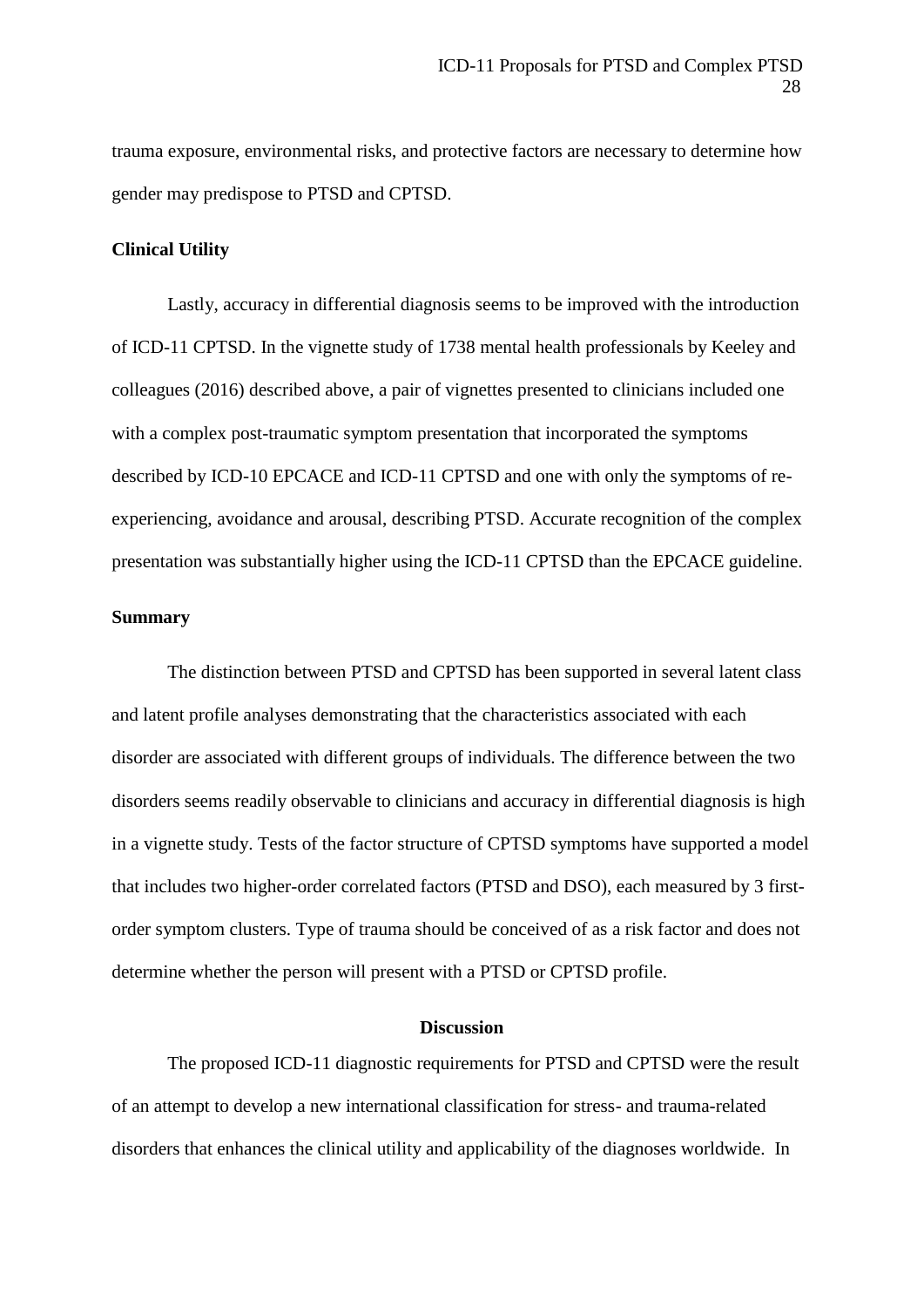the formulations of both PTSD and CPTSD, the ICD-11 proposals attempt to simplify the definitions, reduce the number of symptoms, and clarify the differences as well as the relationship between the two disorders. Not surprisingly, the proposals have attracted discussion. One concern is that the lack of harmonization between ICD-11 and DSM-5 will be confusing to persons who receive a PTSD diagnosis, clinicians, researchers, and others [\(Bisson, 2013\)](#page-34-6). We are sympathetic to this argument but note that ICD is far more widely used worldwide than DSM [\(Reed, Correia, Esparza, Saxena, & Maj, 2011\)](#page-45-3). Moreover, there are costs, described in more detail below, involved in retaining an imperfect diagnostic structure just because it is in common use.

It has also been argued [\(Vermetten, Baker, Jetly, & McFarlane, 2016\)](#page-47-4) that divergent diagnostic systems should not produce significantly different prevalence rates or high levels of discordance. The authors suggest that the ICD-11 proposals are incompatible with the advancement of consensus within the field. It seems to us, however, that prevalence rates must depend on an adequate, scientifically-based formulation of the diagnosis, not the other way round. At present PTSD is, and likely will remain, a much debated diagnosis [\(Brewin,](#page-34-3)  [2003;](#page-34-3) [Hoge, Yehuda, Castro, McFarlane, Vermetten, Jetly et al., 2016;](#page-40-6) [Rosen & Lilienfeld,](#page-45-4)  [2008;](#page-45-4) [Spitzer et al., 2007\)](#page-46-0), a situation which does not argue for remaining loyal to the existing formulation at all costs. It seems to us appropriate that if our understanding of the condition changes, prevalence rates might follow suit.

Likewise, an attempt to avoid any discordant diagnoses runs the risk that we overlook impaired individuals who are not currently receiving a diagnosis under ICD-10, DSM-IV, or DSM-5. The ICD-11 proposals allow us to independently evaluate the reach of these diagnostic systems and, conceivably, to improve our identification of affected individuals. Given the relatively recent introduction of the diagnosis, it is not surprising that a universally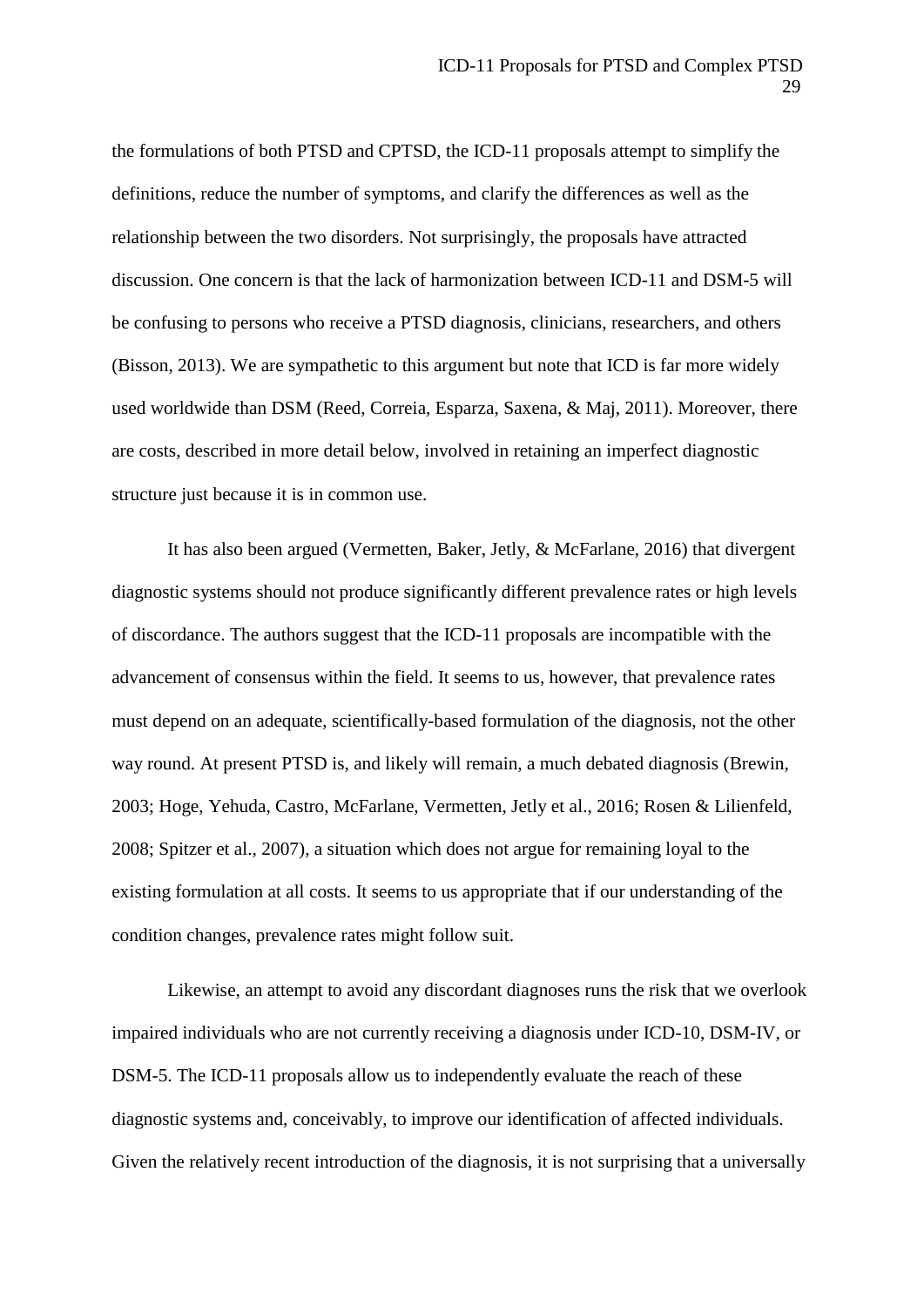accepted empirical foundation is not yet available for PTSD. We therefore believe it is healthy that alternative diagnostic formulations compete to see which are most clinically useful and able to contribute toward improving the international recognition and treatment of disease.

The lack of complete diagnostic agreement among different systems highlights another important question: whether those PTSD cases that DSM-IV or DSM-5 recognize but that ICD-11 does not would nevertheless meet diagnostic requirements for other conditions, such as major depressive disorder, and would therefore still potentially have access to appropriate treatment. This appears plausible given the very large number of combinations of qualifying symptoms under DSM-IV and DSM-5. Psychotherapy for PTSD shows substantial efficacy but the average effect size of 1.43 for pre- versus post-treatment comparisons indicates that there is plenty of room for improvement, with most patients continuing to have substantial residual symptoms posttreatment [\(Bradley, Greene, Russ, Dutra, & Westen, 2005;](#page-34-7) [Cusack, Jonas, Forneris, Wines, Sonis, Middleton et al., 2016\)](#page-37-7). In the future it will be important to determine whether outcomes can be improved by targeting comorbid diagnoses as well as, or in some cases instead of, providing trauma-focussed treatment [\(Rahman,](#page-45-5)  [Hamdani, Awan, Bryant, Dawson, Khan et al., 2016\)](#page-45-5).

One other possible implication of the differences in the DSM-5 and ICD-11 descriptions of PTSD concerns how people identified by each diagnosis respond to evidencebased treatments. Most international treatment guidelines recommend trauma-focused cognitive behavior therapy [\(Institute of Medicine, 2008;](#page-41-5) [National Institute of Clinical](#page-44-6)  [Excellence, 2005\)](#page-44-6). These recommendations emerge from many controlled trials that have focused on reliving one's trauma memories. It has been noted by some critics that the move in DSM-5 to shift the diagnosis beyond the fear response to encompass negative moods more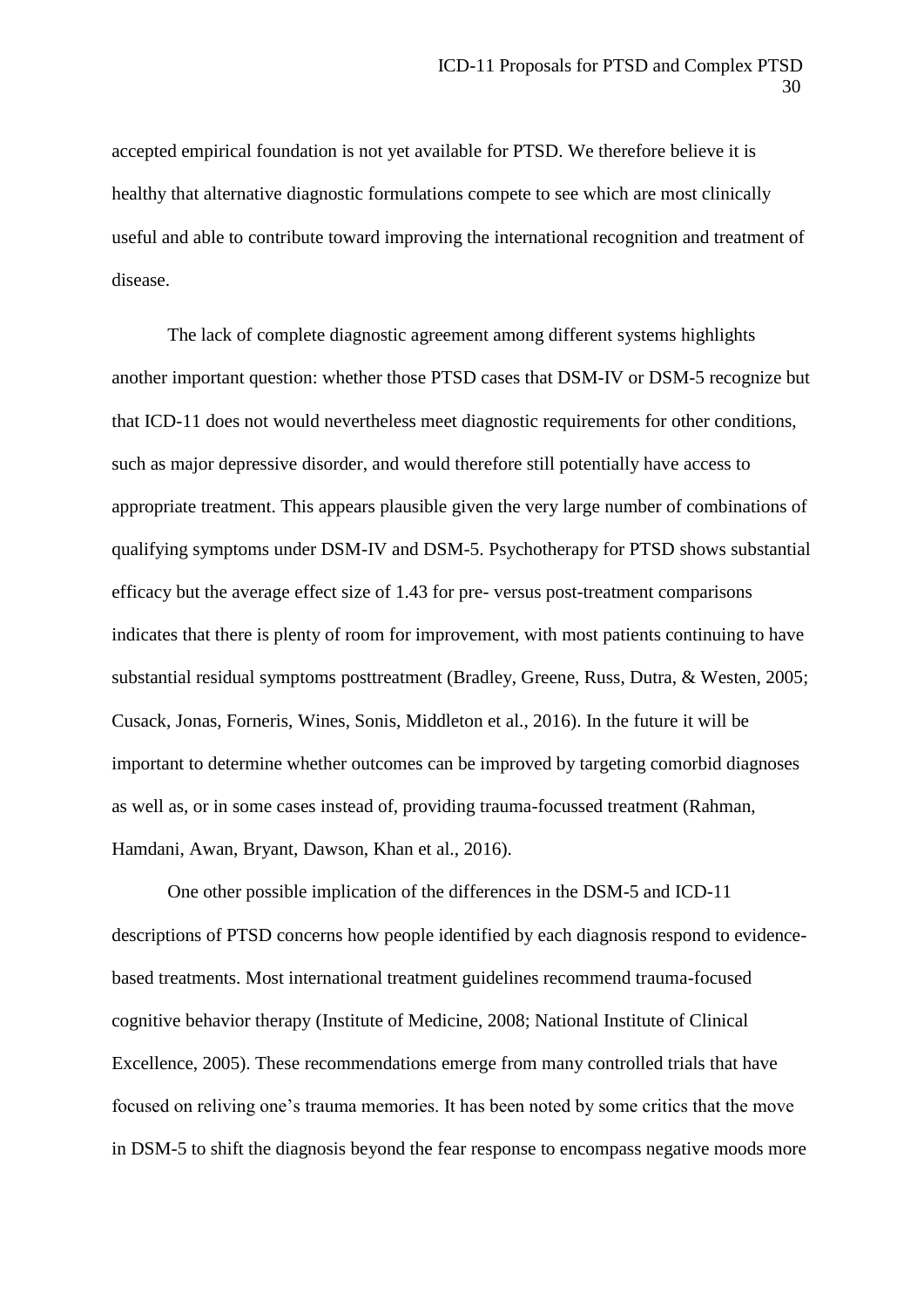generally may reduce the applicability of this treatment for people identified as suffering PTSD [\(Hoge et al., 2016\)](#page-40-6). In contrast, it is possible that the ICD-11 requirement of reexperiencing memories will increase the applicability of exposure-based therapy for these individuals.

One of the features of ICD-11 PTSD is the emphasis on re-experiencing in the present. This aspect is not fully captured by existing instruments, which generally make reference only to 'flashbacks'. There has been considerable uncertainty in how to understand this term, with DSM-5 and ICD-11 clarifying for the first time that it is most usefully used to refer to a continuum from severe to mild re-experiencing in the present. Field trials indicate that education about this change is necessary, and more detailed research into the nature of this core re-experiencing symptom and how best to measure it is urgently needed [\(Brewin,](#page-35-7)  [2015\)](#page-35-7). Among the outstanding issues are whether re-experiencing in the present is a universal aspect of PTSD or whether some trauma types (e.g., childhood sexual abuse) are associated with reliving that differs in intensity, frequency, sensory-perceptual, or other characteristics.

An important next step is to complete the development and testing of interview and self-report measures of the two ICD-11 diagnoses. Measures currently undergoing development include the International Trauma Interview and International Trauma Questionnaire, formerly known as the ICD Trauma Interview [\(Powers, Fani, Carter, Cross,](#page-44-7)  [Cloitre, & Bradley, 2017\)](#page-44-7) and ICD Trauma Questionnaire [\(Hyland, Shevlin, Brewin, et](#page-40-3) al., [2017;](#page-40-3) [Karatzias et al., 2016;](#page-41-3) [Murphy et al., 2016\)](#page-43-6). With these measures particular attention is being paid to finalizing the re-experiencing items and the number of symptoms that will describe the CPTSD profile. The symptoms identified in the three clusters of PTSD (usually two per cluster) have been selected from two decades of research in which re-experiencing, avoidance and hyperarousal have been investigated. This is not the case with the symptoms describing disturbances in self-organization, the selection of which has been based on the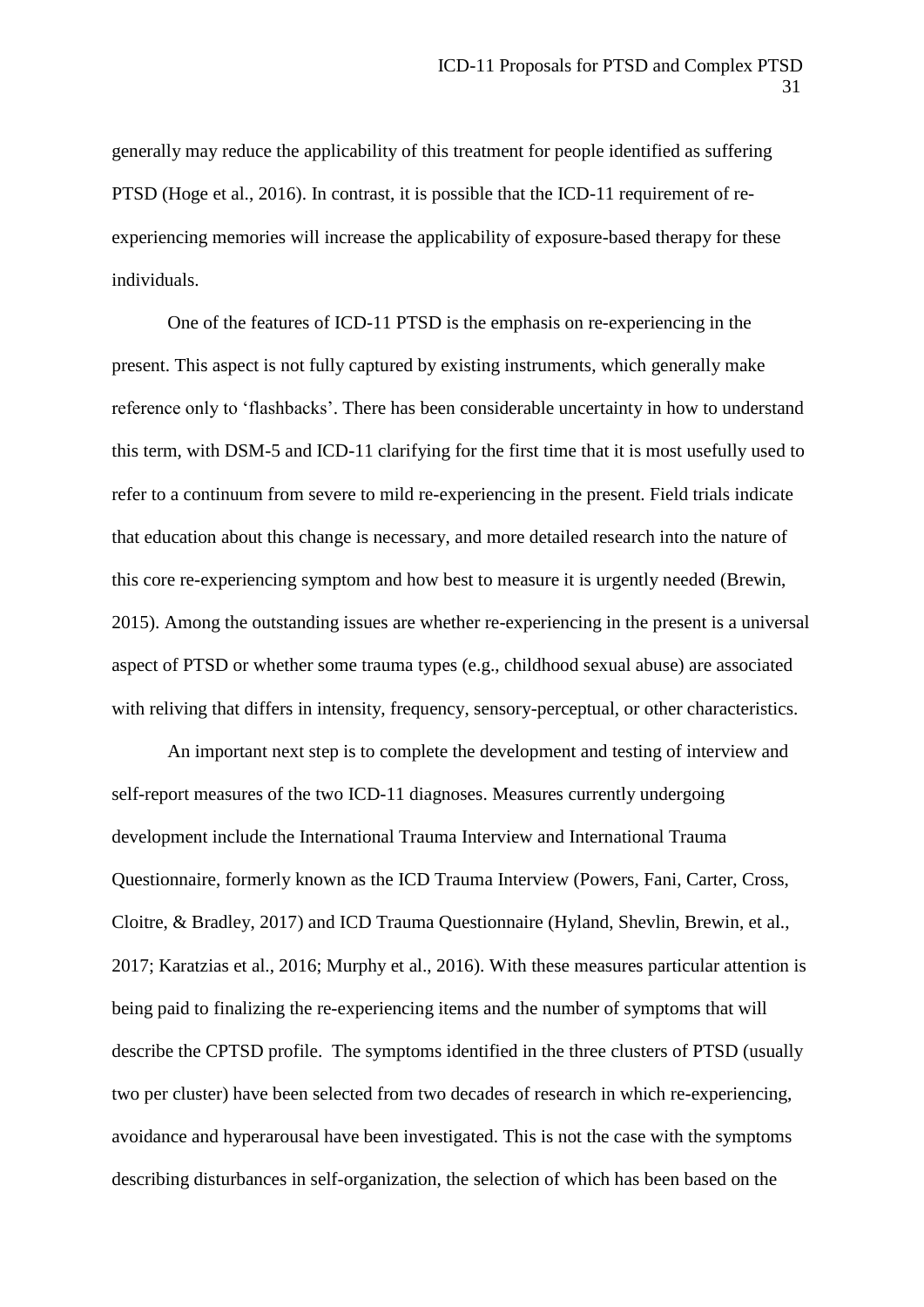research regarding the DESNOS diagnosis. In particular, the role of dissociation needs to be re-considered. Expressed as a type of re-experiencing, dissociation may fall under the PTSD diagnosis. However, when expressed as a type of emotion dysregulation, it might be considered to align with the DSO symptom profile.

Exposure to stressors that are chronic, prolonged, and difficult or impossible to escape from, has been found to be a risk factor rather than an inevitable precursor of CPTSD. It will be important to determine whether chronic traumas that occur in adulthood carry equal risk for CPTSD as those that occur in childhood. Different aspects of CPTSD may be more salient than others depending on the type of stressor. For example, uncontrollable anger tends to have relatively low endorsement as part of the affect dysregulation cluster among adults with childhood sexual and/or physical abuse (Cloitre et al., 2014), but much higher endorsement among those who were exposed to armed conflict and abducted into child soldiering (Murphy et al., 2016). This will need further investigation as research moves towards refining the number and content of the items in the DSO cluster.

Some have suggested that CPTSD be considered a subtype of PTSD rather than an independent diagnosis because CPTSD includes the three PTSD symptom clusters. There are both practical (clinical utility) and conceptual reasons not to do this. Research on clinicians indicate that they tend not to look at or use subtype information [\(Reed, 2010\)](#page-45-6). Given that CPTSD may be as prevalent as PTSD in some settings, the salience of the diagnosis being considered by the clinician is important. From a conceptual perspective, it is quite possible that the PTSD symptom clusters among those who have CPTSD may differ in their nature, frequency, and intensity. They may contribute less or differently to functional impairment in the context of other symptoms such affect dysregulation or negative self-concept, relative to their expression in PTSD. Defining CPTSD as a disorder separate and distinct from PTSD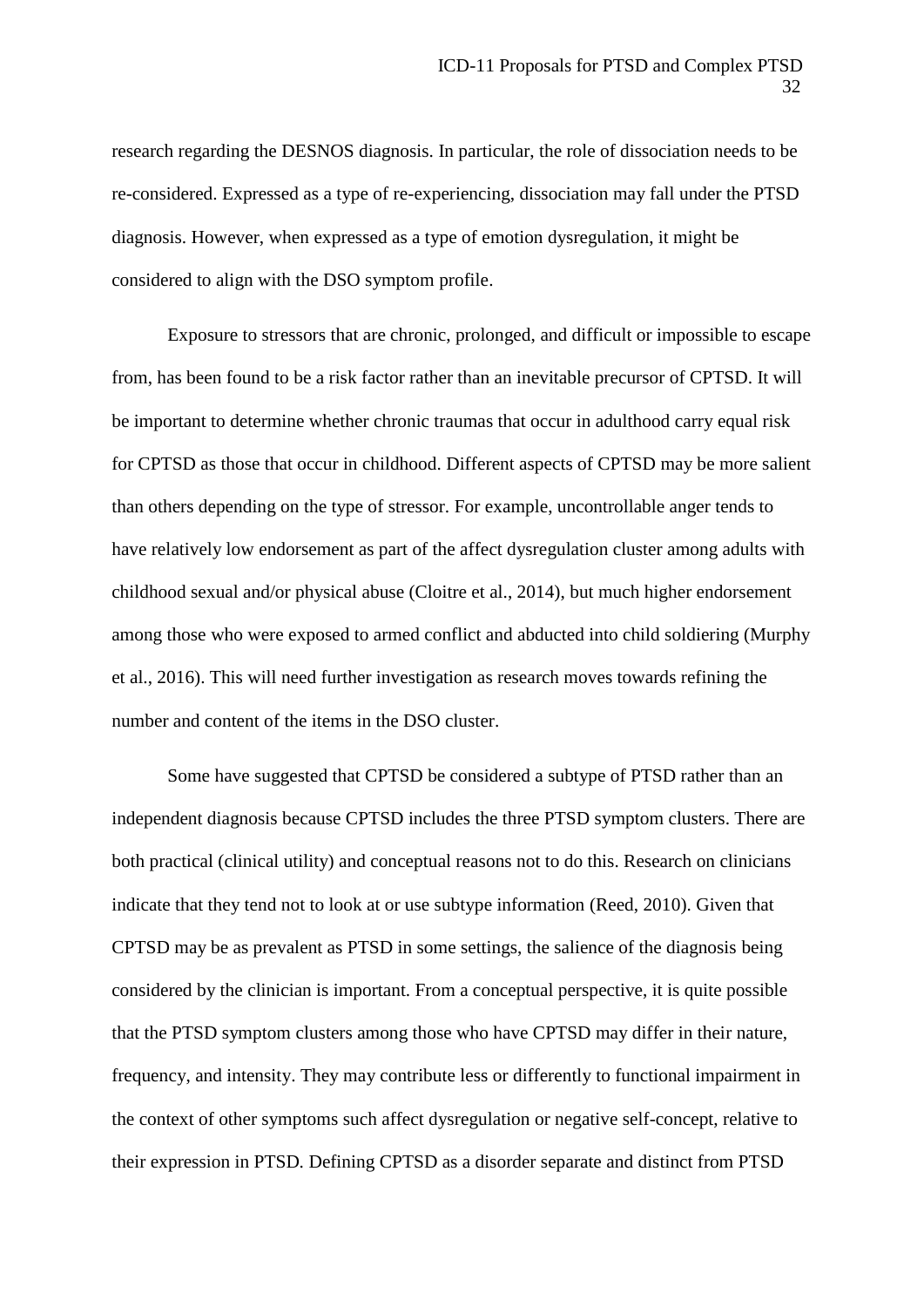will support a conceptualization of the disorder where equal attention is more likely to be given to both DSO and PTSD symptoms in terms of research, assessment, and treatment development and planning.

We hope the diagnosis of CPTSD will reduce diagnostic comorbidity relative to DSM-5. The symptoms proposed in the DSO clusters of CPTSD are frequently observed among those who have experienced chronic trauma but the recognition of such symptoms has been available only through the inclusion of an additional diagnosis. For example, affective dysregulation (e.g., emotional reactivity), negative self-concept (e.g., low self-worth) and interpersonal problems (e.g., fear and avoidance of relationships) have typically been captured by the addition of Borderline Personality Disorder, Dysthymia or Major Depressive Disorder and Social Phobia respectively. The inclusion of such symptoms into the CPTSD profile and symptom clusters is supported by nine latent profile/class analyses and four factor analytic studies. A reduction in comorbidity may be achievable if the symptoms which led to the inclusion of additional "comorbid" diagnoses in order to be accounted for are now identified within the CPTSD diagnosis. In this approach, diagnosis would require an assessment of the relatedness of symptoms to a traumatic event (e.g., symptoms emerge or worsen after event) and use of hierarchical procedures whereby a symptom could only be counted once and contribute once to a single diagnosis. The benefits of limiting diagnosis to one rather than a multiplicity of disorders include simplification in assessment, potential reduction of stigma for the patient, and streamlined treatment.

An important outstanding issue is the impact of developmental issues on the presentation of PTSD and CPTSD symptoms. The data so far are interesting in that distinct PTSD and CPTSD groups have been identified. Moreover, differences in the prevalence rates of PTSD among children and adolescents according to ICD-11 and DSM-IV/5 appear to be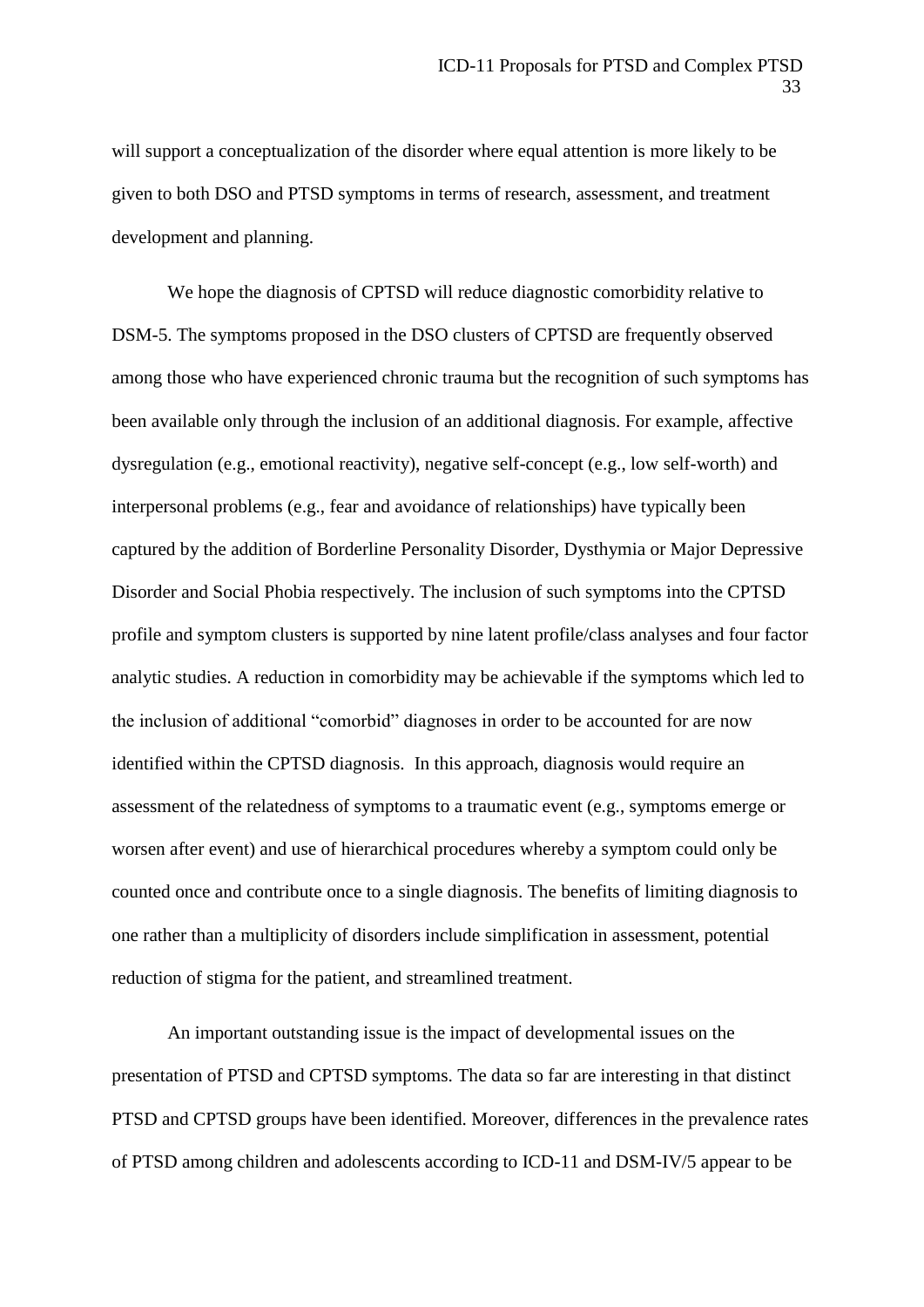less discrepant than among adult samples, and ICD-11 appears to be uniquely identifying more cases than DSM-IV/5 [\(Danzi & La Greca, 2016;](#page-37-6) [Haravuori et al., 2016\)](#page-39-2). This may reflect the consensus that PTSD is likely being underdiagnosed in children, at least in part because of the difficulty in identifying avoidance and numbing [\(Scheeringa, Zeanah, &](#page-46-7)  [Cohen, 2011\)](#page-46-7). The absence of numbing symptoms in ICD-11 PTSD may be an advantage in this respect. However, much remains to be learned about how PTSD should be defined and measured in children of different ages.

In conclusion, we believe it is reasonable to diagnose PTSD more simply and to distinguish presentations corresponding to PTSD and CPTSD. Research on four continents has shown that alternative conceptualizations of PTSD are viable in that they identify some individuals, particularly children and adolescents, with approximately equal levels of impairment who are missed by DSM-IV or DSM-5. Moreover, having another formulation of PTSD has generated a lot of research that would otherwise not have been done and that will inform future diagnostic developments. Establishing the value of diagnostic systems is a project without a clear endpoint; one goal is to determine whether the development of different treatment plans (differences in type and number of interventions and duration of treatment) tailored to the symptom profiles described by each disorder may lead to better patient outcomes as well as more efficient use of limited clinician and system resources. We believe that the ICD-11 proposals will assist the identification and treatment of people affected by trauma worldwide.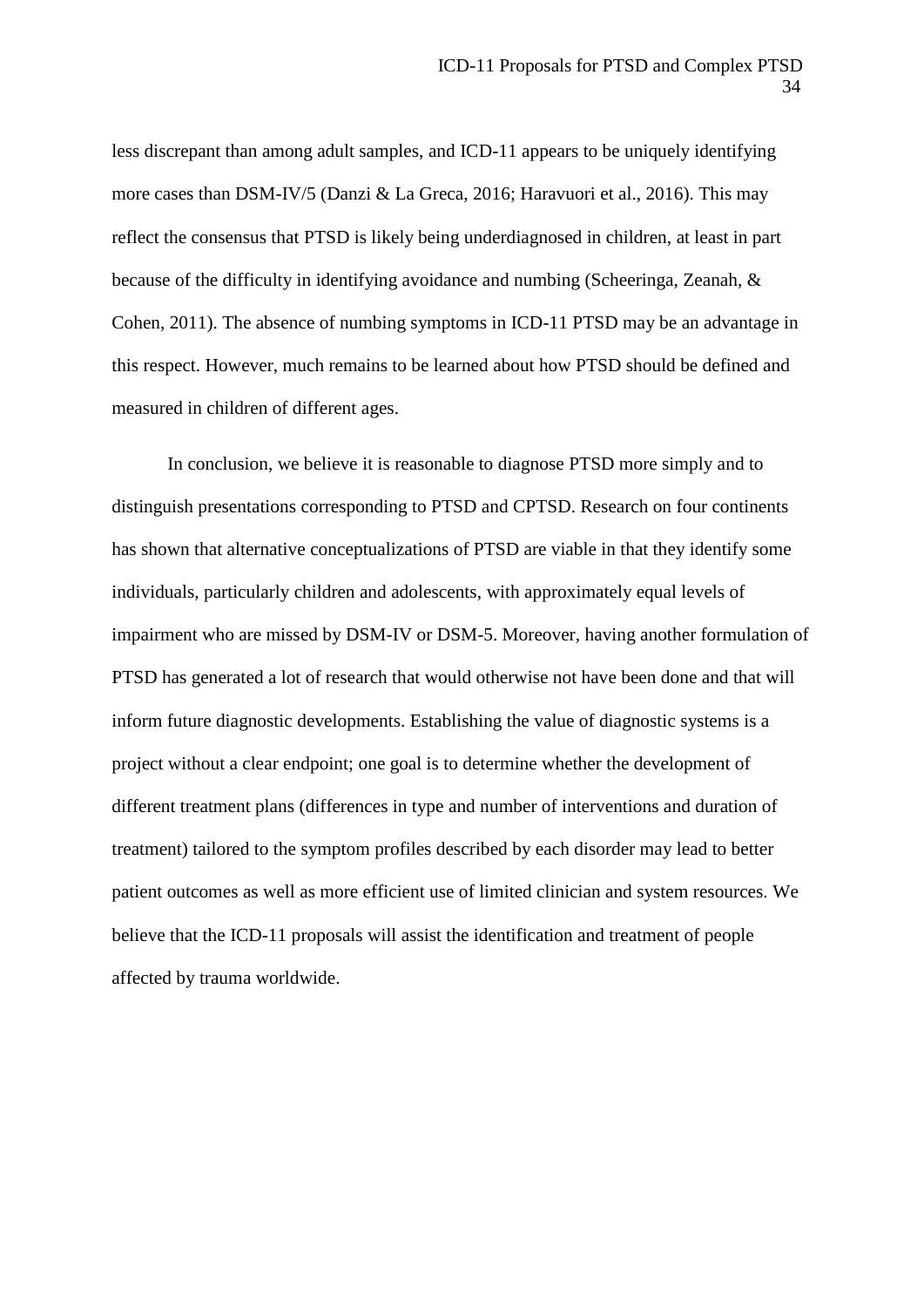#### **References**

- <span id="page-34-0"></span>American Psychiatric Association. (1980). *Diagnostic and statistical manual of mental disorders (3rd ed.)*. Washington, DC: American Psychiatric Association.
- <span id="page-34-4"></span>American Psychiatric Association. (2000). *Diagnostic and statistical manual of mental disorders (4th ed., Text revision)*. Washington, DC: American Psychiatric Association.
- <span id="page-34-1"></span>American Psychiatric Association. (2013). *Diagnostic and statistical manual of mental disorders (5th ed.)*. Washington, DC: American Psychiatric Association.
- <span id="page-34-5"></span>Armour, C., Fried, E. I., Deserno, M. K., Tsai, J., & Pietrzak, R. H. (2017). A network analysis of DSM-5 posttraumatic stress disorder symptoms and correlates in US military veterans. *Journal of Anxiety Disorders, 45*, 49-59. doi: 10.1016/j.janxdis.2016.11.008
- <span id="page-34-6"></span>Bisson, J. I. (2013). What happened to harmonization of the PTSD diagnosis? The divergence of ICD-11 and DSM-5. *Epidemiology and Psychiatric Sciences, 22*, 205-207. doi: 10.1017/s2045796013000164
- <span id="page-34-7"></span>Bradley, R., Greene, J., Russ, E., Dutra, L., & Westen, D. (2005). A multidimensional metaanalysis of psychotherapy for PTSD. *American Journal of Psychiatry, 162*, 214-227. doi: 10.1176/appi.ajp.162.2.214
- <span id="page-34-2"></span>Brady, K. T., Killeen, T. K., Brewerton, T., & Lucerini, S. (2000). Comorbidity of psychiatric disorders and posttraumatic stress disorder. *Journal of Clinical Psychiatry, 61*, 22-32.
- <span id="page-34-3"></span>Brewin, C. R. (2003). *Posttraumatic stress disorder: Malady or myth?* New Haven, CT: Yale University Press.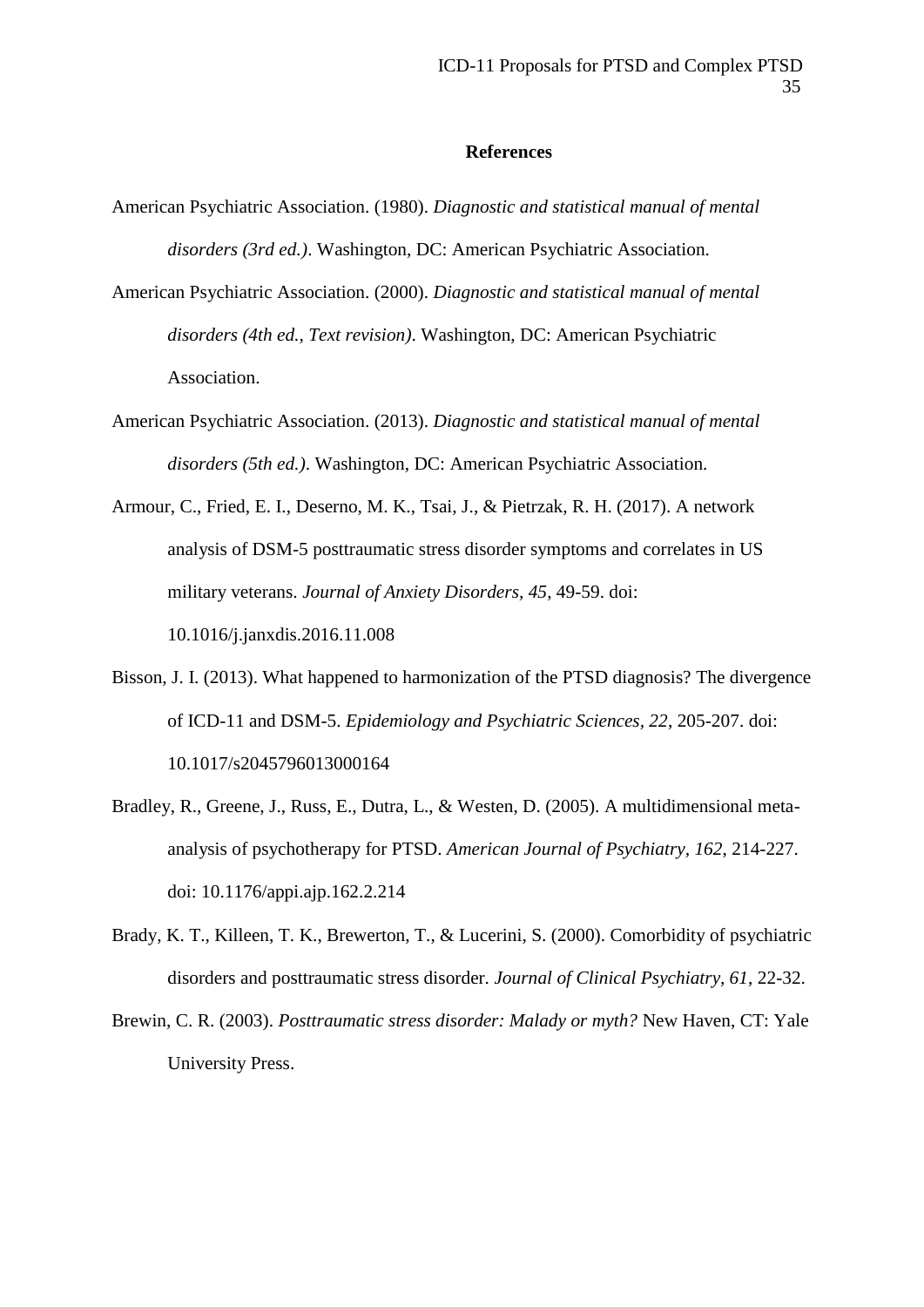- <span id="page-35-2"></span>Brewin, C. R. (2013). "I wouldn't start from here"-An alternative perspective on PTSD from the ICD-11: Comment on Friedman (2013). *Journal of Traumatic Stress, 26*, 557-559. doi: 10.1002/jts.21843
- <span id="page-35-7"></span>Brewin, C. R. (2015). Re-experiencing traumatic events in PTSD: new avenues in research on intrusive memories and flashbacks. *European Journal of Psychotraumatology, 6*. doi: 10.3402/ejpt.v6.27180
- <span id="page-35-0"></span>Brewin, C. R., Fuchkan, N., Huntley, Z., Robertson, M., Thompson, M., Scragg, P., ... Ehlers, A. (2010). Outreach and screening following the 2005 London bombings: usage and outcomes. *Psychological Medicine, 40*, 2049-2057. doi: 10.1017/s0033291710000206

<span id="page-35-3"></span>Brewin, C. R., Gregory, J. D., Lipton, M., & Burgess, N. (2010). Intrusive images in psychological disorders: Characteristics, neural mechanisms, and treatment

implications. *Psychological Review, 117*, 210-232. doi: 10.1037/a0018113

- <span id="page-35-1"></span>Brewin, C. R., Lanius, R. A., Novac, A., Schnyder, U., & Galea, S. (2009). Reformulating PTSD for DSM-V: Life After Criterion A. *Journal of Traumatic Stress, 22*, 366-373. doi: 10.1002/jts.20443
- <span id="page-35-5"></span>Broman-Fulks, J. J., Ruggiero, K. J., Green, B. A., Kilpatrick, D. G., Danielson, C. K., Resnick, H. S., & Saunders, B. E. (2006). Taxometric investigation of PTSD: Data from two nationally representative samples. *Behavior Therapy, 37*, 364-380. doi: 10.1016/j.beth.2006.02.006
- <span id="page-35-6"></span>Broman-Fulks, J. J., Ruggiero, K. J., Green, B. A., Smith, D. W., Hanson, R. F., Kilpatrick, D. G., & Saunders, B. E. (2009). The latent structure of posttraumatic stress disorder among adolescents. *Journal of Traumatic Stress, 22*, 146-152. doi: 10.1002/jts.20399
- <span id="page-35-4"></span>Bryant, R. A., Creamer, M., O'Donnell, M., Forbes, D., McFarlane, A. C., Silove, D., & Hadzi-Pavlovic, D. (2017). Acute and chronic posttraumatic stress symptoms in the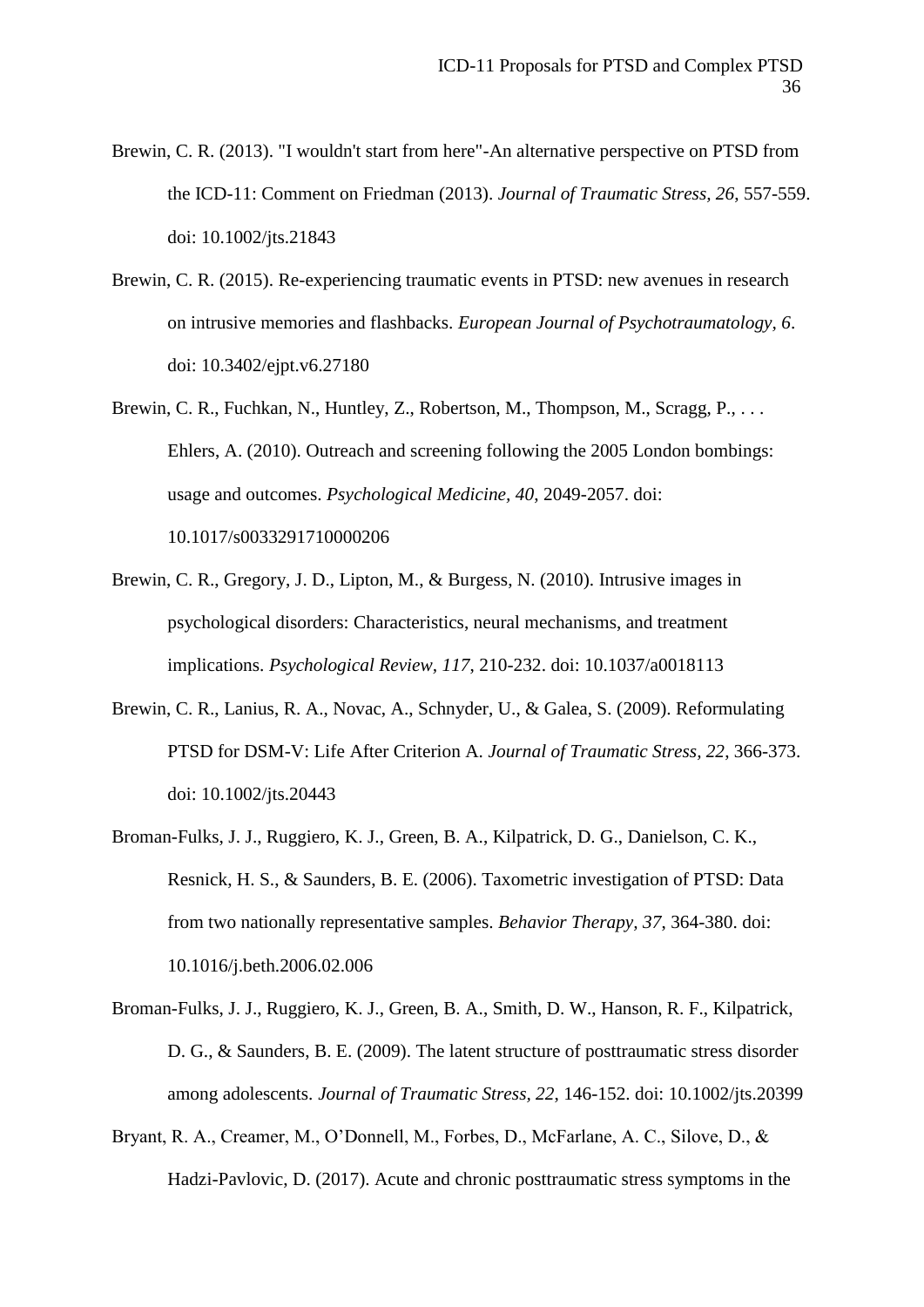emergence of posttraumatic stress disorder: A network analysis. *JAMA Psychiatry, 74*, 135-142. doi: 10.1001/jamapsychiatry.2016.3470

<span id="page-36-2"></span>Bryant, R. A., O'Donnell, M. L., Creamer, M., McFarlane, A. C., & Silove, D. (2011). Posttraumatic intrusive symptoms across psychiatric disorders. *Journal of Psychiatric Research, 45*, 842-847. doi: 10.1016/j.jpsychires.2010.11.012

<span id="page-36-0"></span>Byllesby, B. M., Durham, T. A., Forbes, D., Armour, C., & Elhai, J. D. (2016). An investigation of PTSD's core dimensions and relations with anxiety and depression. *Psychological Trauma-Theory Research Practice and Policy, 8*, 214-217. doi: 10.1037/tra0000081

- <span id="page-36-3"></span>Cloitre, M., Courtois, C. A., Charuvastra, A., Carapezza, R., Stolbach, B. C., & Green, B. L. (2011). Treatment of complex PTSD: Results of the ISTSS expert clinician survey on best practices. *Journal of Traumatic Stress, 24*, 615-627. doi: 10.1002/jts.20697
- <span id="page-36-5"></span>Cloitre, M., Garvert, D. W., Brewin, C. R., Bryant, R. A., & Maercker, A. (2013). Evidence for proposed ICD-11 PTSD and complex PTSD: a latent profile analysis. *European Journal of Psychotraumatology, 4*. doi: 10.3402/ejpt.v4i0.20706
- <span id="page-36-6"></span>Cloitre, M., Garvert, D. W., Weiss, B., Carlson, E. B., & Bryant, R. A. (2014). Distinguishing PTSD, complex PTSD, and borderline personality disorder: A latent class analysis. *European Journal of Psychotraumatology, 5*. doi: 10.3402/ejpt.v5.25097
- <span id="page-36-4"></span>Cloitre, M., Roberts, N. P., Bisson, J. I., & Brewin, C. R. (2015). The International Trauma Questionnaire. Unpublished Measure.
- <span id="page-36-1"></span>Contractor, A. A., Durham, T. A., Brennan, J. A., Armour, C., Wutrick, H. R., Frueh, B. C., & Elhai, J. D. (2014). DSM-5 PTSD's symptom dimensions and relations with major depression's symptom dimensions in a primary care sample. *Psychiatry Research, 215*, 146-153. doi: 10.1016/j.psychres.2013.10.015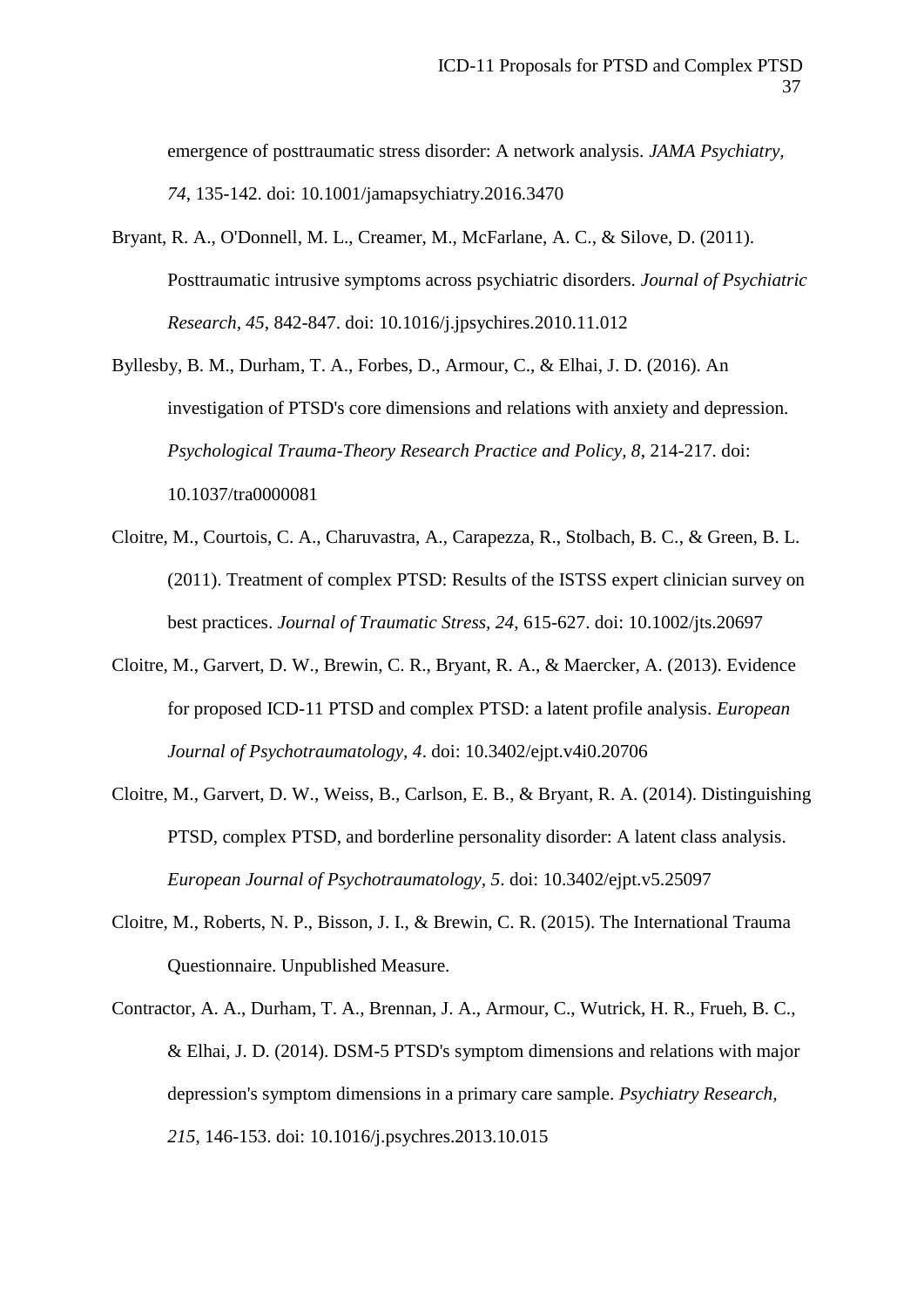- <span id="page-37-7"></span>Cusack, K., Jonas, D. E., Forneris, C. A., Wines, C., Sonis, J., Middleton, J. C., . . . Gaynes, B. N. (2016). Psychological treatments for adults with posttraumatic stress disorder: A systematic review and meta-analysis. *Clinical Psychology Review, 43*, 128-141. doi: 10.1016/j.cpr.2015.10.003
- <span id="page-37-6"></span>Danzi, B. A., & La Greca, A. M. (2016). DSM-IV, DSM-5, and ICD-11: Identifying children with posttraumatic stress disorder after disasters. *Journal of Child Psychology and Psychiatry, 57*, 1444-1452. doi: 10.1111/jcpp.12631
- <span id="page-37-3"></span>Davidson, J. R. T., & Foa, E. B. (1991). Diagnostic issues in posttraumatic stress disorder - Considerations for the DSM-IV. *Journal of Abnormal Psychology, 100*, 346-355. doi: 10.1037//0021-843x.100.3.346
- <span id="page-37-0"></span>de Bont, P. A. J. M., van den Berg, D. P. G., van der Vleugel, B. M., de Roos, C., de Jongh, A., van der Gaag, M., & van Minnen, A. (2015). Predictive validity of the Trauma Screening Questionnaire in detecting post-traumatic stress disorder in patients with psychotic disorders. *British Journal of Psychiatry, 206*, 408-416. doi: 10.1192/bjp.bp.114.148486

<span id="page-37-2"></span>Durham, T. A., Elhai, J. D., Fine, T. H., Tamburrino, M., Cohen, G., Shirley, E., . . . Calabrese, J. R. (2015). Posttraumatic stress disorder's dysphoria dimension and relations with generalized anxiety disorder symptoms. *Psychiatry Research, 228*, 150- 155. doi: 10.1016/j.psychres.2015.04.034

- <span id="page-37-5"></span>Ehlers, A., & Clark, D. M. (2000). A cognitive model of posttraumatic stress disorder. *Behaviour Research and Therapy, 38*, 319-345. doi: 10.1016/S0005-7967(99)00123-0
- <span id="page-37-1"></span>Ehlers, A., Gene-Cos, N., & Perrin, S. (2009). Low recognition of post-traumatic stress disorder in primary care. *London Journal of Primary Care, 2*, 36-42.
- <span id="page-37-4"></span>Elhai, J. D., Grubaugh, A. L., Kashdan, T. B., & Frueh, B. C. (2008). Empirical examination of a proposed refinement to DSM-IV posttraumatic stress disorder symptom criteria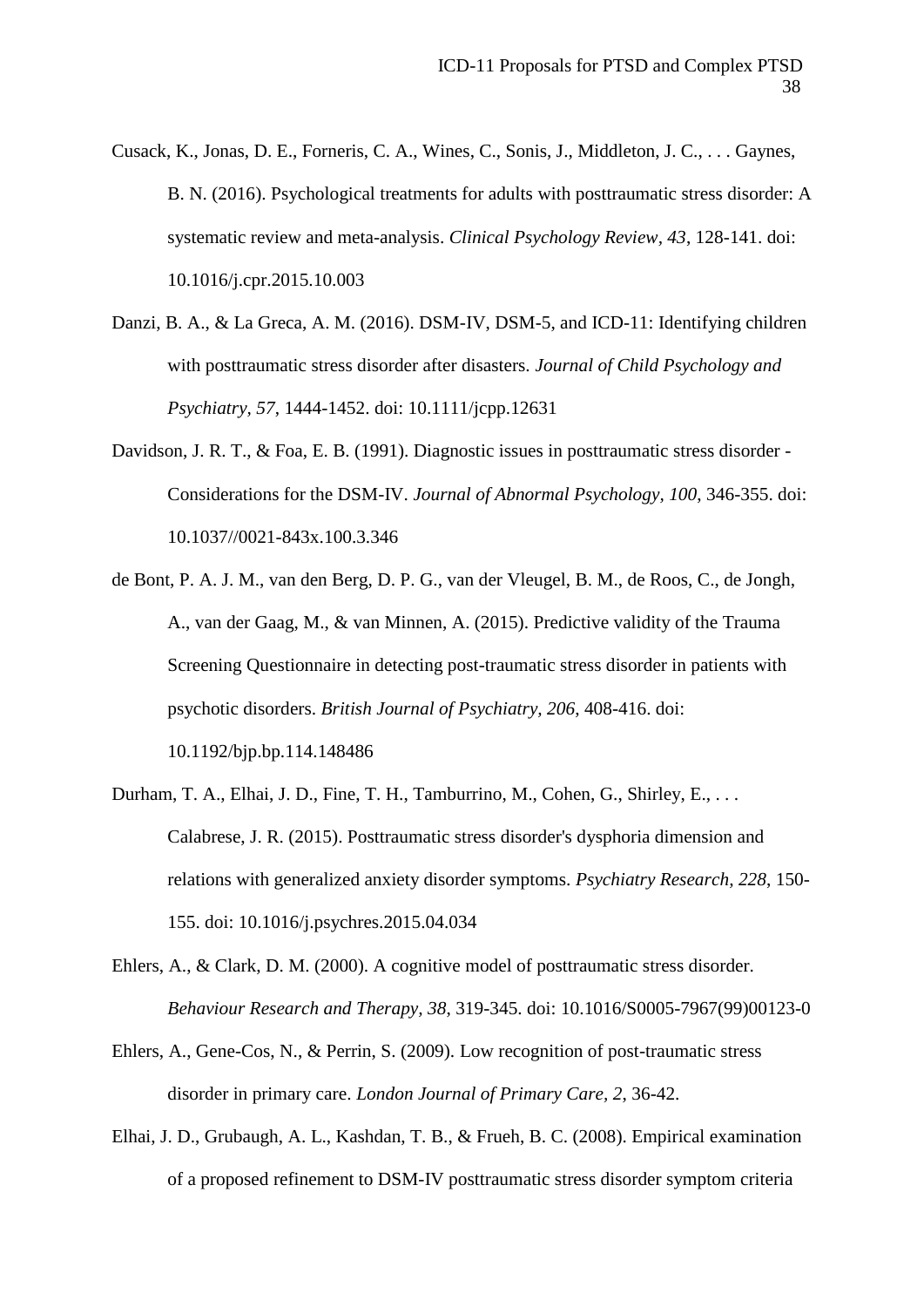using the National Comorbidity Survey Replication data. *Journal of Clinical Psychiatry, 69*, 597-602.

- <span id="page-38-6"></span>Elklit, A., Hyland, P., & Shevlin, M. (2014). Evidence of symptom profiles consistent with posttraumatic stress disorder and complex posttraumatic stress disorder in different trauma samples. *European Journal of Psychotraumatology, 5*. doi: 10.3402/ejpt.v5.24221
- <span id="page-38-0"></span>First, M. B., Reed, G. M., Hyman, S. E., & Saxena, S. (2015). The development of the ICD-11 clinical descriptions and diagnostic guidelines for mental and behavioural disorders. *World Psychiatry, 14*, 82-90. doi: 10.1002/wps.20189
- <span id="page-38-5"></span>Forbes, D., Haslam, N., Williams, B. J., & Creamer, M. (2005). Testing the latent structure of posttraumatic stress disorder: A taxometric study of combat veterans. *Journal of Traumatic Stress, 18*, 647-656. doi: 10.1002/jis.20073
- <span id="page-38-4"></span>Forbes, D., Lockwood, E., Creamer, M., Bryant, R. A., McFarlane, A. C., Silove, D., . . . O'Donnell, M. (2015). Latent structure of the proposed ICD-11 post-traumatic stress disorder symptoms: implications for the diagnostic algorithm. *British Journal of Psychiatry, 206*, 245-251. doi: 10.1192/bjp.bp.114.150078
- <span id="page-38-3"></span>Ford, J. D., Elhai, J. D., Ruggiero, K. J., & Frueh, B. C. (2009). Refining posttraumatic stress disorder diagnosis: Evaluation of symptom criteria with the National Survey of Adolescents. *Journal of Clinical Psychiatry, 70*, 748-755.
- <span id="page-38-2"></span>Friedman, M. J., Resick, P. A., Bryant, R. A., & Brewin, C. R. (2011). Considering PTSD for DSM-V. *Depression and Anxiety, 28*, 750-769. doi: 10.1002/da.20767
- <span id="page-38-1"></span>Galatzer-Levy, I. R., & Bryant, R. A. (2013). 636,120 ways to have posttraumatic stress disorder. *Perspectives on Psychological Science, 8*, 651-662. doi: 10.1177/1745691613504115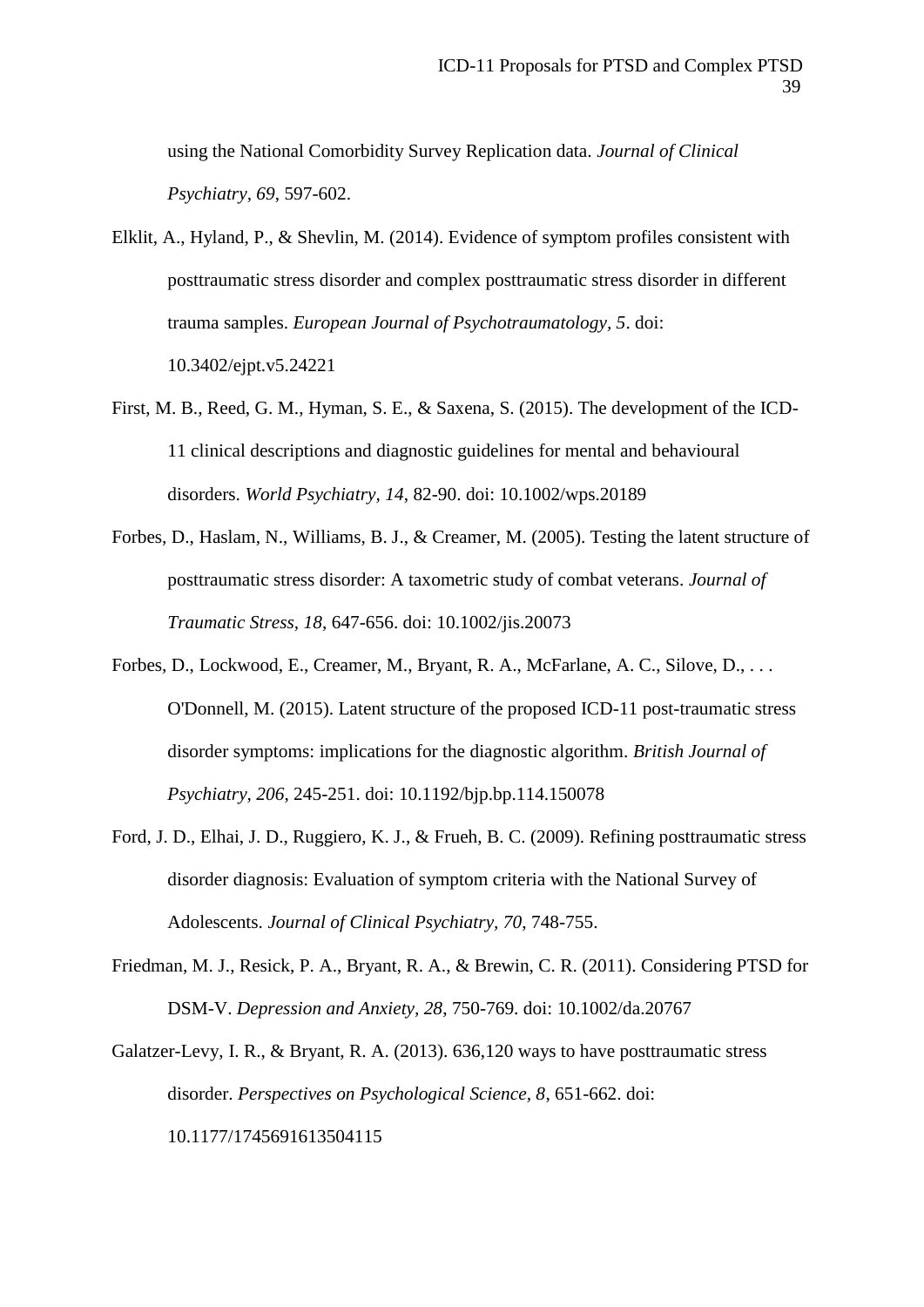- <span id="page-39-3"></span>Glück, T. M., Knefel, M., Tran, U. S., & Lueger-Schuster, B. (2016). PTSD in ICD-10 and proposed ICD-11 in elderly with childhood trauma: prevalence, factor structure, and symptom profiles. *European Journal of Psychotraumatology, 7*. doi: 10.3402/ejpt.v7.29700
- <span id="page-39-0"></span>Gootzeit, J., & Markon, K. (2011). Factors of PTSD: Differential specificity and external correlates. *Clinical Psychology Review, 31*, 993-1003. doi: 10.1016/j.cpr.2011.06.005
- <span id="page-39-1"></span>Grubaugh, A. L., Long, M. E., Elhai, J. D., Frueh, B. C., & Magruder, K. M. (2010). An examination of the construct validity of posttraumatic stress disorder with veterans using a revised criterion set. *Behaviour Research and Therapy, 48*, 909-914. doi: 10.1016/j.brat.2010.05.019
- <span id="page-39-6"></span>Hafstad, G. S., Dyb, G., Jensen, T. K., Steinberg, A. M., & Pynoos, R. S. (2014). PTSD prevalence and symptom structure of DSM-5 criteria in adolescents and young adults surviving the 2011 shooting in Norway. *Journal of Affective Disorders, 169*, 40-46. doi: 10.1016/j.jad.2014.06.055
- <span id="page-39-5"></span>Hafstad, G. S., Thoresen, S., Wentzel-Larsen, T., Maercker, A., & Dyb, G. (2017). PTSD or not PTSD? Comparing the proposed ICD-11 and the DSM-5 PTSD criteria among young survivors of the 2011 Norway attacks and their parents. *Psychological Medicine, 47*, 1283-1291. doi: 10.1017/S0033291716002968
- <span id="page-39-4"></span>Hansen, M., Hyland, P., Armour, C., Shevlin, M., & Elklit, A. (2015). Less is more? Assessing the validity of the ICD-11 model of PTSD across multiple trauma samples. *European Journal of Psychotraumatology, 6*. doi: 10.3402/ejpt.v6.28766
- <span id="page-39-2"></span>Haravuori, H., Kiviruusu, O., Suomalainen, L., & Marttunen, M. (2016). An evaluation of ICD-11 posttraumatic stress disorder criteria in two samples of adolescents and young adults exposed to mass shootings: factor analysis and comparisons to ICD-10 and DSM-IV. *BMC Psychiatry, 16*. doi: 10.1186/s12888-016-0849-y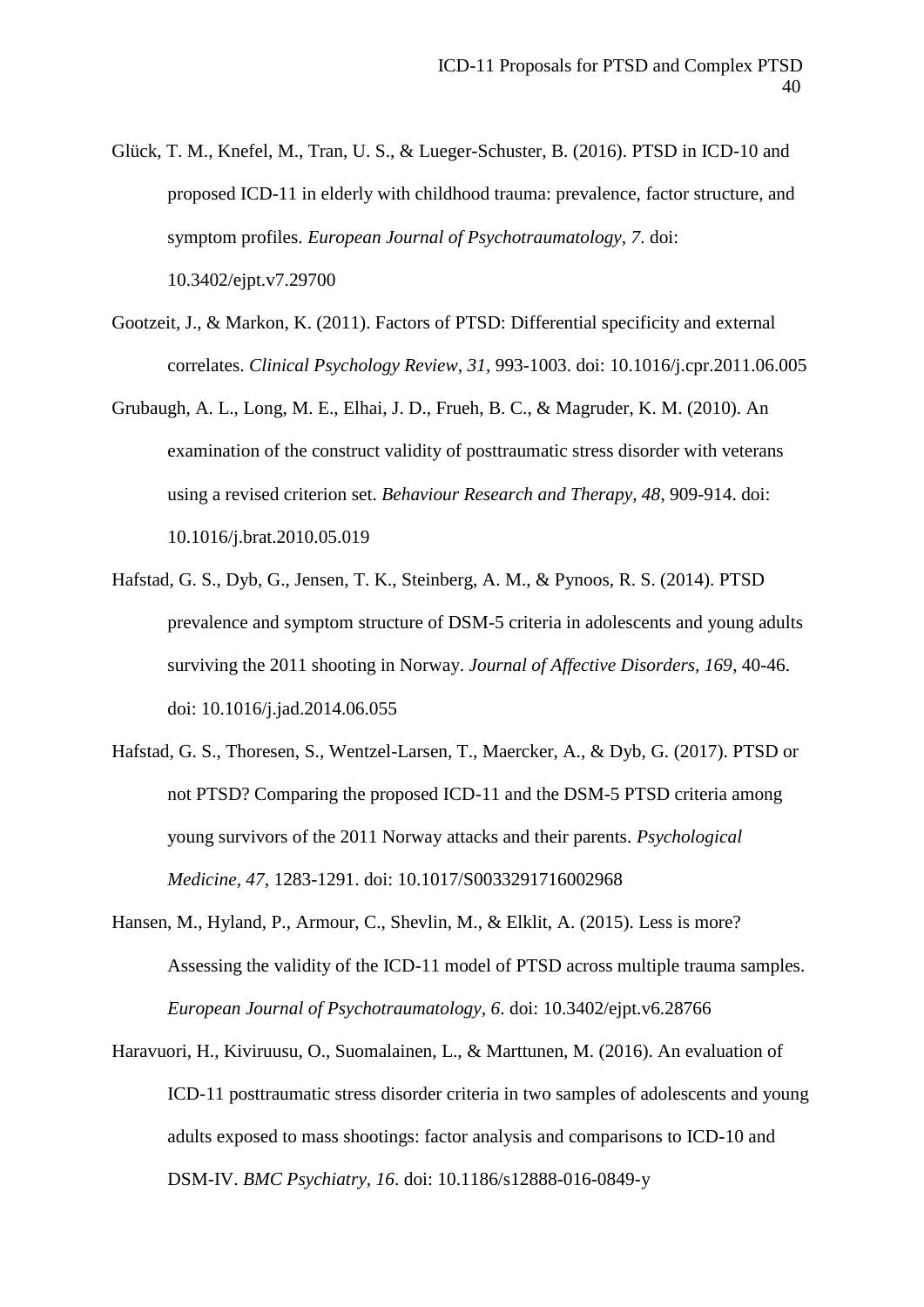- <span id="page-40-2"></span>Hoge, C. W., Riviere, L. A., Wilk, J. E., Herrell, R. K., & Weathers, F. W. (2014). The prevalence of post-traumatic stress disorder (PTSD) in US combat soldiers: a head-tohead comparison of DSM-5 versus DSM-IV-TR symptom criteria with the PTSD checklist. *Lancet Psychiatry, 1*, 269-277. doi: 10.1016/s2215-0366(14)70235-4
- <span id="page-40-6"></span>Hoge, C. W., Yehuda, R., Castro, C. A., McFarlane, A. C., Vermetten, E., Jetly, R., ... Rothbaum, B. O. (2016). Unintended consequences of changing the definition of posttraumatic stress disorder in DSM-5: Critique and call for action. *JAMA Psychiatry, 73*, 750-752. doi: 10.1001/jamapsychiatry.2016.0647
- <span id="page-40-0"></span>Hyland, P., Brewin, C. R., & Maercker, A. (2017). Predictive validity of ICD-11 PTSD as measured by the Impact of Event Scale-Revised: A 15-year prospective study of political prisoners. *Journal of Traumatic Stress, 30*, 125-132. doi: 10.1002/jts.22171
- <span id="page-40-5"></span>Hyland, P., Murphy, J., Shevlin, M., Vallières, F., McElroy, E., Elklit, A., . . . Cloitre, M. (2017). Variation in post-traumatic response: The role of trauma type in predicting ICD-11 PTSD and CPTSD symptoms. *Social Psychiatry and Psychiatric Epidemiology, 52*, 727-736. doi: 10.1007/s00127-017-1350-8
- <span id="page-40-3"></span>Hyland, P., Shevlin, M., Brewin, C. R., Cloitre, M., Downes, A. J., Jumbe, S., . . . Roberts, N. P. (2017). Validation of posttraumatic stress disorder (PTSD) and Complex-PTSD using the International Trauma Questionnaire. *Acta Psychiatrica Scandinavica Early View*. doi: 10.1111/acps.12771
- <span id="page-40-4"></span>Hyland, P., Shevlin, M., Elklit, A., Murphy, J., Vallières, F., Garvert, D. W., & Cloitre, M. (2017). An assessment of the construct validity of the ICD-11 proposal for complex posttraumatic stress disorder. *Psychological Trauma-Theory Research Practice and Policy, 9*, 1-9. doi: 10.1037/tra0000114
- <span id="page-40-1"></span>Hyland, P., Shevlin, M., McNally, S., Murphy, J., Hansen, M., & Elklit, A. (2016). Exploring differences between the ICD-11 and DSM-5 models of PTSD: Does it matter which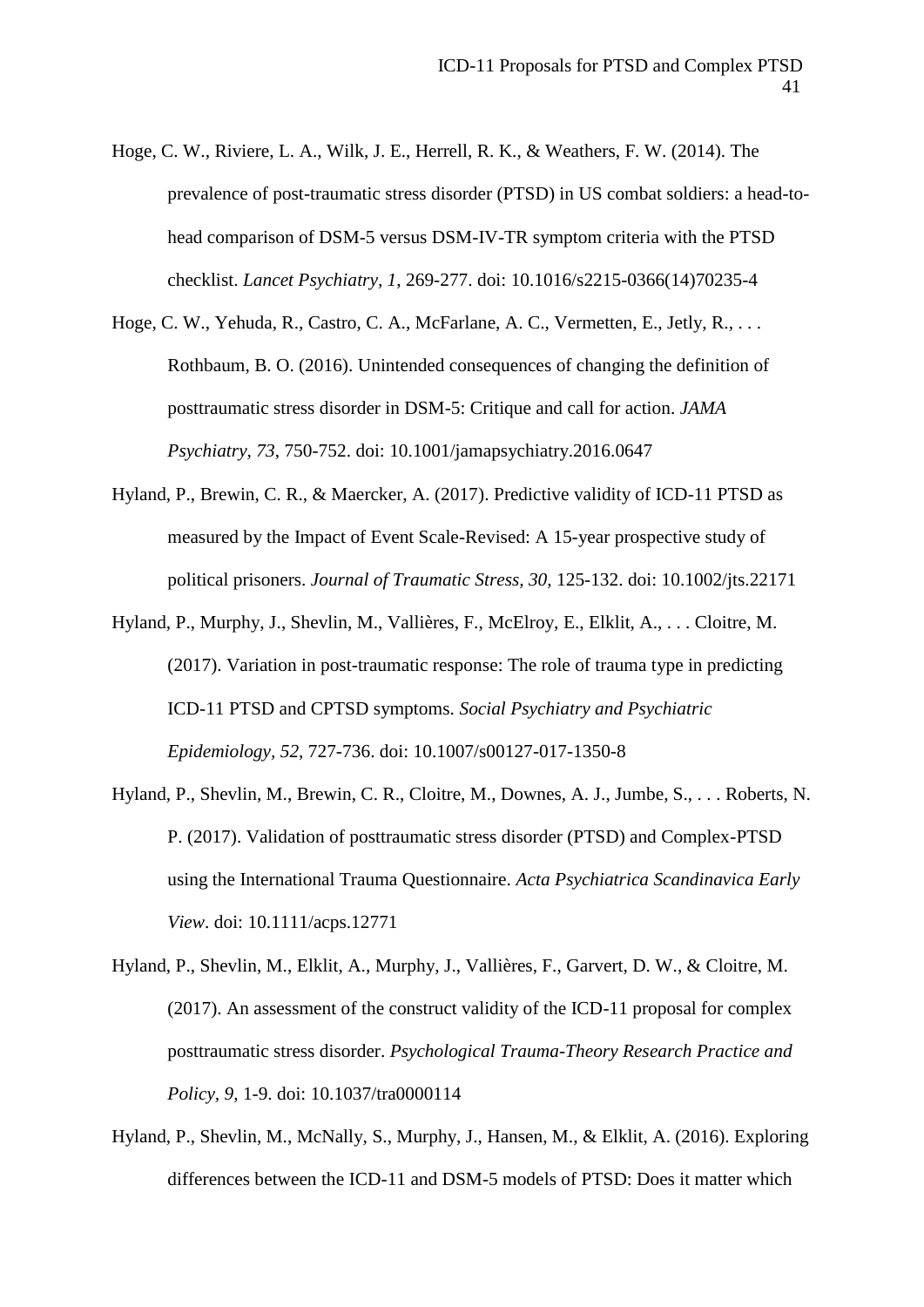model is used? *Journal of Anxiety Disorders, 37*, 48-53. doi:

10.1016/j.janxdis.2015.11.002

- <span id="page-41-5"></span>Institute of Medicine. (2008). *Treatment of posttraumatic stress disorder: An assessment of the evidence*. Washington, DC: Author.
- <span id="page-41-3"></span>Karatzias, T., Shevlin, M., Fyvie, C., Hyland, P., Efthymiadou, E., Wilson, D., . . . Cloitre, M. (2016). An initial psychometric assessment of an ICD-11 based measure of PTSD and complex PTSD (ICD-TQ): Evidence of construct validity. *Journal of Anxiety Disorders, 44*, 73-79. doi: 10.1016/j.janxdis.2016.10.009
- <span id="page-41-4"></span>Karatzias, T., Shevlin, M., Fyvie, C., Hyland, P., Efthymiadou, E., Wilson, D., . . . Cloitre, M. (2017). Evidence of distinct profiles of Posttraumatic Stress Disorder (PTSD) and Complex Posttraumatic Stress Disorder (CPTSD) based on the new ICD-11 Trauma Questionnaire (ICD-TQ). *Journal of Affective Disorders, 207*, 181-187. doi: 10.1016/j.jad.2016.09.032
- <span id="page-41-1"></span>Keeley, J. W., Reed, G. M., Roberts, M. C., Evans, S. C., Medina-Mora, M. E., Robles, R., .. . Saxena, S. (2016). Developing a science of clinical utility in diagnostic classification systems: Field study strategies for ICD-11 Mental and Behavioural Disorders. *American Psychologist, 71*, 3-16. doi: 10.1037/a0039972
- <span id="page-41-2"></span>Keeley, J. W., Reed, G. M., Roberts, M. C., Evans, S. C., Robles, R., Matsumoto, C., . . . Maercker, A. (2016). Disorders specifically associated with stress: A case-controlled field study for ICD-11 mental and behavioural disorders. *International Journal of Clinical and Health Psychology, 16*, 109-127. doi: 10.1016/j.ijchp.2015.09.002
- <span id="page-41-0"></span>Kliem, S., Kröger, C., Foran, H. M., Mößle, T., Glaesmer, H., Zenger, M., & Brähler, E. (2016). Dimensional latent structure of PTSD-symptoms reporting: Is it adding by subtracting? *Psychological Assessment, 28*, 1663-1673. doi: 10.1037/pas0000287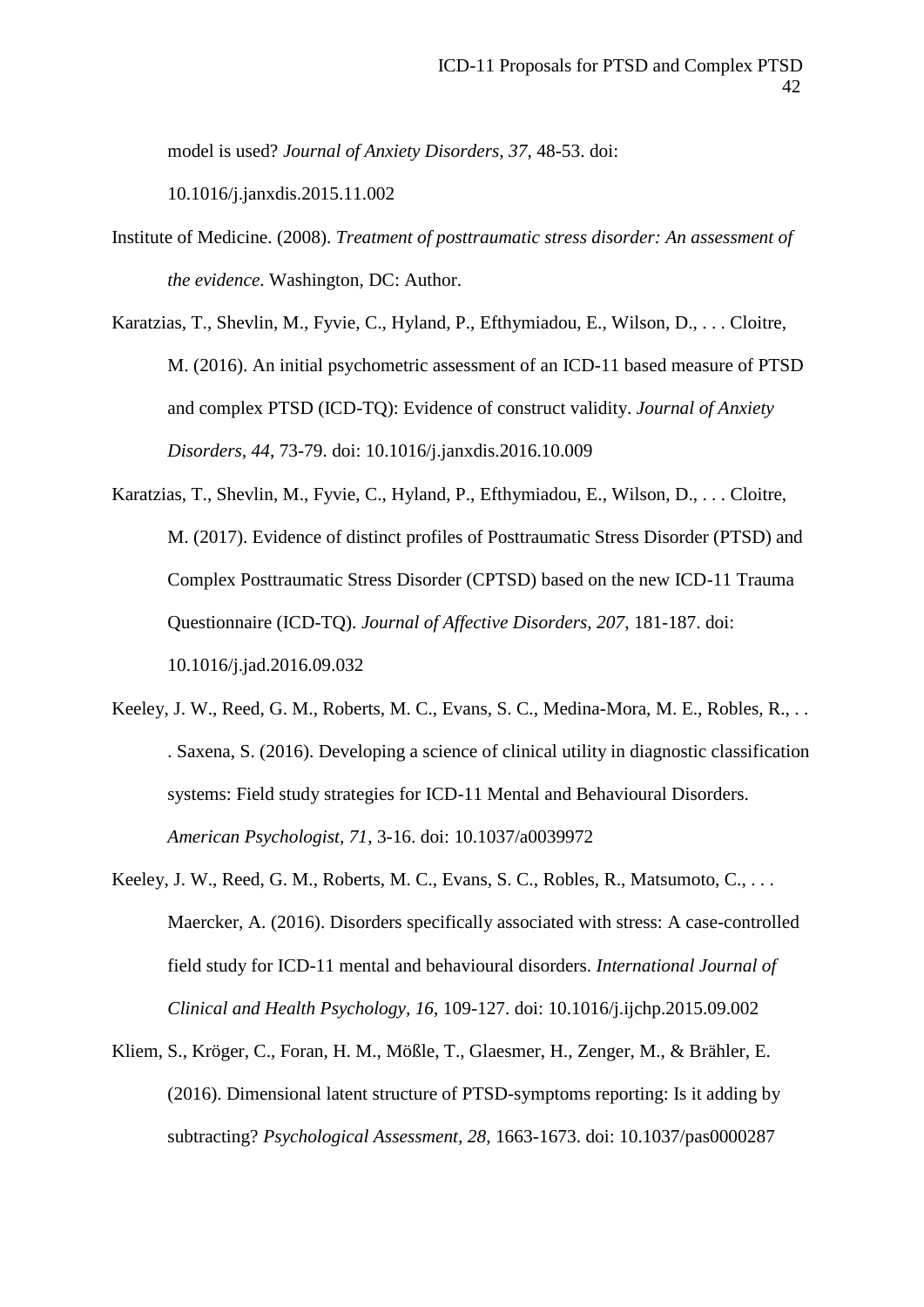- <span id="page-42-5"></span>Knefel, M., Garvert, D. W., Cloitre, M., & Lueger-Schuster, B. (2015). Update to an evaluation of ICD-11 PTSD and complex PTSD criteria in a sample of adult survivors of childhood institutional abuse by Knefel & Lueger-Schuster (2013): a latent profile analysis. *European Journal of Psychotraumatology, 5*. doi: 10.3402/ejpt.v6.25290
- Knefel, M., & Lueger-Schuster, B. (2013). An evaluation of ICD-11 PTSD and complex PTSD criteria in a sample of adult survivors of childhood institutional abuse. *European Journal of Psychotraumatology, 4*. doi: 10.3402/ejpt.v4i0.22608
- <span id="page-42-4"></span>Knefel, M., Tran, U. S., & Lueger-Schuster, B. (2016). The association of posttraumatic stress disorder, complex posttraumatic stress disorder, and borderline personality disorder from a network analytical perspective. *Journal of Anxiety Disorders, 43*, 70- 78. doi: 10.1016/j.janxdis.2016.09.002
- <span id="page-42-2"></span>Kroes, M. C. W., Rugg, M. D., Whalley, M. G., & Brewin, C. R. (2011). Structural brain abnormalities common to posttraumatic stress disorder and depression. *Journal of Psychiatry & Neuroscience, 36*, 256-265. doi: 10.1503/jpn.100077
- <span id="page-42-3"></span>La Greca, A. M., Danzi, B. A., & Chan, S. F. (2017). DSM-5 and ICD-11 as competing models of PTSD in preadolescent children exposed to a natural disaster: assessing validity and co-occurring symptomatology. *European Journal of Psychotraumatology, 8*. doi: 10.1080/20008198.2017.1310591
- <span id="page-42-0"></span>Larsen, S. E., & Pacella, M. L. (2016). Comparing the effect of DSM-congruent traumas vs. DSM-incongruent stressors on PTSD symptoms: A meta-analytic review. *Journal of Anxiety Disorders, 38*, 37-46. doi: 10.1016/j.janxdis.2016.01.001
- <span id="page-42-1"></span>Lehrner, A., & Yehuda, R. (2014). Biomarkers of PTSD: military applications and considerations. *European Journal of Psychotraumatology, 5*. doi: 10.3402/ejpt.v5.23797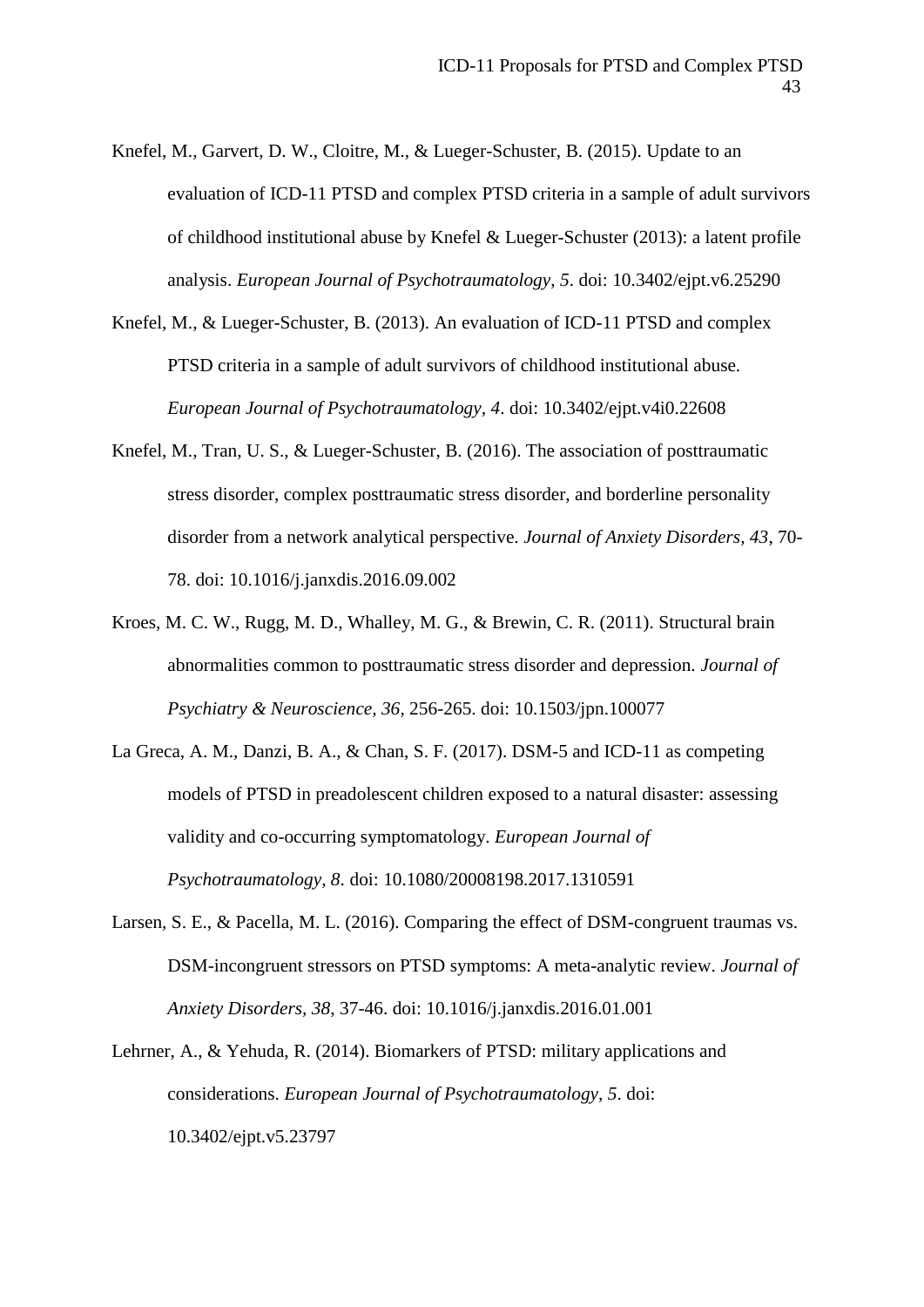- <span id="page-43-2"></span>Liebschutz, J., Saitz, R., Brower, V., Keane, T. M., Lloyd-Travaglini, C., Averbuch, T., & Samet, J. H. (2007). PTSD in urban primary care: High prevalence and low physician recognition. *Journal of General Internal Medicine, 22*, 719-726. doi: 10.1007/s11606- 007-0161-0
- <span id="page-43-0"></span>Maercker, A., Brewin, C. R., Bryant, R. A., Cloitre, M., van Ommeren, M., Jones, L. M., ... Reed, G. M. (2013). Diagnosis and classification of disorders specifically associated with stress: proposals for ICD-11. *World Psychiatry, 12*, 198-206. doi: 10.1002/wps.20057
- <span id="page-43-3"></span>McNally, R. J., Robinaugh, D. J., Wu, G. W. Y., Wang, L., Deserno, M. K., & Borsboom, D. (2015). Mental disorders as causal systems: A network approach to posttraumatic stress disorder. *Clinical Psychological Science, 3*, 836-849. doi: 10.1177/2167702614553230
- <span id="page-43-1"></span>Miller, M. W., Wolf, E. J., & Keane, T. M. (2014). Posttraumatic stress disorder in DSM-5: New criteria and controversies. *Clinical Psychology-Science and Practice, 21*, 208- 220. doi: 10.1111/cpsp.12070
- <span id="page-43-4"></span>Mitchell, K. S., Wolf, E. J., Bovin, M. J., Lee, L. O., Green, J. D., Rosen, R. C., . . . Marx, B. P. (2017). Network models of DSM-5 posttraumatic stress disorder: Implications for ICD-11. *Journal of Abnormal Psychology, 126*, 355-366. doi: 10.1037/abn0000252
- <span id="page-43-5"></span>Morina, N., van Emmerik, A. A. P., Andrews, B., & Brewin, C. R. (2014). Comparison of DSM-IV and proposed ICD-11 formulations of PTSD among civilian survivors of war and war veterans. *Journal of Traumatic Stress, 27*, 647-654. doi: 10.1002/jts.21969
- <span id="page-43-6"></span>Murphy, S., Elklit, A., Dokkedahl, S., & Shevlin, M. (2016). Testing the validity of the proposed ICD-11 PTSD and complex PTSD criteria using a sample from Northern Uganda. *European Journal of Psychotraumatology, 7*. doi: 10.3402/ejpt.v7.32678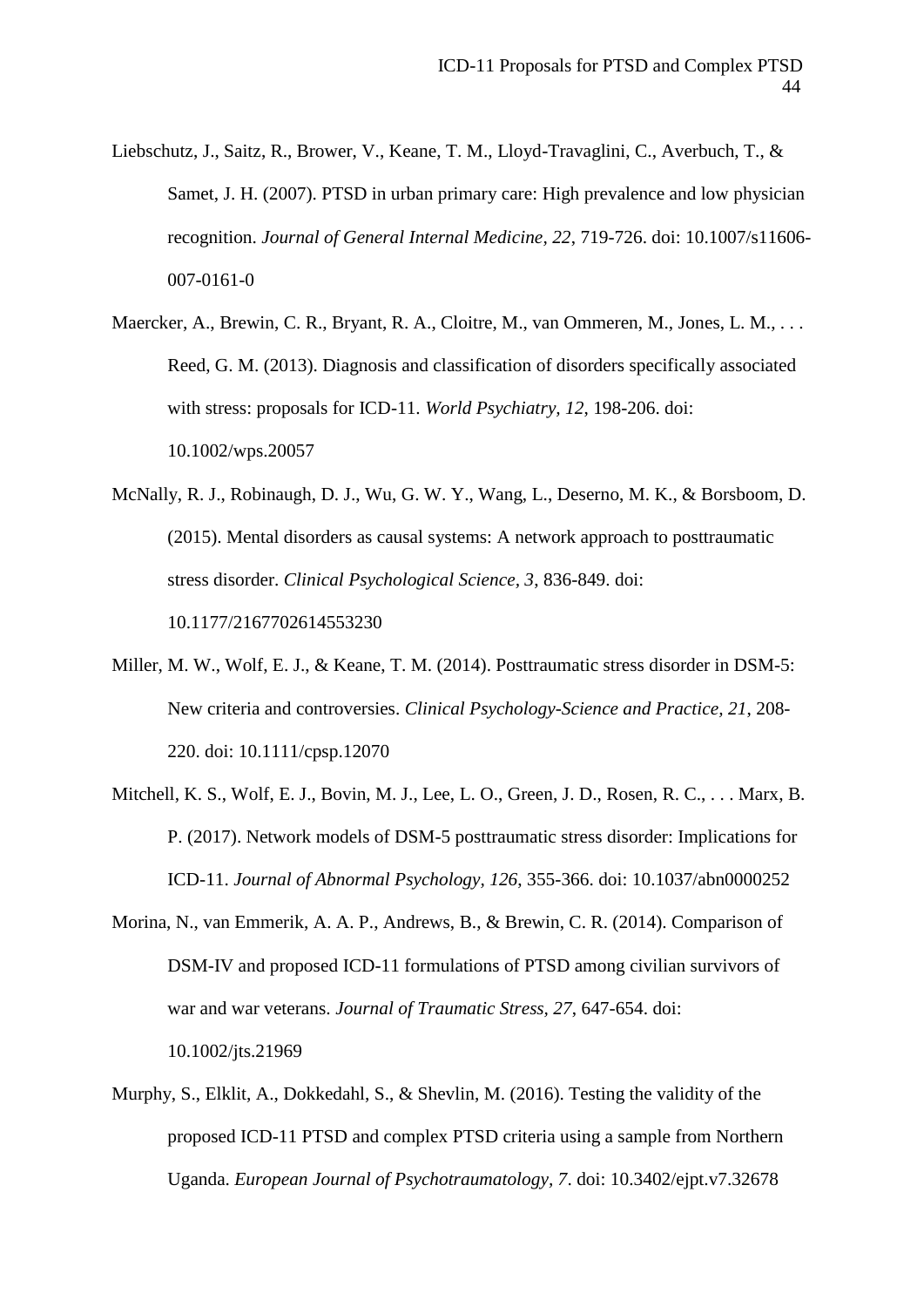- <span id="page-44-4"></span>Muthén, B. (2008). Latent variable hybrids - Overview of old and new models. In G. R. Hancock & K. M. Samuelsen (Eds.), *Advances in latent variable mixture models* (pp. 1-24). Charlotte, NC: Information Age Publishing.
- <span id="page-44-6"></span>National Institute of Clinical Excellence. (2005). *The management of PTSD in adults and children in primary and secondary care*. Trowbridge: Cromwell Press.
- <span id="page-44-5"></span>Nickerson, A., Cloitre, M., Bryant, R. A., Schnyder, U., Morina, N., & Schick, M. (2016). The factor structure of complex posttraumatic stress disorder in traumatized refugees. *European Journal of Psychotraumatology, 7*. doi: 10.3402/ejpt.v7.33253
- <span id="page-44-1"></span>O'Donnell, M. L., Alkemade, N., Nickerson, A., Creamer, M., McFarlane, A. C., Silove, D., . . . Forbes, D. (2014). Impact of the diagnostic changes to post-traumatic stress disorder for DSM-5 and the proposed changes to ICD-11. *British Journal of Psychiatry, 205*, 230-235. doi: 10.1192/bjp.bp.113.135285
- <span id="page-44-3"></span>Palic, S., Zerach, G., Shevlin, M., Zeligman, Z., Elklit, A., & Solomon, Z. (2016). Evidence of complex posttraumatic stress disorder (CPTSD) across populations with prolonged trauma of varying interpersonal intensity and ages of exposure. *Psychiatry Research, 246*, 692-699. doi: 10.1016/j.psychres.2016.10.062
- <span id="page-44-0"></span>Pelcovitz, D., van der Kolk, B., Roth, S., Mandel, F., Kaplan, S., & Resick, P. (1997). Development of a criteria set and a structured interview for disorders of extreme stress (SIDES). *Journal of Traumatic Stress, 10*, 3-16. doi: 10.1002/jts.2490100103
- <span id="page-44-2"></span>Perkonigg, A., Hofler, M., Cloitre, M., Wittchen, H. U., Trautmann, S., & Maercker, A. (2016). Evidence for two different ICD-11 posttraumatic stress disorders in a community sample of adolescents and young adults. *European Archives of Psychiatry and Clinical Neuroscience, 266*, 317-328. doi: 10.1007/s00406-015-0639-4
- <span id="page-44-7"></span>Powers, A., Fani, N., Carter, S., Cross, D., Cloitre, M., & Bradley, B. (2017). Differential predictors of DSM-5 PTSD and ICD-11 complex PTSD among African American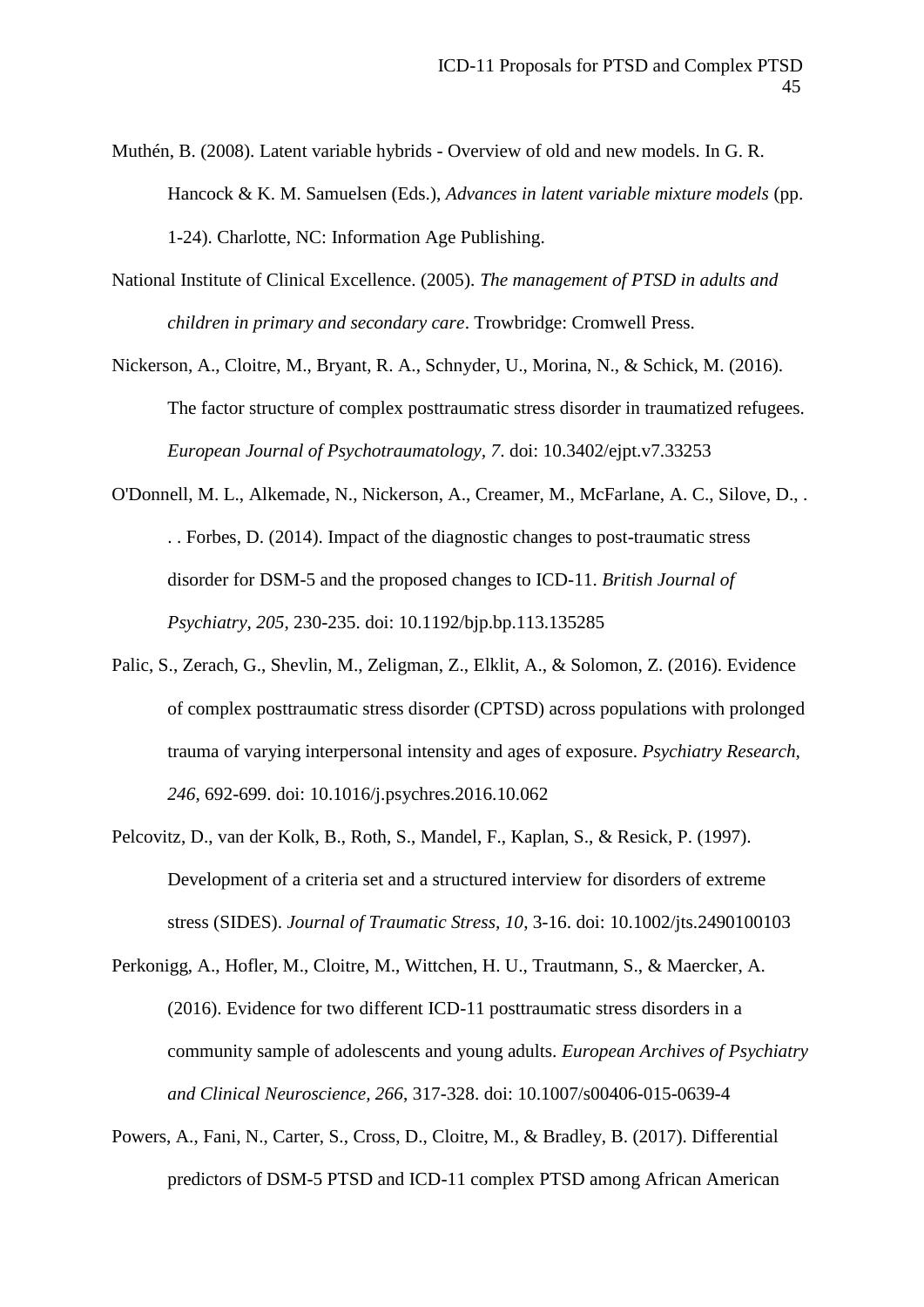women. *European Journal of Psychotraumatology, 8*. doi:

10.1080/20008198.2017.1338914

- <span id="page-45-5"></span>Rahman, A., Hamdani, S. U., Awan, N. R., Bryant, R. A., Dawson, K. S., Khan, M. F., . . . van Ommeren, M. (2016). Effect of a multicomponent behavioral intervention in adults impaired by psychological distress in a conflict-affected area of Pakistan: A randomized clinical trial. *JAMA, 316*, 2609-2617. doi: 10.1001/jama.2016.17165
- <span id="page-45-6"></span>Reed, G. M. (2010). Toward ICD-11: Improving the clinical utility of WHO's International Classification of Mental Disorders. *Professional Psychology-Research and Practice, 41*, 457-464. doi: 10.1037/a0021701
- <span id="page-45-3"></span>Reed, G. M., Correia, J. M., Esparza, P., Saxena, S., & Maj, M. (2011). The WPA-WHO global survey of psychiatrists' attitudes toward mental disorders classification. *World Psychiatry, 10*, 118-131. doi: 10.1002/j.2051-5545.2011.tb00034.x
- <span id="page-45-4"></span>Rosen, G. M., & Lilienfeld, S. O. (2008). Posttraumatic stress disorder: An empirical evaluation of core assumptions. *Clinical Psychology Review, 28*, 837-868. doi: 10.1016/j.cpr.2007.12.002
- <span id="page-45-0"></span>Roth, S., Newman, E., Pelcovitz, D., van der Kolk, B., & Mandel, F. S. (1997). Complex PTSD in victims exposed to sexual and physical abuse: Results from the DSM-IV field trial for posttraumatic stress disorder. *Journal of Traumatic Stress, 10*, 539-555. doi: 10.1002/jts.2490100403
- <span id="page-45-1"></span>Ruscio, A. M., Ruscio, J., & Keane, T. M. (2002). The latent structure of posttraumatic stress disorder: A taxometric investigation of reactions to extreme stress. *Journal of Abnormal Psychology, 111*, 290-301. doi: 10.1037//0021-843x.111.2.290
- <span id="page-45-2"></span>Sachser, C., & Goldbeck, L. (2016). Consequences of the diagnostic criteria proposed for the ICD-11 on the prevalence of PTSD in children and adolescents. *Journal of Traumatic Stress, 29*, 120-123. doi: 10.1002/jts.22080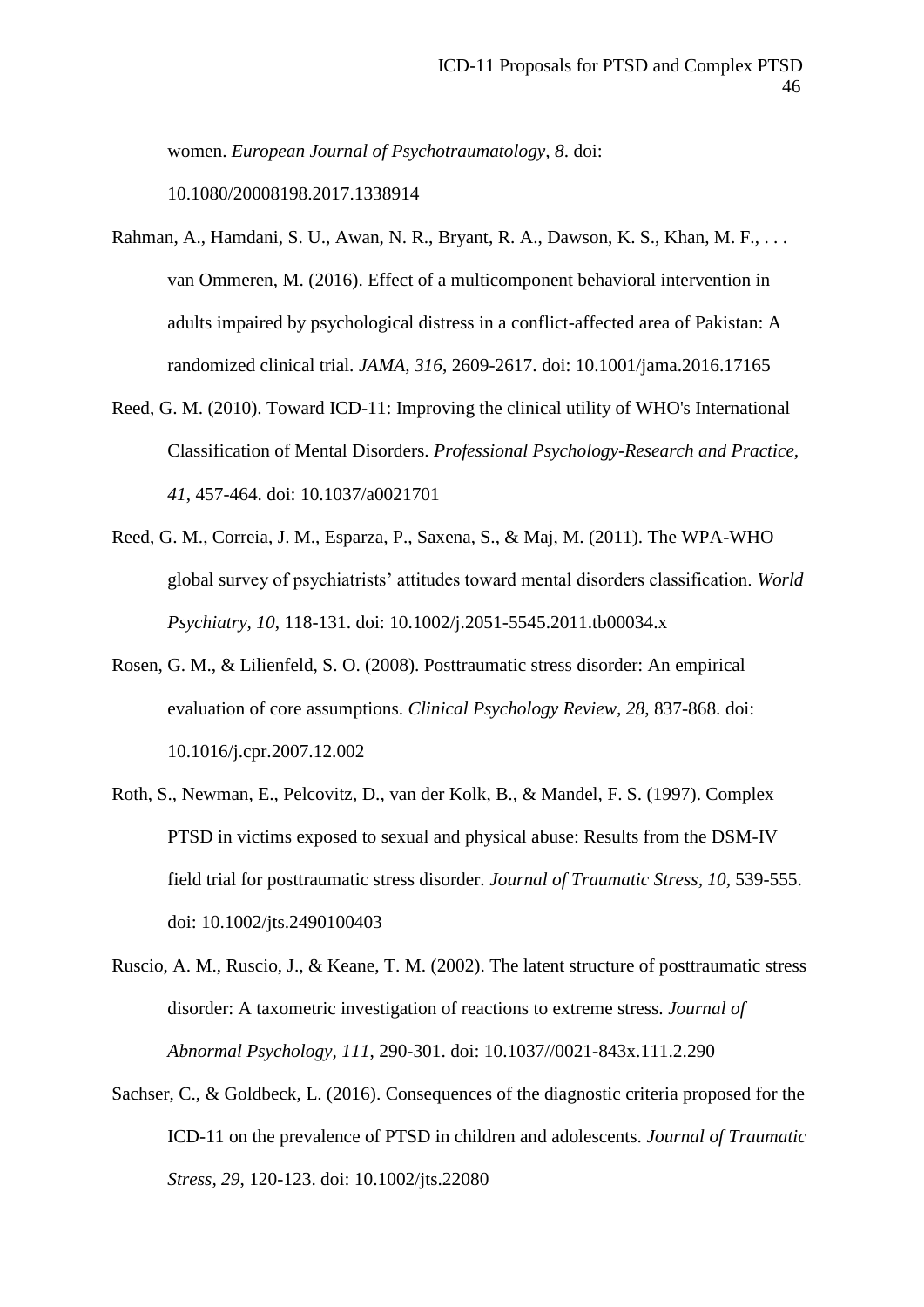- <span id="page-46-5"></span>Sachser, C., Keller, F., & Goldbeck, L. (2016). Complex PTSD as proposed for ICD-11: Validation of a new disorder in children and adolescents and their response to traumafocused cognitive behavioral therapy. *Journal of Child Psychology and Psychiatry, 58*, 160-168. doi: 10.1111/jcpp.12640
- <span id="page-46-7"></span>Scheeringa, M. S., Zeanah, C. H., & Cohen, J. A. (2011). PTSD in children and adolescents: Toward an empirically based algorithm. *Depression and Anxiety, 28*, 770-782. doi: 10.1002/da.20736
- <span id="page-46-6"></span>Shevlin, M., Hyland, P., Karatzias, T., Fyvie, C., Roberts, N., Bisson, J. I., . . . Cloitre, M. (2017). Alternative models of disorders of traumatic stress based on the new ICD-11 proposals. *Acta Psychiatrica Scandinavica, 135*, 419-428. doi: 10.1111/acps.12695.
- <span id="page-46-0"></span>Spitzer, R. L., First, M. B., & Wakefield, J. C. (2007). Saving PTSD from itself in DSM-V. *Journal of Anxiety Disorders, 21*, 233-241. doi: 10.1016/j.janxdis.2006.09.006
- <span id="page-46-4"></span>Stammel, N., Abbing, E. M., Heeke, C., & Knaevelsrud, C. (2015). Applicability of the ICD-11 proposal for PTSD: a comparison of prevalence and comorbidity rates with the DSM-IV PTSD classification in two post-conflict samples. *European Journal of Psychotraumatology, 6*. doi: 10.3402/ejpt.v6.27070
- <span id="page-46-3"></span>Stein, D. J., McLaughlin, K. A., Koenen, K. C., Atwoli, L., Friedman, M. J., Hill, E. D., . . . Kessler, R. C. (2014). DSM-5 and ICD-11 definitions of posttraumatic stress disorder: Investigating "narrow" and "broad" approaches. *Depression and Anxiety, 31*, 494-505. doi: 10.1002/da.22279
- <span id="page-46-2"></span>Tay, A. K., Rees, S., Chen, J., Kareth, M., & Silove, D. (2015). The structure of posttraumatic stress disorder and complex post-traumatic stress disorder amongst West Papuan refugees. *BMC Psychiatry, 15*. doi: 10.1186/s12888-015-0480-3
- <span id="page-46-1"></span>van der Kolk, B. A., Roth, S., Pelcovitz, D., & Mandel, F. (1993). *Complex PTSD: Results of the PTSD field trial for DSM-IV*. Washington, DC: American Psychiatric Association.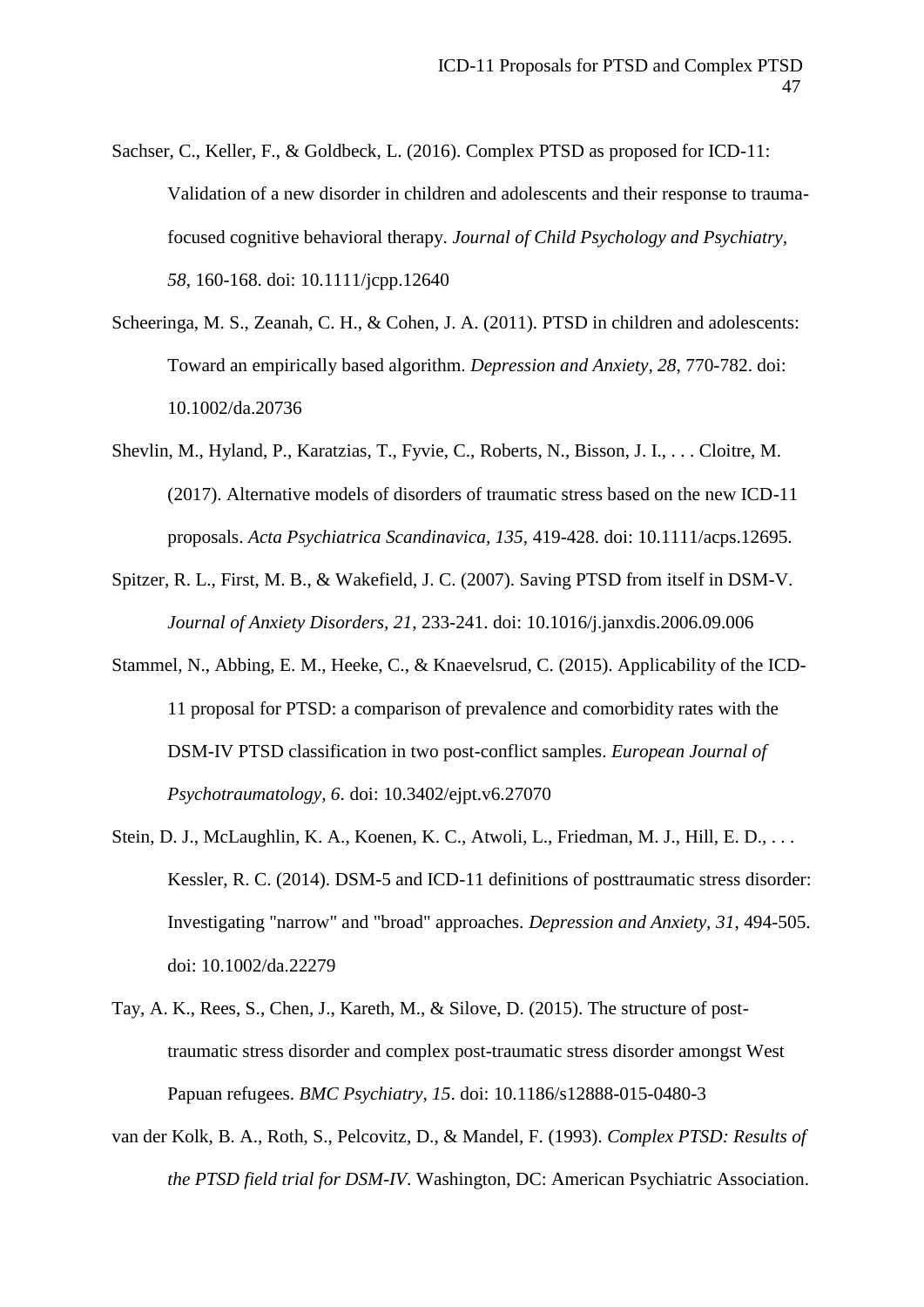- <span id="page-47-0"></span>van der Kolk, B. A., Roth, S., Pelcovitz, D., Sunday, S., & Spinazzola, J. (2005). Disorders of extreme stress: The empirical foundation of a complex adaptation to trauma. *Journal of Traumatic Stress, 18*, 389-399. doi: 10.1002/jts.20047
- <span id="page-47-2"></span>van Emmerik, A. A. P., & Kamphuis, J. H. (2011). Testing a DSM-5 reformulation of posttraumatic stress disorder: Impact on prevalence and comorbidity among treatment-seeking civilian trauma survivors. *Journal of Traumatic Stress, 24*, 213- 217. doi: 10.1002/jts.20630
- <span id="page-47-4"></span>Vermetten, E., Baker, D. G., Jetly, R., & McFarlane, A. C. (2016). Concerns over divergent approaches in the diagnostics of posttraumatic stress disorder. *Psychiatric Annals, 46*, 498-509. doi: 10.3928/00485713-20160728-02
- Walton, J. L., Cuccurullo, L.-A. J., Raines, A. M., Vidaurri, D. N., Allan, N. P., Maieritsch, K. P., & Franklin, C. L. (2017). Sometimes less is more: Establishing the core symptoms of PTSD. *Journal of Traumatic Stress, 30*, 254-258. doi: 10.1002/jts.22185
- <span id="page-47-1"></span>Weiss, D. S., & Marmar, C. R. (1996). The Impact of Event Scale-Revised. In J. Wilson & T. M. Keane (Eds.), *Assessing psychological trauma and PTSD* (pp. 399-411). New york: Guilford.
- Wisco, B. E., Miller, M. W., Wolf, E. J., Kilpatrick, D., Resnick, H. S., Badour, C. L., . . . Friedman, M. J. (2016). The impact of proposed changes to ICD-11 on estimates of PTSD prevalence and comorbidity. *Psychiatry Research, 240*, 226-233. doi: 10.1016/j.psychres.2016.04.043
- <span id="page-47-3"></span>Wolf, E. J., Miller, M. W., Kilpatrick, D., Resnick, H. S., Badour, C. L., Marx, B. P., . . . Friedman, M. J. (2015). ICD-11 complex PTSD in U.S. national and veteran samples: Prevalence and structural associations with PTSD. *Clinical Psychological Science, 3*, 215-229. doi: 10.1177/2167702614545480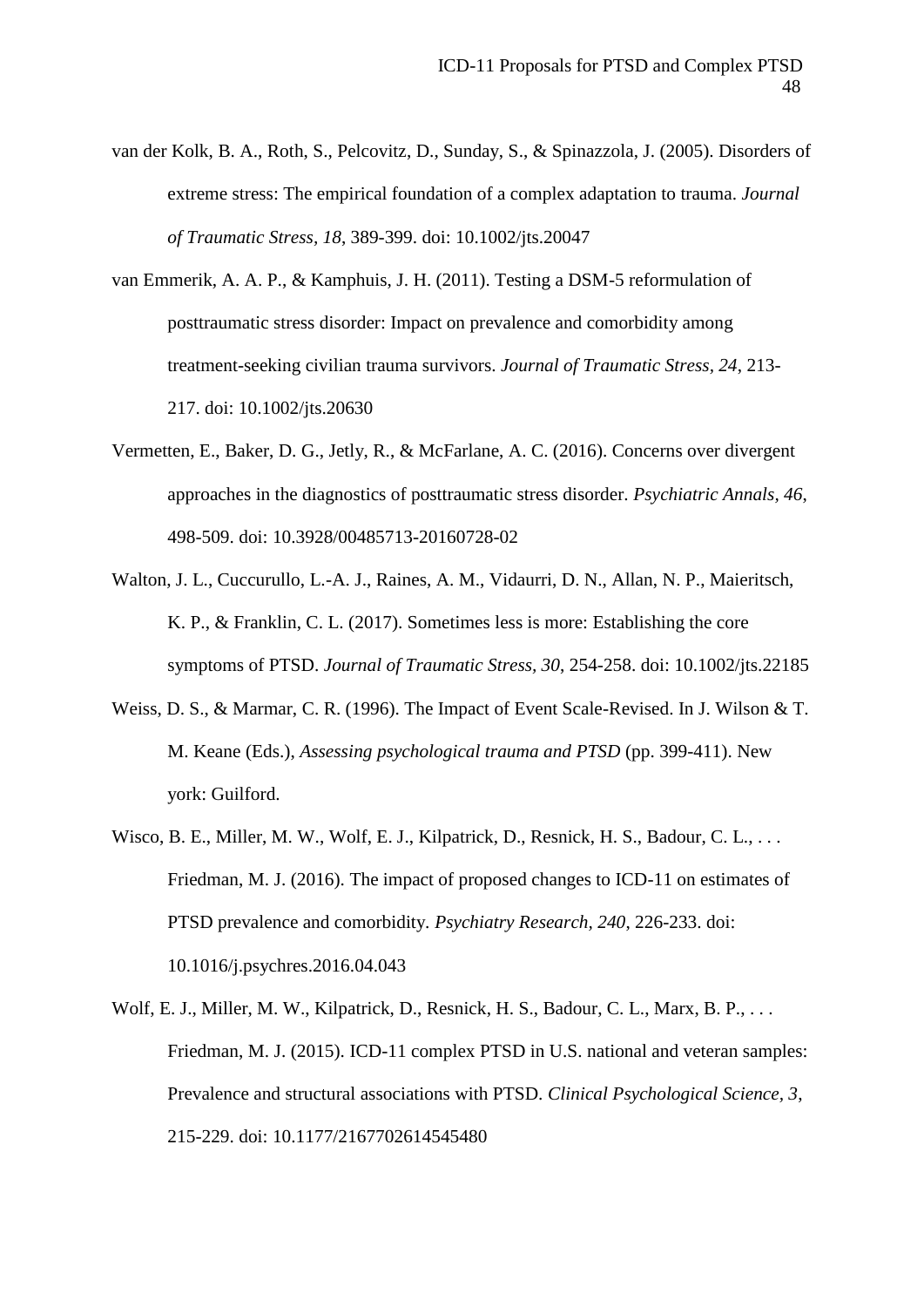<span id="page-48-0"></span>Zelazny, K., & Simms, L. J. (2015). Confirmatory factor analyses of DSM-5 posttraumatic stress disorder symptoms in psychiatric samples differing in Criterion A status. *Journal of Anxiety Disorders, 34*, 15-23. doi: 10.1016/j.janxdis.2015.05.009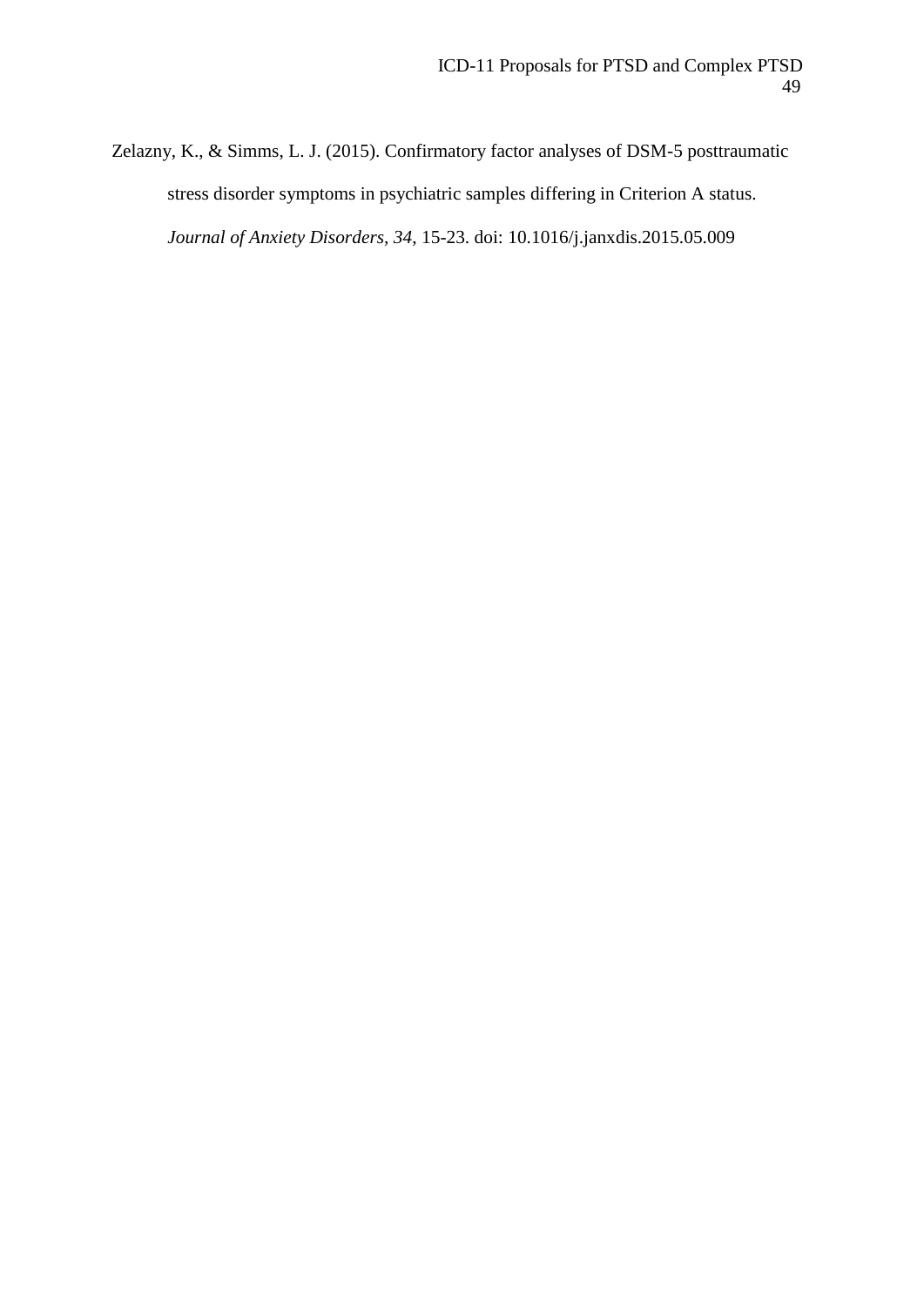# Appendix A

# Studies Reporting Prevalence, Comorbidity, and Validity of the Proposed ICD-11 PTSD Diagnosis<sup>a</sup> (n = 17)

|                     | Sample, gender,     | $ICD-11$              | $ICD-10$   | $ICD-11$   | DSM-IV      | $DSM-5$    | ICD-11 $vs.$ | Overlap in    | Comorbidity  |
|---------------------|---------------------|-----------------------|------------|------------|-------------|------------|--------------|---------------|--------------|
|                     | country             | measure               | prevalence | prevalence | prevalence  | prevalence | DSM %        | $ICD-11$      |              |
| Study               |                     |                       |            |            |             |            | agreement    | PTSD cases    |              |
| Van Emmerik &       | 170 Clinical        | <b>Estimated from</b> |            | 33%        | 32%         |            | 74%          | 43%           |              |
| Kamphuis (2011)     | sample of mixed     | <b>SCID</b>           |            |            |             |            |              |               |              |
|                     | trauma survivors    |                       |            |            |             |            |              |               |              |
|                     | (62% female,        |                       |            |            |             |            |              |               |              |
|                     | Netherlands)        |                       |            |            |             |            |              |               |              |
| Knefel & Lueger-    | 229 Survivors of    | <b>Estimated from</b> | 53%        | $38\%^{2}$ |             |            |              | Not available |              |
| Schuster $(2013)$   | institutional abuse | $PCL-C/BSI1$          |            |            |             |            |              |               |              |
|                     | 23% female,         |                       |            |            |             |            |              |               |              |
|                     | Austria)            |                       |            |            |             |            |              |               |              |
| Morina et al.       | 560 Community       | <b>Estimated from</b> |            | 30%        | $35\%^{3*}$ |            | 87%          | 68%           | MDE lower in |
| $(2014)$ sample 1   | sample of war-      | PDS <sup>1</sup>      |            |            |             |            |              |               | $ICD-11$     |
|                     | exposed civilians   |                       |            |            |             |            |              |               |              |
|                     | (75% female,        |                       |            |            |             |            |              |               |              |
|                     | Kosovo)             |                       |            |            |             |            |              |               |              |
| Morina et al.       | 142 Military        | <b>Estimated from</b> |            | 45%        | 41%         |            | 91%          | 82%           |              |
| $(2014)$ sample 2   | veterans (3%        | <b>SCID</b>           |            |            |             |            |              |               |              |
|                     | female, UK)         |                       |            |            |             |            |              |               |              |
| Stein et al. (2014) | 23,936              | <b>Estimated from</b> | 4%         | 3%         | 3%          | $3\%^{2}$  |              | Not available | Fewer fear   |
|                     | Community           | <b>CIDI</b>           |            |            |             |            |              |               | and distress |
|                     | sample of mixed     |                       |            |            |             |            |              |               | disorders in |
|                     | trauma survivors    |                       |            |            |             |            |              |               | $ICD-11$     |
|                     | (50% female, 13     |                       |            |            |             |            |              |               |              |
|                     | countries)          |                       |            |            |             |            |              |               |              |
| O'Donnell et al.    | 510 Injury          | <b>Estimated from</b> | $9\% *$    | 3%         | 6%          | $7\% *$    | 96%          | Not available |              |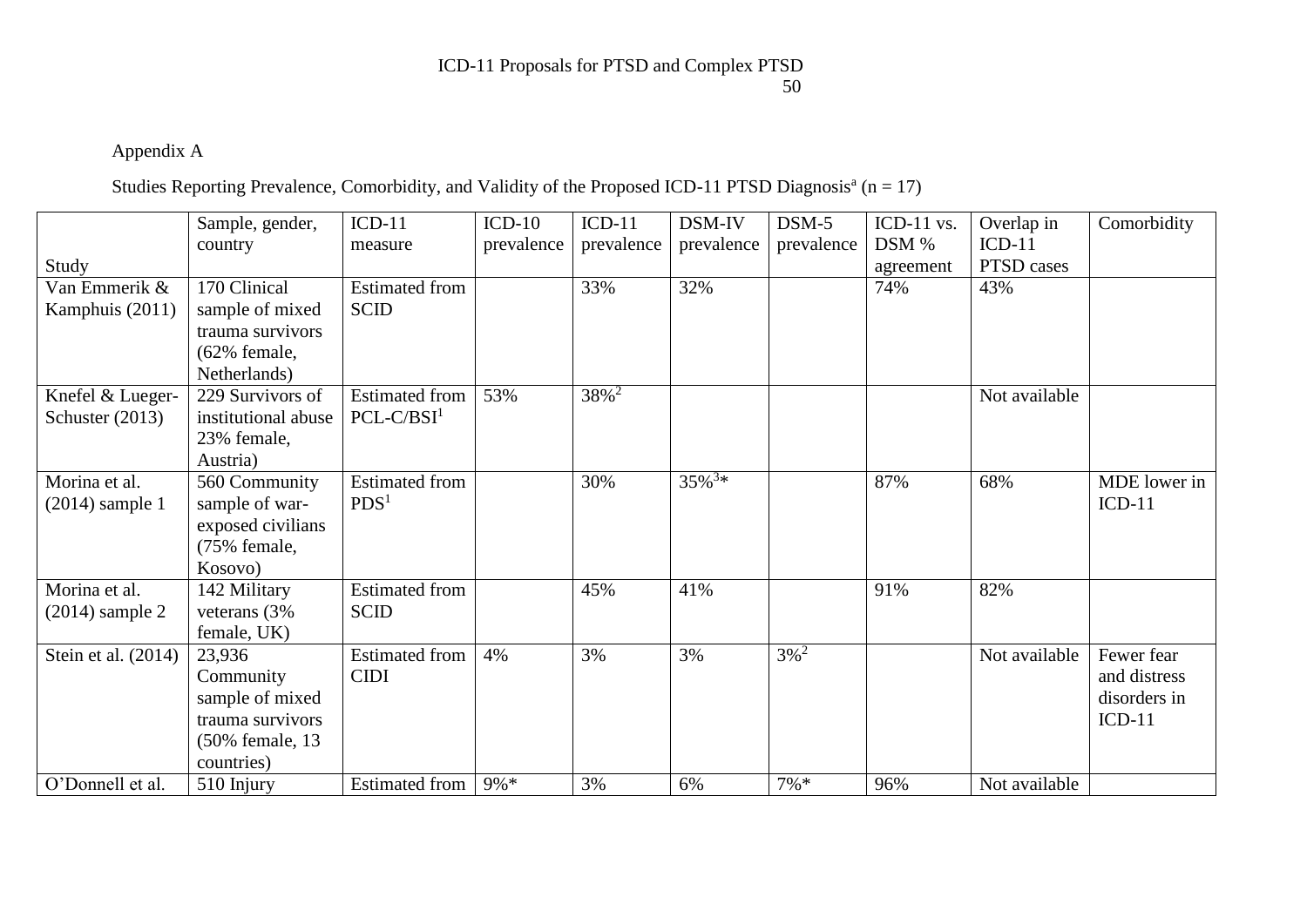| (2014)                              | patients (29%                                                                         | <b>CAPS</b>                                   |         |     |           |                     | $(DSM-5)$        |               |                                    |
|-------------------------------------|---------------------------------------------------------------------------------------|-----------------------------------------------|---------|-----|-----------|---------------------|------------------|---------------|------------------------------------|
|                                     | female, Australia)                                                                    |                                               |         |     |           |                     |                  |               |                                    |
| Stammel et al.<br>$(2015)$ sample 1 | 1075 Community<br>war-exposed<br>sample (62%<br>female,<br>Cambodia)                  | <b>Estimated from</b><br>$PCL-C1$             |         | 8%  | $11\% *$  |                     | 91%              | Not available | Less<br>depression<br>under ICD-11 |
| Stammel et al.<br>$(2015)$ sample 2 | 453 Community<br>war-exposed<br>sample (58%<br>female,<br>Colombia)                   | <b>Estimated from</b><br>PCL-C                |         | 44% | 55%*      |                     | 85%              | Not available | Less<br>depression<br>under ICD-11 |
| Tay et al. (2015)                   | 230 Refugees<br>(40% female,<br>West Papua)                                           | Culturally<br>adapted<br>measure <sup>1</sup> | 13%     | 6%  | 13%       | $12\%$ <sup>2</sup> |                  | Not available |                                    |
| Hansen et al.<br>(2015)             | 3746 Survivors of<br>various traumas<br>(71% female,<br>Denmark)                      | <b>Estimated from</b><br>HTQ <sup>1</sup>     |         | 23% |           | $30\% *$            | 82%              | Not available |                                    |
| Hyland et al.<br>(2016)             | 434 Clinical<br>sample of CSA<br>survivors (85%<br>female, Denmark)                   | <b>Estimated</b> from<br>$HTQ-IV1$            |         | 49% |           | 61%*                |                  | Not available |                                    |
| Glück et al.<br>(2016)              | 399 Survivors of<br>various traumas<br>aged 60+ (54%<br>female, Austria)              | <b>Estimated from</b><br>$PCL-C1$             | 15%*    | 10% |           |                     | 93%              | Not available |                                    |
| Wisco et al<br>(2016)<br>sample 1   | 2695 National<br>sample with<br>various traumas<br>$(52\% \text{ female}, \text{US})$ | <b>Estimated from</b><br><b>NSES</b>          | $5\%^2$ | 2%  | $4\%^{2}$ | $4\% *$             | 97%<br>$(DSM-5)$ | Not available |                                    |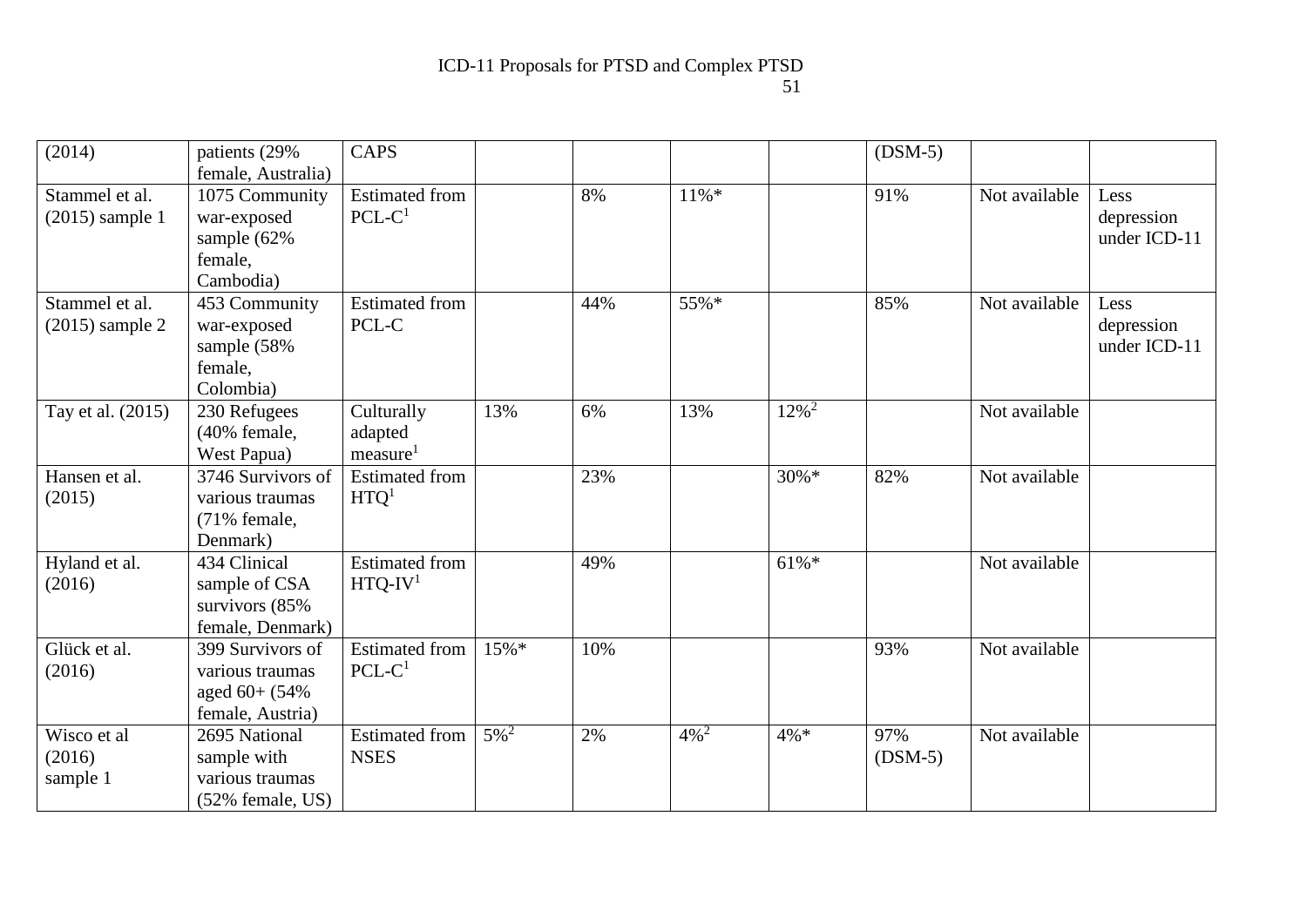| Wisco et al<br>(2016)                      | 323 Military<br>veterans (39%)                                                                               | <b>Estimated from</b><br><b>NSES</b>    | $45\%^2$ | 34% | $39\overline{\%}^2$ | 39%* | 88%<br>$(DSM-5)$ | Not available        |                                                     |
|--------------------------------------------|--------------------------------------------------------------------------------------------------------------|-----------------------------------------|----------|-----|---------------------|------|------------------|----------------------|-----------------------------------------------------|
| sample 2                                   | female, US)                                                                                                  |                                         |          |     |                     |      |                  |                      |                                                     |
| Wisco et al<br>(2016)<br>sample 3          | 745 Military<br>veterans and<br>partners (41%)<br>female, US)                                                | <b>Estimated from</b><br><b>CAPS</b>    | 38%      | 25% | $35\sqrt{2}$        |      |                  | Not available        | Less<br>depression<br>under ICD-11                  |
| Kliem et al.<br>(2016)                     | 1212 National<br>sample with<br>various traumas<br>(53% female,<br>Germany)                                  | <b>Estimated from</b><br><b>PDS</b>     |          | 10% | 11%                 |      |                  | Not available        |                                                     |
| Haravuori et al.<br>(2016)                 | 228 students<br>exposed to school<br>shooting $(81\%$<br>female, Finland)                                    | <b>Estimated from</b><br>K-SADS-PL      | 37%*     | 22% | 19%                 |      | 89%              | 59%                  | More severe<br>exposure<br>under ICD-11             |
| Sachser $\overline{\&}$<br>Goldbeck (2016) | 124 Clinical<br>sample of<br>children and<br>adolescents with<br>various traumas<br>(72% female,<br>Germany) | <b>Estimated from</b><br><b>CAPS-CA</b> | 88%*     | 61% | 76%*                |      | 65%              | Not available        |                                                     |
| Danzi & LaGreca<br>(2016)<br>sample 1      | 327 Pre-<br>adolescents<br>Hurricane Ike<br>$(52\%$ female, US)                                              | <b>Estimated from</b><br>PTSD-RI        |          | 11% | 13%                 | 13%  | 88%<br>$(DSM-5)$ | 42% (with<br>$DSM-5$ | Less severe<br>non-core<br>symptoms<br>under ICD-11 |
| Danzi & LaGreca<br>(2016)<br>sample 2      | 383 Pre-<br>adolescents<br>Hurricane<br>Charley (54%                                                         | <b>Estimated from</b><br>$PTSD-RI1$     |          | 9%  | 10%                 | 7%   | 93%<br>$(DSM-5)$ | 37% (with<br>$DSM-5$ | Less severe<br>non-core<br>symptoms<br>under ICD-11 |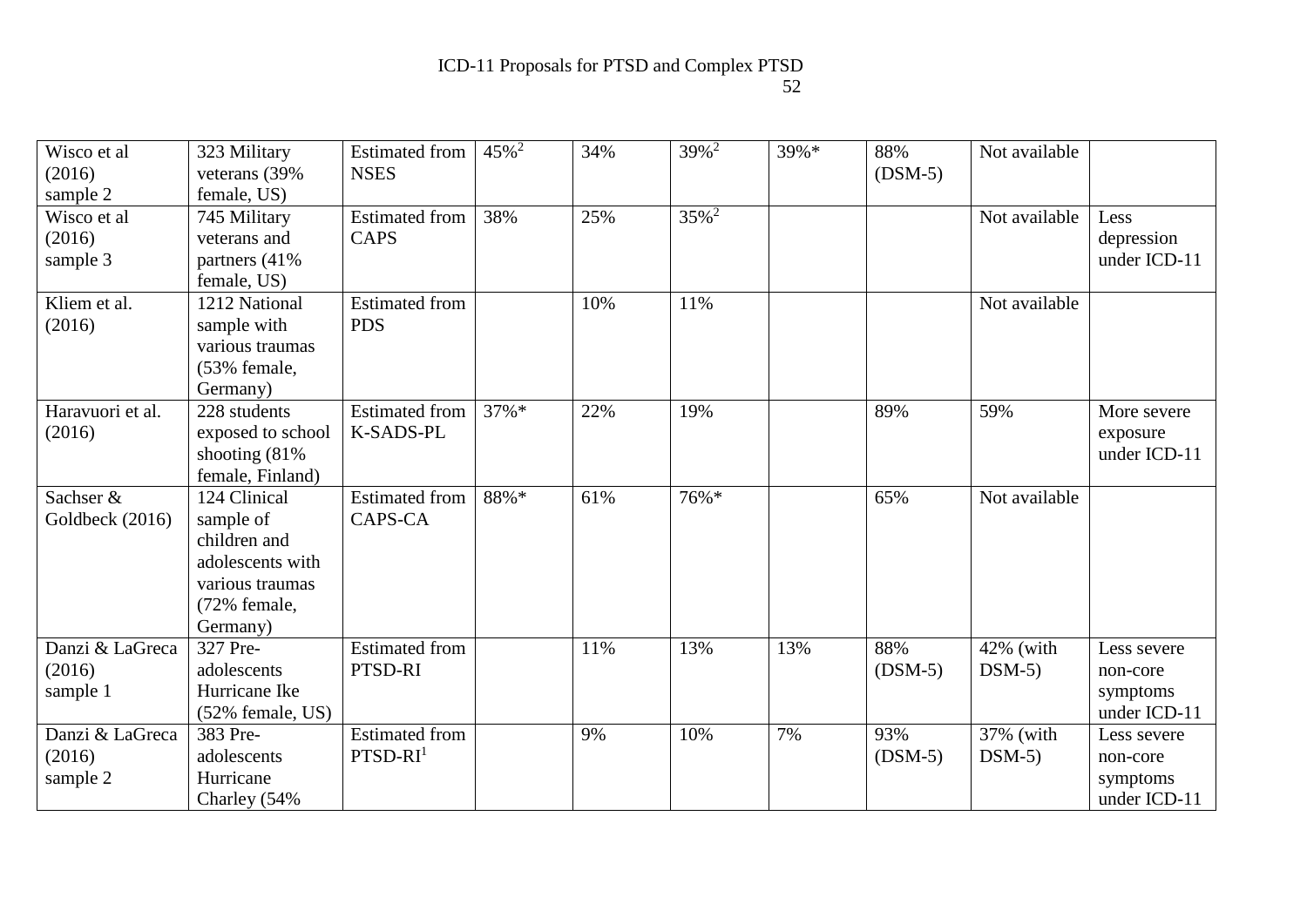|                   | female, US)         |                       |         |                     |                     |                     |  |
|-------------------|---------------------|-----------------------|---------|---------------------|---------------------|---------------------|--|
| Hafstad et al.    | 325 Young           | <b>Estimated from</b> | Wave 1: | Wave 1:             | Wave 1:             | Wave 1:             |  |
| $(2017)$ sample 1 | survivors of mass   | $PTSD-RI1$            | 10%     | $11\%$ <sup>4</sup> | $94\%$ <sup>5</sup> | 54% <sup>5</sup>    |  |
|                   | shooting $(47\%$    | (mod 2)               | Wave 2: | Wave 2:             | Wave 2:             | Wave 2:             |  |
|                   | female, Norway)     |                       | 6%      | $8\% *$             | $97\%$ <sup>5</sup> | 67% <sup>5</sup>    |  |
| Hafstad et al.    | 451 Parents of      | <b>Estimated from</b> | Wave 1: | Wave 1:             | Wave 1:             | Wave 1:             |  |
| $(2017)$ sample 2 | survivors (%        | $PTSD-RI1$            | 3%      | $6\% *$             | $96\%$ <sup>5</sup> | $41\%$ <sup>5</sup> |  |
|                   | female not stated,  | (mod 2)               | Wave 2: | Wave 2:             | Wave 2:             | Wave 2:             |  |
|                   | Norway)             |                       | 3%      | $7\% *$             | $96\%$ <sup>5</sup> | $40\%$ <sup>5</sup> |  |
| Walton et al.     | 383 Veterans        | <b>Estimated from</b> | 59%     | 79%*                | 73%                 | 67%                 |  |
| (2017)            | $(11\%$ female, US) | CAPS-5                |         |                     |                     |                     |  |

<sup>a</sup> PTSD cases include an unspecified number of CPTSD cases; <sup>1</sup> Impairment not measured; <sup>2</sup> data for test of correlated proportions not provided; <sup>3</sup> data recalculated using test of correlated proportions; <sup>4</sup> see Corrigendum to article; <sup>5</sup> additional data supplied by the authors; \* statistically significant difference to ICD-11 prevalence; CAPS = Clinician Administered PTSD Scale; CAPS-CA = Clinician Administered PTSD Scale for Children and Adolescents; CIDI = Composite International Diagnostic Interview; CSA = child sexual abuse; HTQ = Harvard Trauma Questionnaire; K-SADS-PL = Schedule for Affective Disorders and Schizophrenia for School-Age Children—Present and Lifetime version; NR = not reported; NSES = National Stressful Events Survey; PCL-C = Posttraumatic Stress Disorder Checklist - Civilian Version; PDS = Posttraumatic Diagnostic Scale; PTSD-RI = UCLA PTSD Reaction Index; SCID = Structured Clinical Interview for DSM-IV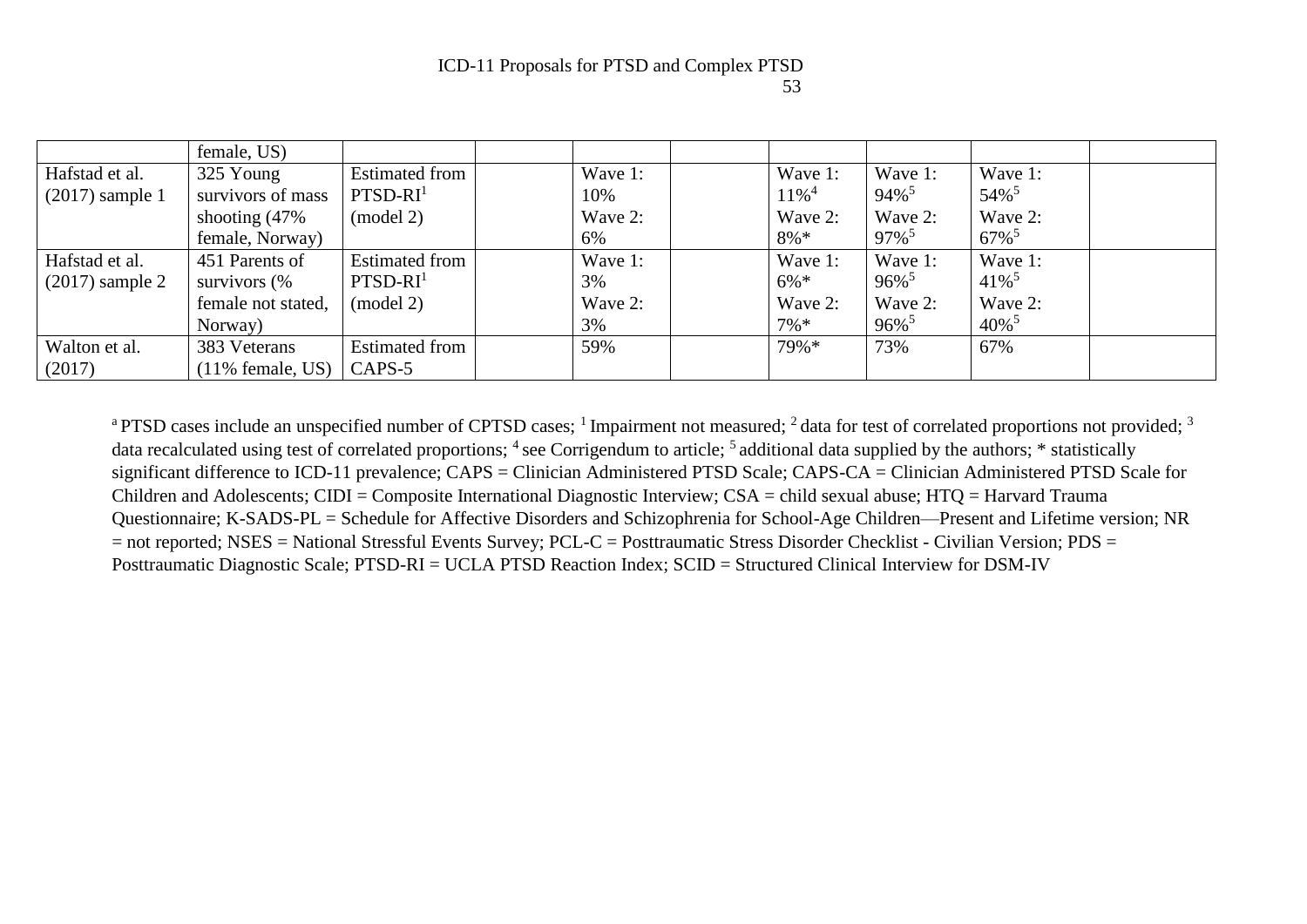# ICD-11 Proposals for PTSD and Complex PTSD 54

# Appendix B

|  | Studies Completing Latent Profile/Class Analyses to Assess CPTSD versus PTSD Groups (n=10) |  |
|--|--------------------------------------------------------------------------------------------|--|
|  |                                                                                            |  |

|                         |                            | <b>PTSD</b>    | <b>DSO</b>     |               |                              | Class differences by     |
|-------------------------|----------------------------|----------------|----------------|---------------|------------------------------|--------------------------|
| Study                   | Sample, gender, country    | symptom        | symptom        | Result        | Class differences            | impairment, demographics |
|                         |                            | measure        | measure        |               | by trauma type               | and symptoms             |
| Cloitre et al. $(2013)$ | 302 Treatment-seeking      | MPSS-          | <b>BSI</b>     | 3-class       | $CPTSD > PTSD$ : Cumulative  | Greater impairment in    |
|                         | survivors of interpersonal | <b>SR</b>      |                | solution with | childhood abuse, cumulative  | <b>CPTSD</b> than PTSD   |
|                         | violence (100% female,     |                |                | distinct      | childhood IPV                | No differences by        |
|                         | USA)                       |                |                | PTSD/CPTSD    | $PTSD > CPTD$ : 9/11 worst   | gender, age, ethnicity   |
|                         |                            |                |                | groups        | trauma                       | or employment status     |
|                         |                            |                |                |               | CPTSD & PTSD > Low           |                          |
|                         |                            |                |                |               | symptoms: any childhood      |                          |
|                         |                            |                |                |               | abuse, any adult IPV,        |                          |
|                         |                            |                |                |               | cumulative adult IPV,        |                          |
|                         |                            |                |                |               | cumulative lifetime trauma   |                          |
| Cloitre et al. $(2014)$ | 310 Treatment-seeking      | <b>CAPS-IV</b> | <b>BSI</b>     | 4-class       | CPTSD > BPD: Any CSA         | Impairment in CPTSD      |
|                         | survivors of CPA and/or    |                | <b>SCID-IV</b> | solution with | $CPTSD > Low$ symptoms       | and BPD equivalent       |
|                         | CSA (100% female,          |                | for BPD        | distinct      | group: Any CSA               | and both greater than    |
|                         | USA)                       |                |                | PTSD/CPTSD    | No differences across CPTSD, | <b>PTSD</b>              |
|                         |                            |                |                | /BPD groups   | PTSD and BPD on any CA,      |                          |
|                         |                            |                |                |               | any adult IPV, cumulative    |                          |
|                         |                            |                |                |               | lifetime trauma              |                          |
| Elklit et al. (2014)    | 449 Clinical sample of     | <b>HTQ</b>     | <b>TSC</b>     | 3-class       | Sample defined by trauma     | Not available            |
| sample 1                | sexual assault survivors   |                |                | solution with | type:                        |                          |
|                         | (98% female, Denmark)      |                |                | distinct      | 13% in CPTSD class           |                          |
|                         |                            |                |                | PTSD/CPTSD    | 34% with PTSD profile        |                          |
|                         |                            |                |                | groups        | 53% in Low Symptoms class    |                          |
| Elklit et al. $(2014)$  | 214 Clinical sample of     | <b>HTQ</b>     | <b>TSC</b>     | 3-class       | Sample defined by trauma     | Not available            |
| sample 2                | physical assault survivors |                |                | solution with | type:                        |                          |
|                         | (27% female, Denmark)      |                |                | distinct      | 21% in CPTSD class           |                          |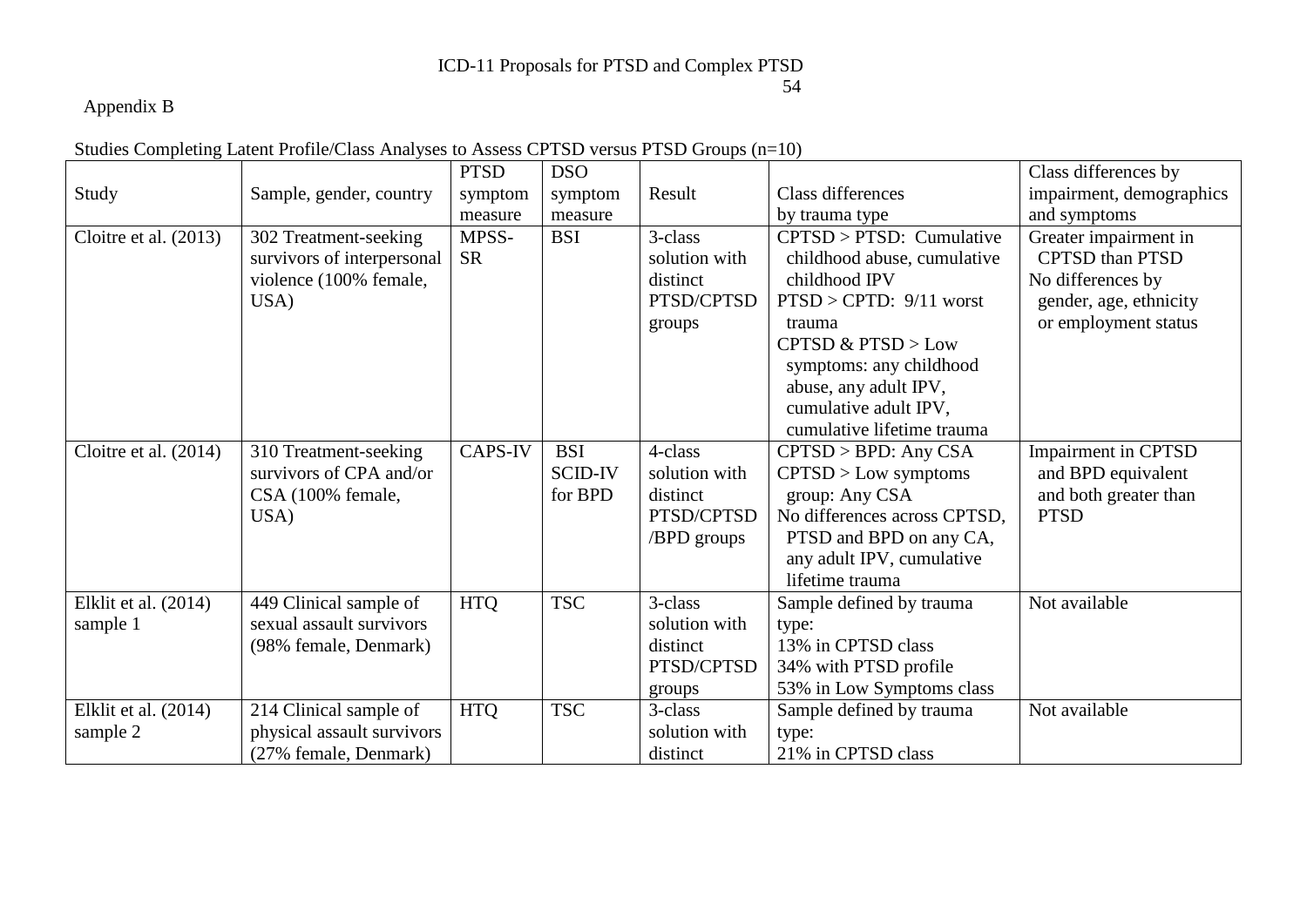|                      |                            |             |              | PTSD/CPTSD                  | 43% with PTSD profile        |                          |
|----------------------|----------------------------|-------------|--------------|-----------------------------|------------------------------|--------------------------|
|                      |                            |             |              | groups                      | 36% in Low Symptoms class    |                          |
| Elklit et al. (2014) | 608 Community sample       | <b>HTQ</b>  | <b>TSC</b>   | 3-class                     | Sample defined by trauma     | Not available            |
| sample 3             | of parents who had lost a  |             |              | solution with               | type:                        |                          |
|                      | child (58% female,         |             |              | distinct                    | 10% in CPTSD class           |                          |
|                      | Denmark)                   |             |              | PTSD/CPTSD                  | 25% with PTSD profile        |                          |
|                      |                            |             |              | groups                      | 64% in Low Symptoms class    |                          |
| Wolf et al. (2015)   | 3,457 Community            | <b>NSES</b> | <b>NSES</b>  | 3- and 4-class              | $CPTSD = PTSD$ : cumulative  | Impairment data not      |
| sample 1             | sample (52% female,        | DSM-5       | $DSM-5$      | solutions with              | lifetime sexual assault,     | available                |
|                      | USA)                       | items       | <b>CPTSD</b> | distinct                    | cumulative lifetime physical | No differences by        |
|                      |                            |             | items        | PTSD/CPTSD                  | assault                      | gender, age, minority    |
|                      |                            |             |              | groups using<br>LPA but not |                              | status                   |
|                      |                            |             |              | with FMM                    |                              |                          |
| Wolf et al. (2015)   | 323 Military veterans      | <b>NSES</b> | <b>NCSES</b> | 3- and 4-class              | $CPTSD = PTSD$ : cumulative  | Impairment data not      |
| sample 2             | (39% female, USA)          | DSM-5       | $DSM-5$      | solutions with              | lifetime sexual assault,     | available                |
|                      |                            | items       | <b>CPTSD</b> | distinct                    | cumulative lifetime physical |                          |
|                      |                            |             | items        | PTSD/CPTSD                  | assault                      | No differences by        |
|                      |                            |             |              | using LPA but               |                              | gender, age, minority    |
|                      |                            |             |              | not with FMM                |                              | status                   |
| Knefel et al. (2015) | 229 Community sample       | PCL-C       | <b>BSI</b>   | 4-class                     | Not available                | Impairment data not      |
|                      | of institutional abuse     |             |              | solution with               |                              | available                |
|                      | survivors (23% female,     |             |              | distinct                    |                              | Female gender risk       |
|                      | Austria)                   |             |              | PTSD/CPTSD                  |                              | factor for CPTSD         |
|                      |                            |             |              | groups                      |                              | No gender differences in |
|                      |                            |             |              |                             |                              | risk for PTSD            |
| Perkonigg et al.     | 3,021 Community            | M-CIDI-     | $SCL-90-R$   | 4-class                     | Not available                | Greater impairment in    |
| (2016)               | sample of young adult      | DSM-IV      |              | solution with               |                              | <b>CPTSD</b> than PTSD   |
|                      | survivors of interpersonal |             |              | distinct                    |                              | Female gender risk for   |
|                      | violence (42% female,      |             |              | PTSD/CPTSD                  |                              | <b>CPTSD</b> and PTSD    |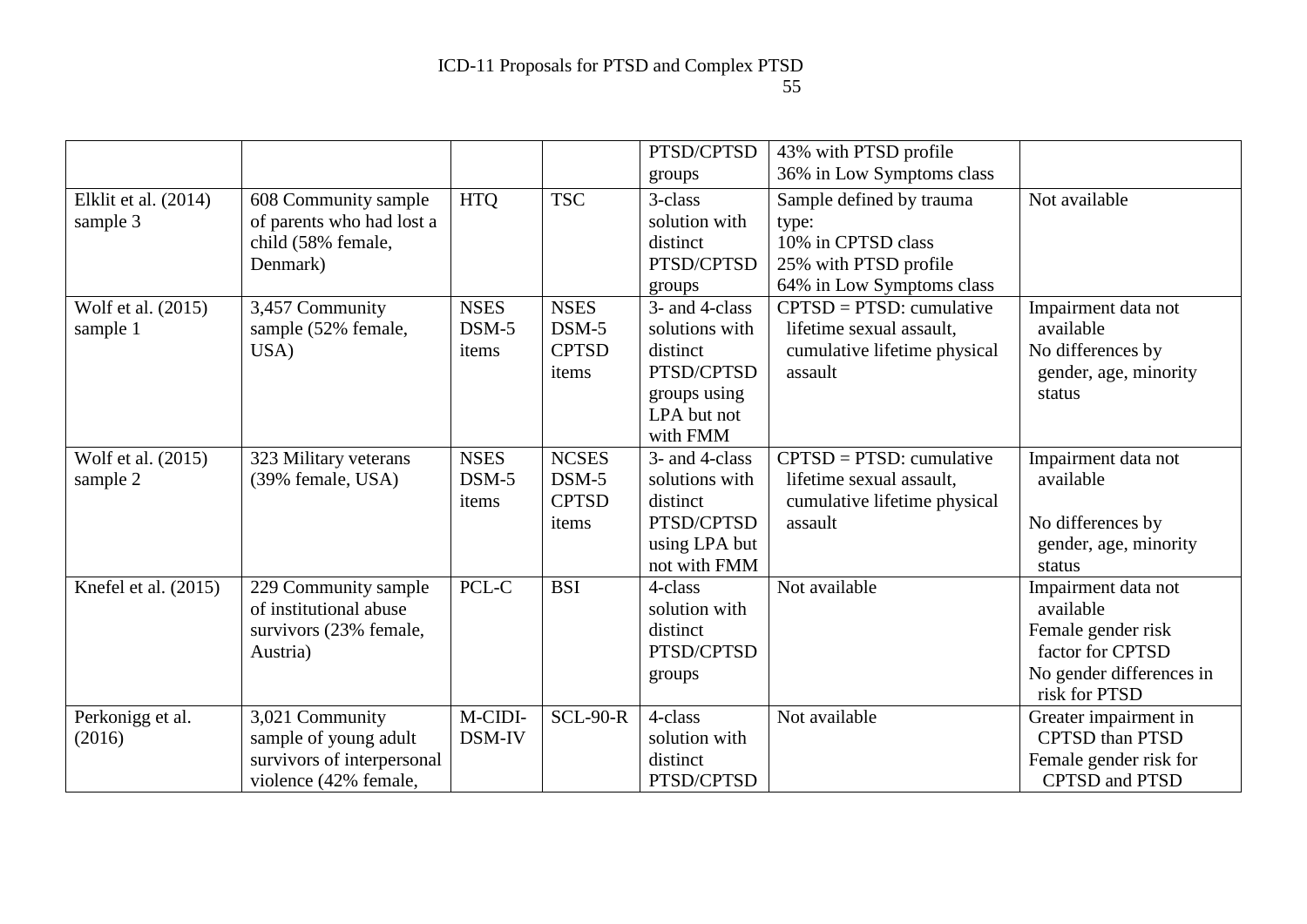|                            | Germany)                                                                                                                           |                      |               | groups                                                               |                                                                                                                                                | CPTSD (but not PTSD)<br>associated with<br>younger age, lower<br>education, living alone,<br>lower SES<br>CPTSD more comorbid<br>diagnoses than PTSD                                         |
|----------------------------|------------------------------------------------------------------------------------------------------------------------------------|----------------------|---------------|----------------------------------------------------------------------|------------------------------------------------------------------------------------------------------------------------------------------------|----------------------------------------------------------------------------------------------------------------------------------------------------------------------------------------------|
| Palic et al. (2016)        | 820 Clinical and<br>community sample<br>exposed to prolonged<br>interpersonal violence<br>(45% female, Denmark,<br>Israel, Bosnia) | PTSD-I<br><b>HTQ</b> | SIDS-<br>R/SR | 4- and 5-class<br>solutions with<br>distinct<br>PTSD/CPTSD<br>groups | In Denmark CSA most<br>frequently in PTSD group<br>In Israel CSA and POWs, plus<br>in Bosnia refugees, most<br>frequently in CPTSD group       | <b>CPTSD</b> highest<br>impairment compared<br>to all other groups<br>Gender differences not<br>Reported                                                                                     |
| Karatzias et al.<br>(2016) | 193 Clinical sample<br>exposed to mixed<br>interpersonal violence<br>(65% female, Scotland)                                        | ICD-TQ               | ICD-TQ        | 2-class<br>solution with<br>distinct<br>PTSD/CPTSD<br>groups         | CPTSD > PTSD: CSA, CPA,<br>neglect, emotional abuse,<br>emotional neglect, cumulative<br>childhood abuse trauma.<br>cumulative lifespan trauma | Greater impairment in<br><b>CPTSD</b> than PTSD<br>No gender differences<br><b>CPTSD</b> greater<br>likelihood of<br>unemployment, being<br>unmarried, living<br>alone, taking<br>medication |
| Murphy et al. $(2016)$     | 314 Young adults (child<br>soldiers) (51% female,<br>Uganda)                                                                       | ICD-TQ               | <b>ICD-TQ</b> | 3-class<br>solution with<br>distinct<br>PTSD/CPTSD                   | PTSD and CPTSD predicted<br>by child soldier status.<br>CPTSD associated with higher<br>levels of war exposure<br>compared to other two groups | Impairment data not<br>available<br>No gender differences<br>CPTSD had greater<br>anxiety, depression,<br>somatic symptoms, &<br>conduct problems than<br>other two groups                   |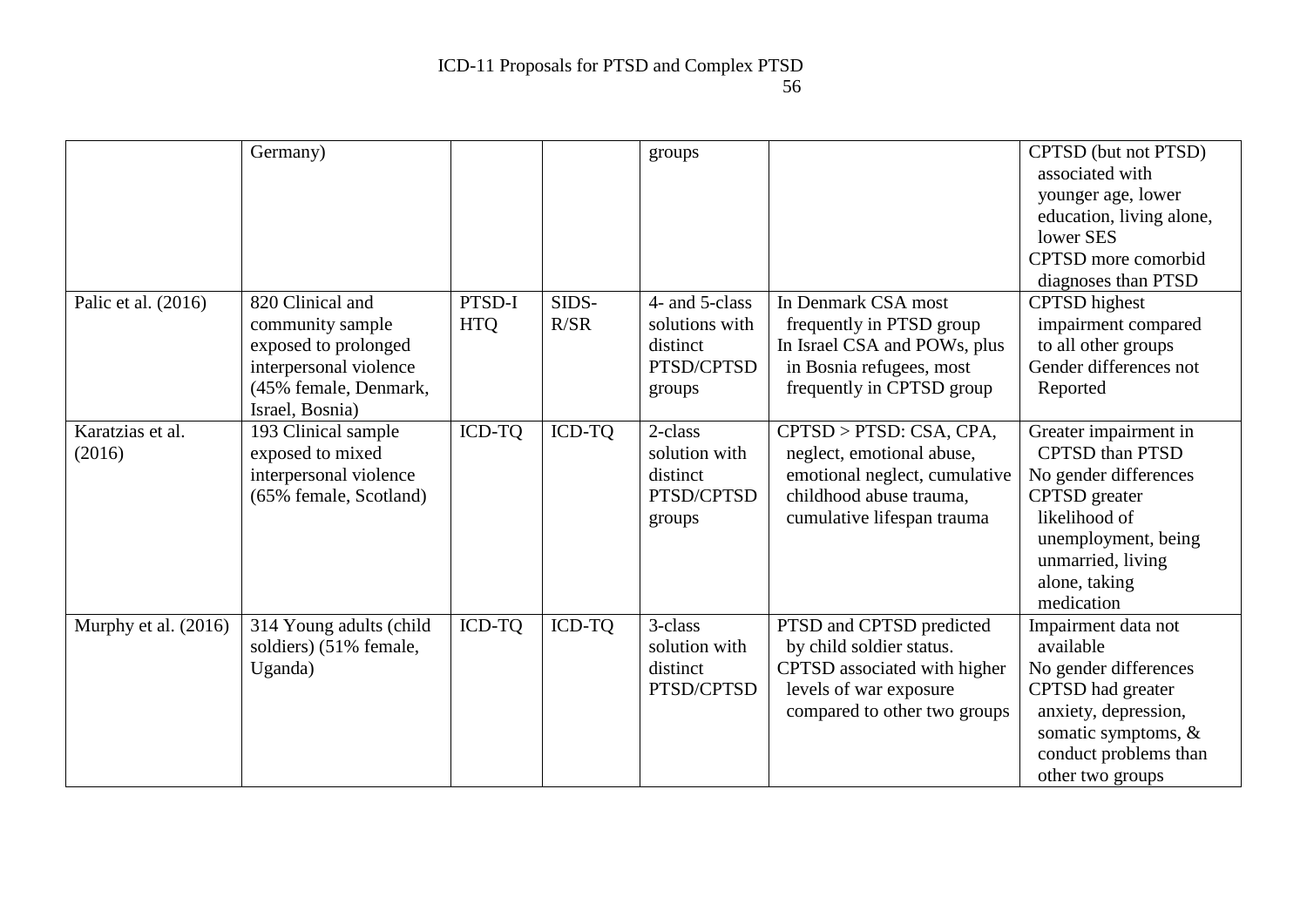| Sachser et al. (2016) | 155 Clinical sample of   | CAPS- | <b>CPCI</b> | 2-class       | CPTSD group had more          | Impairment data not     |
|-----------------------|--------------------------|-------|-------------|---------------|-------------------------------|-------------------------|
|                       | children and adolescents | CA    |             | solution with | interpersonal violence trauma | available               |
|                       | (72% female, Germany)    |       |             | distinct      |                               | Female gender higher in |
|                       |                          |       |             | PTSD/CPTSD    |                               | CPTSD; male gender      |
|                       |                          |       |             | groups        |                               | higher in PTSD group    |
|                       |                          |       |             |               |                               | No differences in age,  |
|                       |                          |       |             |               |                               | living with parent, or  |
|                       |                          |       |             |               |                               | parental education      |

MPSS-SR = Modified PTSD Symptom Scale-Self Report; BSI= Brief Symptom Inventory; IPV = Interpersonal Violence; CAPS-IV = Clinician Administered PTSD Scale for DSM-IV; CPA= childhood physical abuse: CSA= childhood sexual abuse; HTQ = Harvard Trauma Questionnaire; NSES-DSM-5 = National Stressful Events Survey for DSM-5; PCL-C= PTSD Checklist-Civilian Version; M-CIDI = Munich-Composite International Diagnostic Interview for DSM-IV ;SCL-90-R = Symptom Checklist-90- Revised; PTSD-I = Post-traumatic Stress Disorder Inventory ; SIDES-R/SR = Structured Interview for Disorders of Extreme Stress- Revised (Self report) ; CAPS-CA = Clinician Administered PTSD Scale for Children and Adolescents ; CPCI = Child Posttraumatic Cognitions Inventory; TSC = Trauma Symptom Checklist; LPA = latent profile analysis; FMM = factor mixture modeling; POW= prisoner of war; ICD-TQ= ICD-11 Trauma Questionnaire.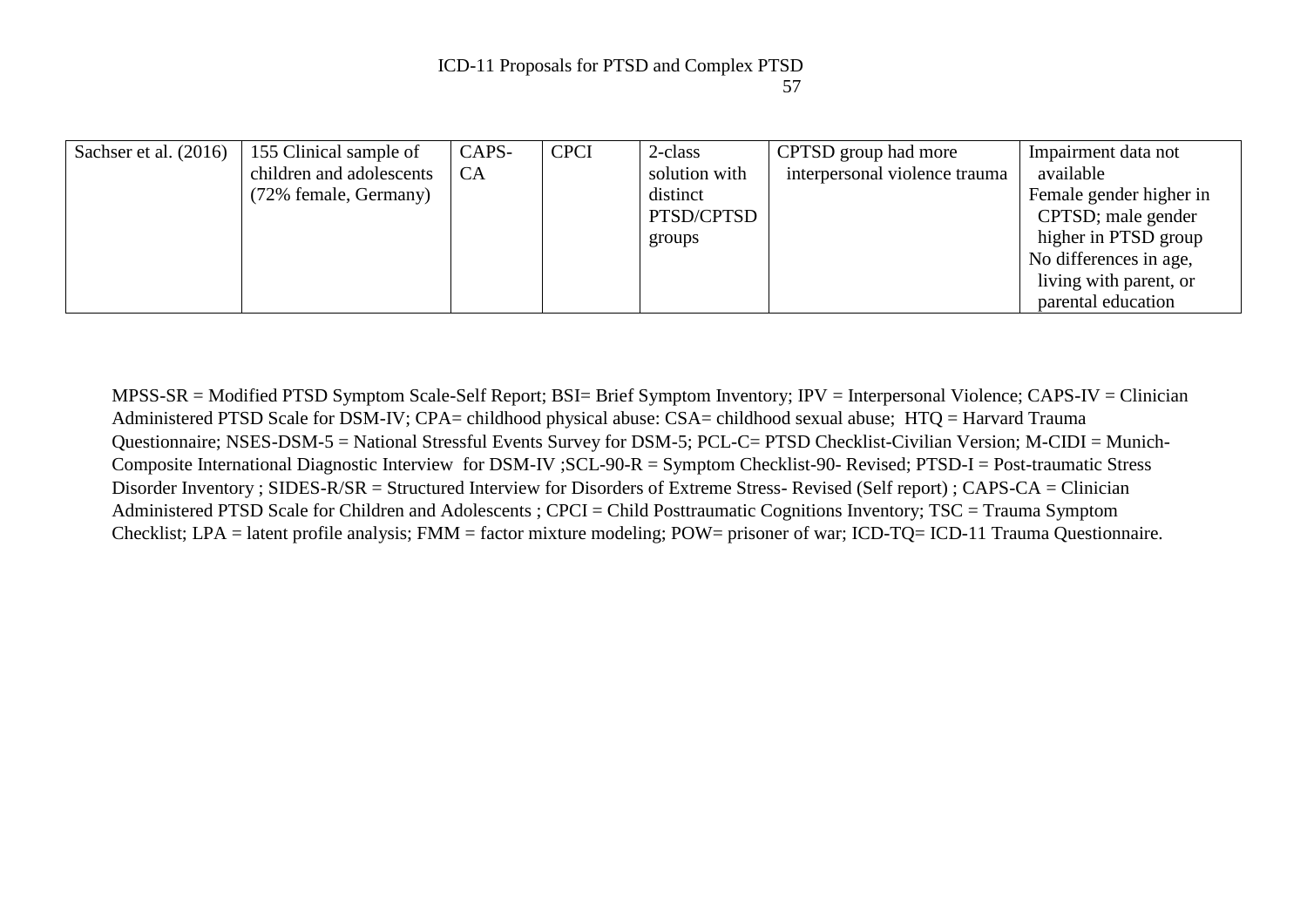Figure Caption

Fig. 1

Three Theoretical Models of CPTSD Factor Structure